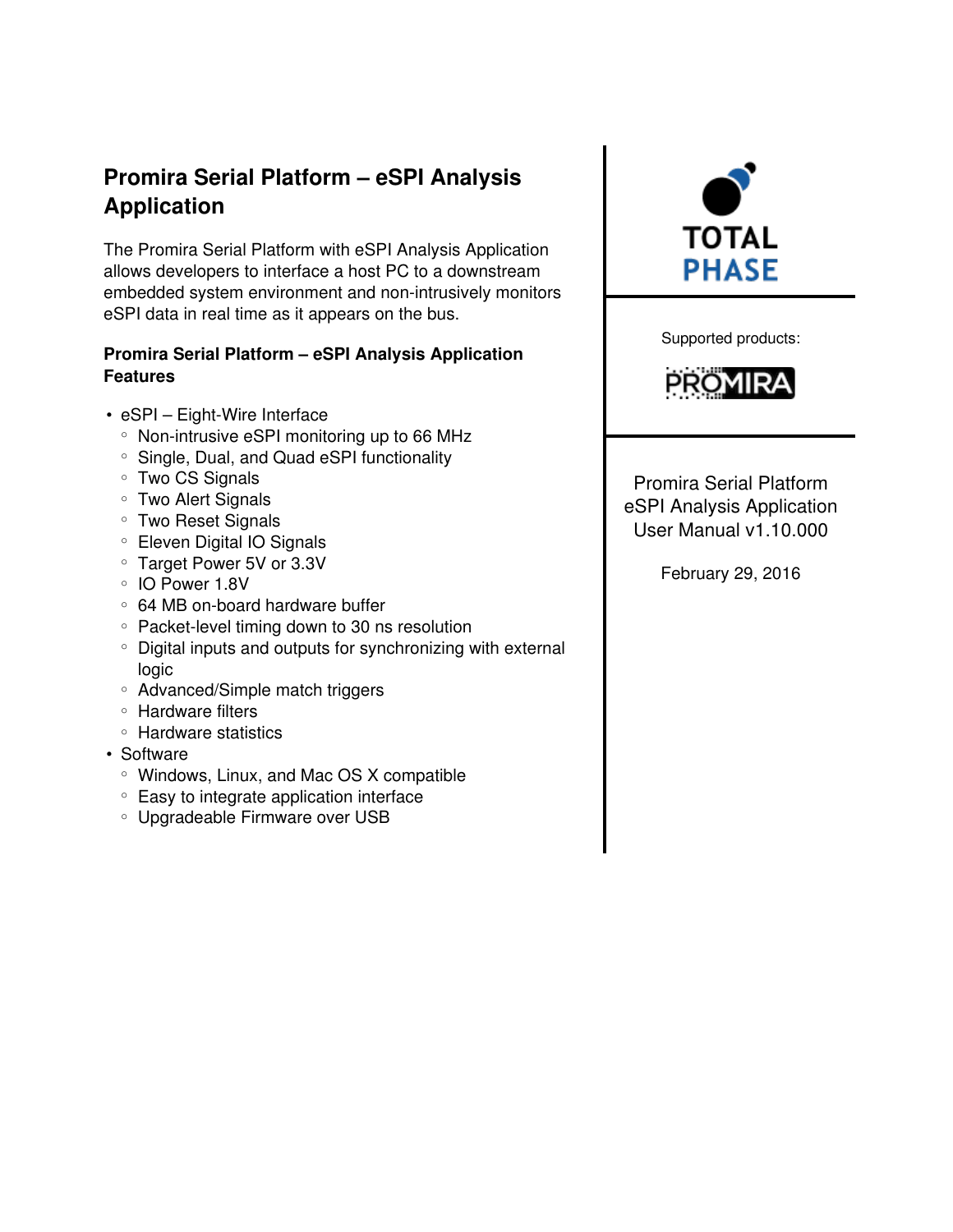

# 1 Revision History

# 1.1 Changes in version 1.10

Added eSPI advanced/simple match triggers, hardware filters, and hardware statistics features.

Fixed Pin Description Table typo. IO1 signal is pin 5, and IO0 signal is pin 5.

# 1.2 Changes in version 1.00

Initial revision.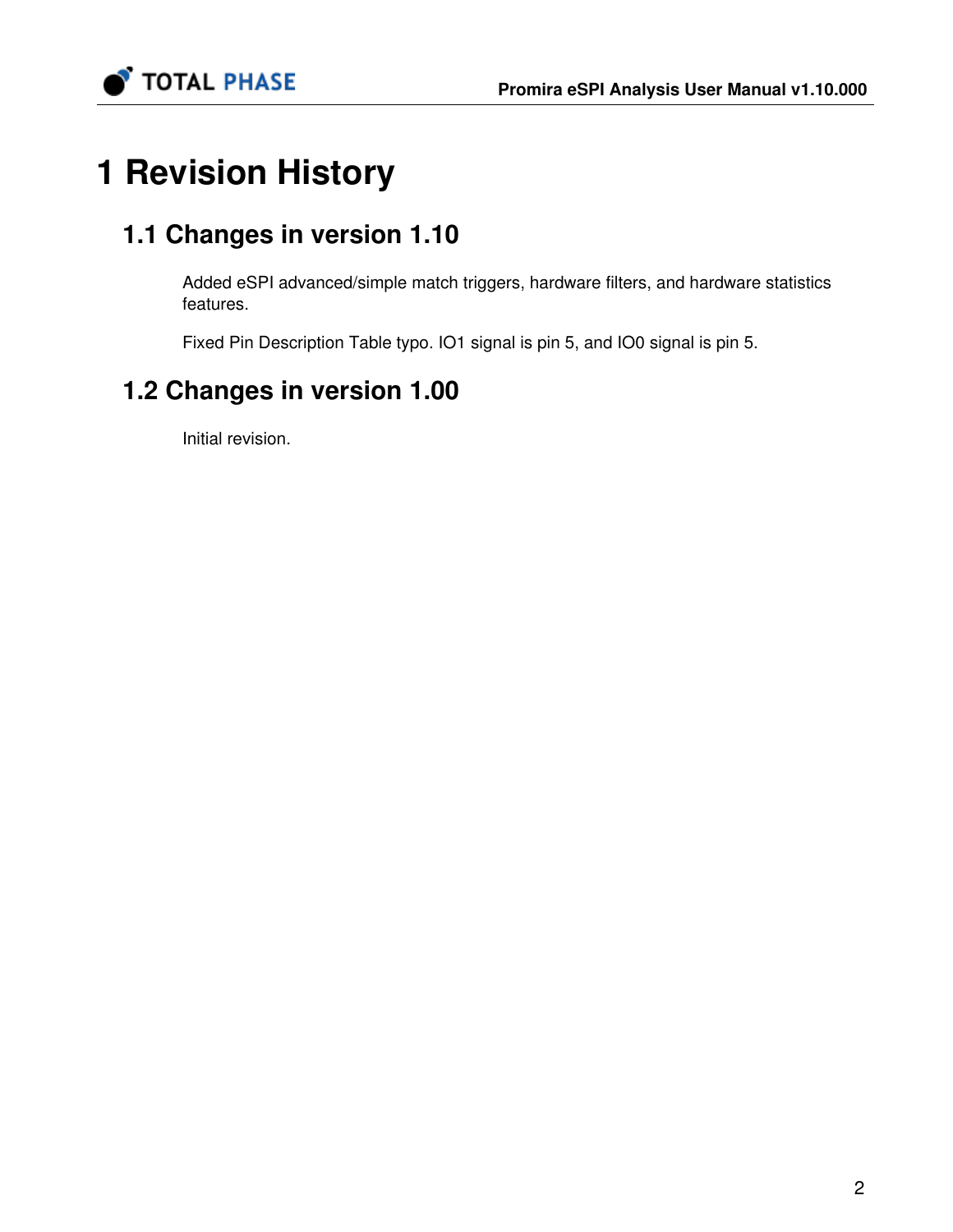

# 2 General Overview

The Promira Serial Platform with eSPI Analysis Application non-intrusively monitors eSPI bus at up to 66 MHz bit rate in single, dual and quad IO modes. The Promira platform with eSPI analysis application supports two CS signals, two Reset signals, two Alert signals, and 11 Digital IO signals. The Promira platform connects to an analysis computer via Ethernet or Ethernet over USB. The application installed on the Promira platform is field-upgradeable and future-proof.

# 2.1 eSPI Background

### 2.1.1 eSPI Overview

The Enhanced Serial Peripheral Interface (eSPI) bus interface is used for both client and server platforms. The devices that can be supported over the eSPI interface includes but not necessary limited to Embedded Controller (EC), Baseboard Management Controller (BMC), Super-I/O (SIO) and Port-80 debug card.

The eSPI has been specified by Intel as a replacement for the existing Intel Low Pin Count (LPC) interface on current server and client platforms. LPC bus is a legacy bus developed as the replacement for Industry Standard Architecture (ISA) bus. Some LPC bus limitations, which led to the development of eSPI, are:

- LPC requires up to 13 pins, of which 7 are required and 6 are optional.
- Current LPC implementations include a fabrication process cost burden as it is based on 3.3V IO signaling technology.
- The LPC bus clock frequency is fixed at 33 MHz that fixed the bandwidth at 133 Mbps.
- The LPC has a significant number of sideband signals.

The eSPI specification provides a path for migrating LPC devices over to the new eSPI interface. eSPI reuses the timing and electrical specification of Serial Peripheral Interface (SPI), but with a different protocol to meet a set of different requirements.

#### Comparing eSPI and SPI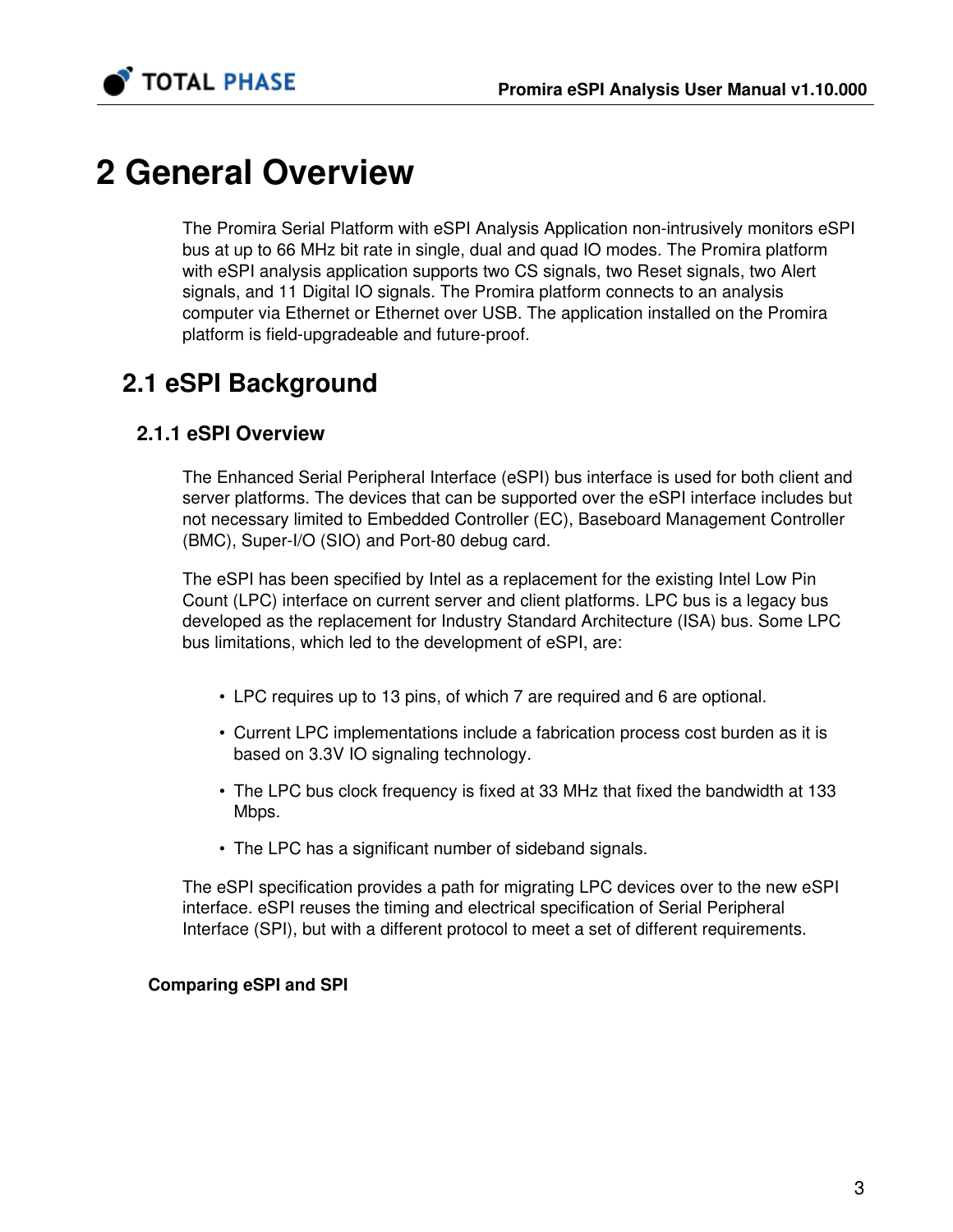



Figure 1 : Intel eSPI





### Table 1 : eSPI/SPI Comparison

| <b>Pin Name</b>                            | Intel eSPI | <b>Motorola SPI</b> |
|--------------------------------------------|------------|---------------------|
| CS/SS (Master to Slave)                    | Yes        | Yes                 |
| CLK/SCLK (Master to Slave)                 | Yes        | Yes                 |
| IO [n:0] / MOSI/MISO (Bi-directional)      | Yes        | Yes                 |
| Reset (Master to Slave or Slave to Master) | Yes        | <b>No</b>           |
| Alert (Slave to Master)                    | Yes        | No                  |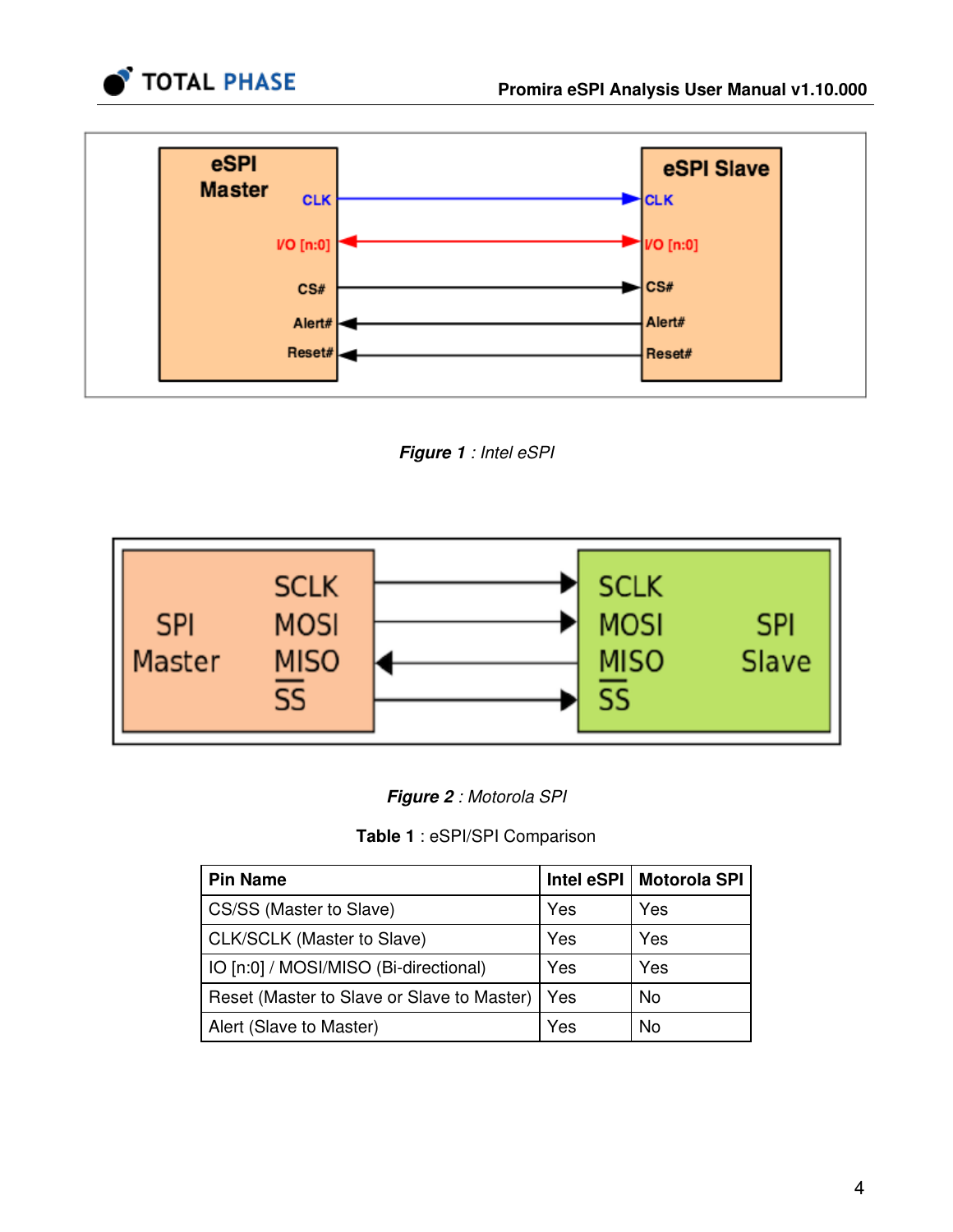

## 2.1.2 eSPI Architecture

#### eSPI Topology

The Enhanced Serial Peripheral Interface (eSPI) operates in master/slave mode of operation where the eSPI master dictates the flow of command and data between itself and the eSPI slaves by controlling the Chip Select# pins for each of the eSPI slaves. At any one time, the eSPI master must ensure that only one of the Chip Select# pins is asserted based on source decode, thus allowing transactions to flow between the eSPI master and the corresponding eSPI slave associated with the Chip Select# pin. The eSPI master is the only component that is allowed to drive Chip Select# when eSPI Reset# is de-asserted. For an eSPI bus, there is only one eSPI master and one or more eSPI slaves.

In Single Master - Single Slave configuration, a single eSPI master will be connected to a single eSPI slave. In one configuration, the eSPI slave could be the device that generates the eSPI Reset#. In this case, the eSPI Reset# is driven from eSPI slave to eSPI master. In other configuration, the eSPI Reset# could be generated by the eSPI master and thus, it is driven from eSPI master to eSPI slave.

Multiple SPI and eSPI slaves could be connected to the same eSPI bus interface in a multi-drop Single Master - Multiple Slaves configuration. The number of devices that can be supported over a single eSPI bus interface is limited by bus loading and signals trace length. In this configuration, the clock and data pins are shared by multiple SPI and eSPI slaves. Each of the slaves has its dedicated Chip Select# and Alert# pins.

In an eSPI bus configuration with multiple slaves present, the eSPI master may support 2 eSPI Reset# pins, one from eSPI slave to eSPI master and another one from eSPI master to eSPI slaves. In this case, the master's eSPI interface will only be reset if all the slaves' eSPI interfaces are reset.

SPI slaves such as Flash and defined TPM are allowed to share the same set of clock and data pins with eSPI slaves. These non-eSPI slaves are selected using the dedicated Chip Select# pins and they communicate with the eSPI master through SPI specific protocols run over the eSPI bus.

#### eSPI Architecture Description

In a Single Master - Single Slave configuration, there could be multiple eSPI host bridges within a single eSPI master and there could be multiple eSPI endpoints within a single eSPI slave. When Chip Select# corresponding to the eSPI slave is asserted, command and data transfer happens between the eSPI master and eSPI slave, which could be a result of the eSPI host bridge and eSPI endpoint communications. Each of the eSPI host bridges communicates with its corresponding eSPI endpoint through dedicated channel. The use of channels allows multiple independent flows of command and data to be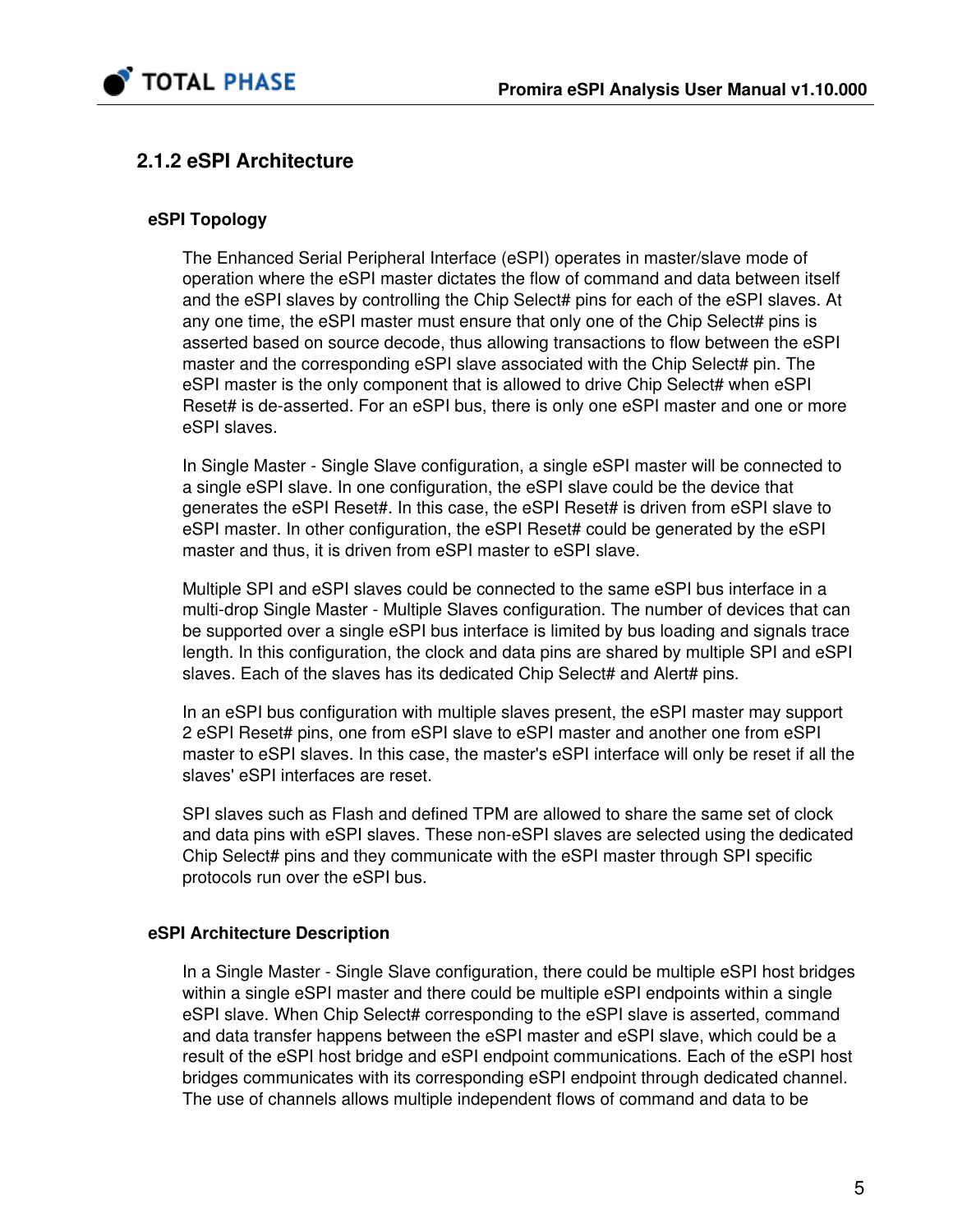

transferred over the same bus between the eSPI master and eSPI slave with no ordering requirement.

In Single Master - Multiple Slaves configuration multiple discrete eSPI slaves can be dropped onto the eSPI bus. Each of the eSPI slaves should have a dedicated Chip Select# pin. On the master side, there are eSPI host bridges corresponding to each of the discrete slaves respectively, each driving the Chip Select# pin of the corresponding discrete slave. At any one time, only one of the Chip Select# pins can be asserted. Command and data transfer can then happen between the eSPI host bridge and the corresponding eSPI slave.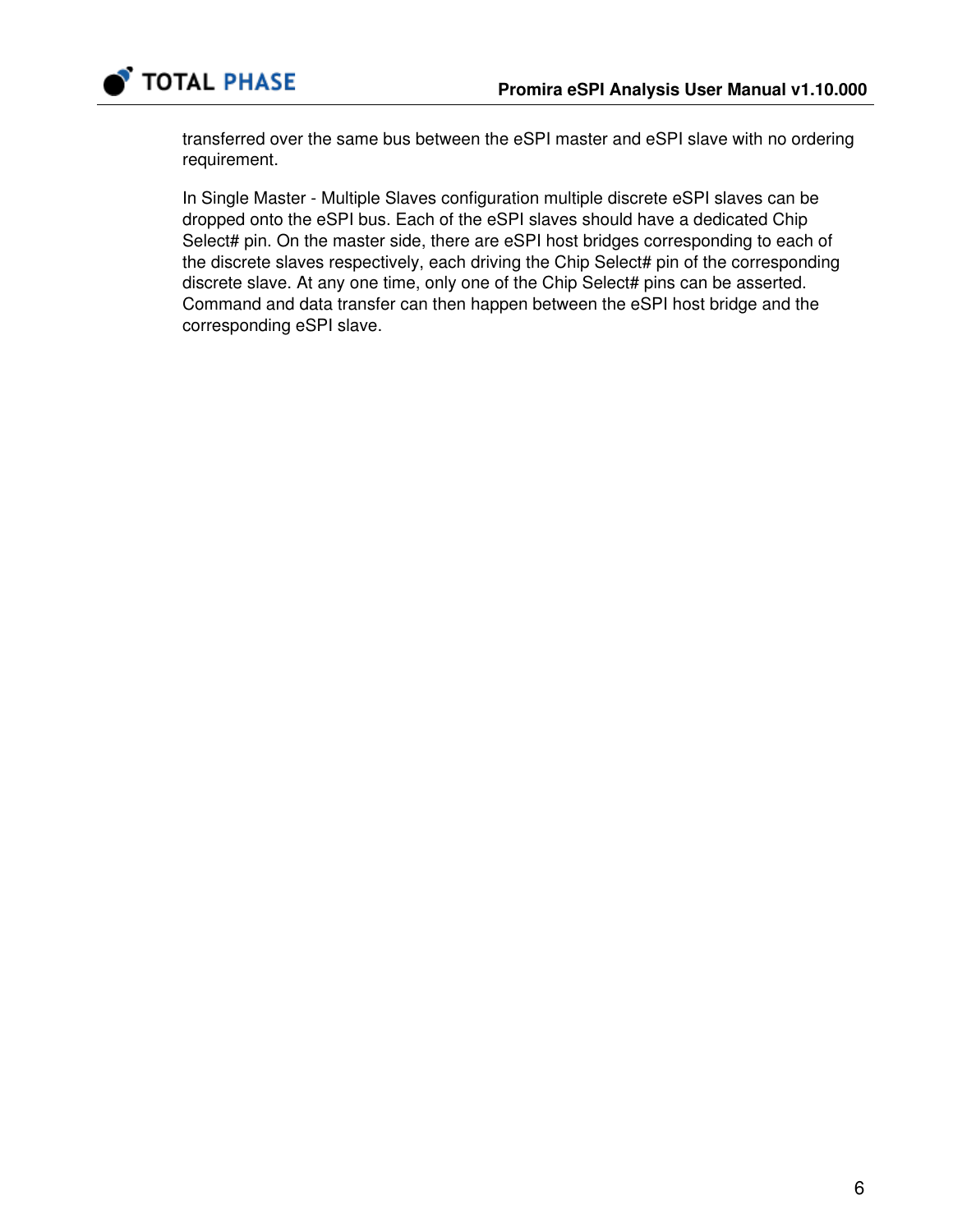



Figure 3 : Single Master - Single Slave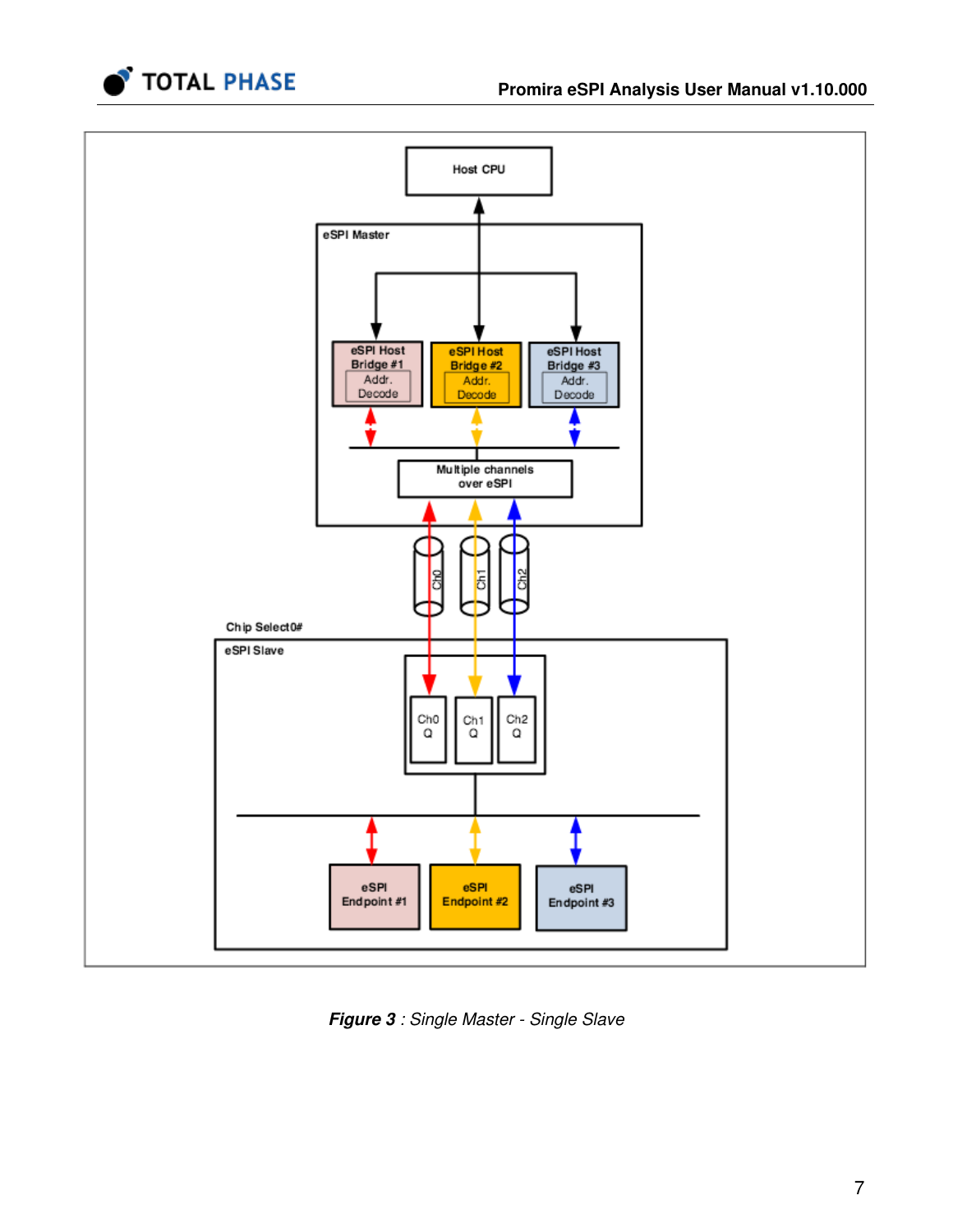



Figure 4 : Single Master - Multi Slave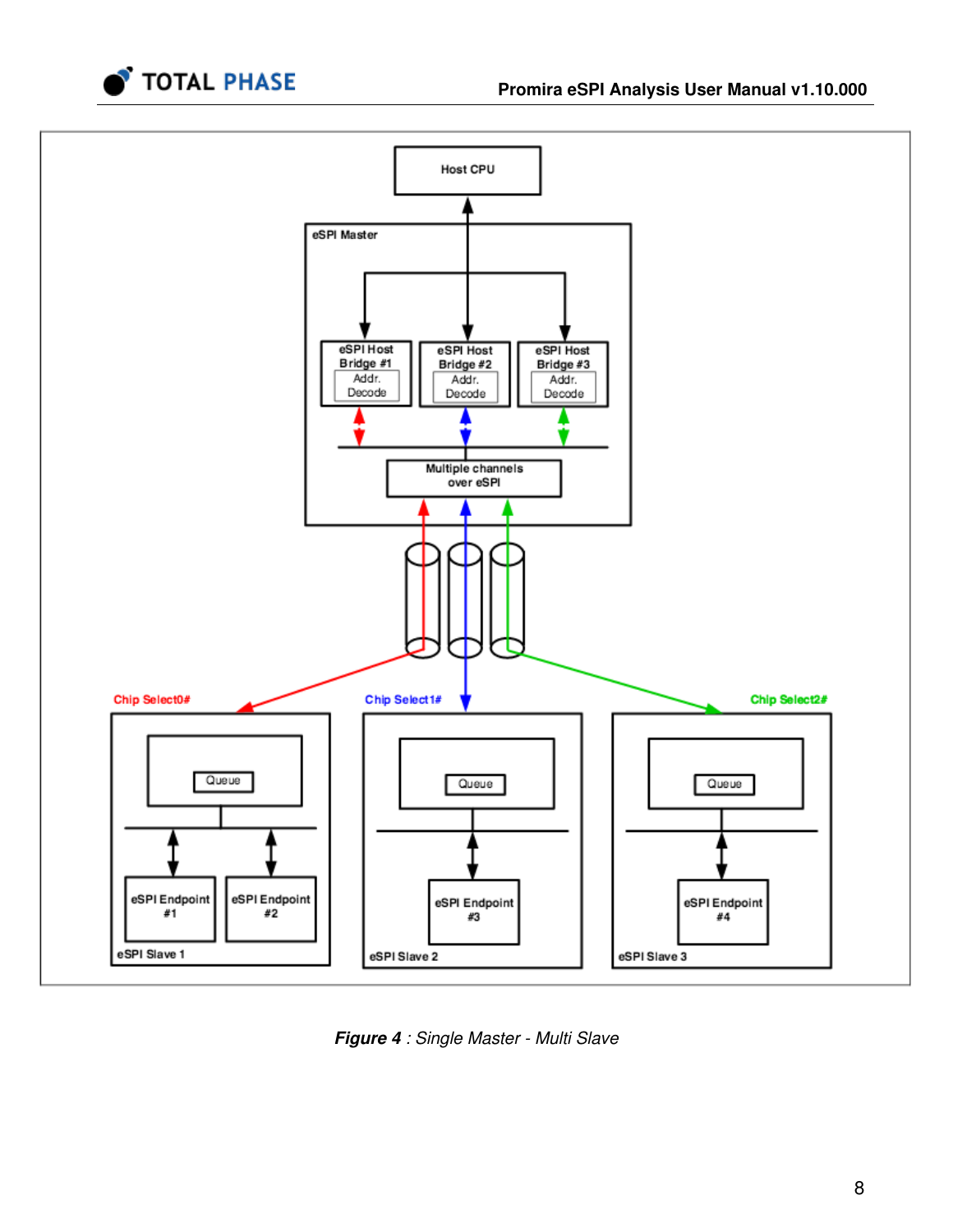



## 2.1.3 eSPI Operations Theory

The Serial Clock must be low at the assertion edge of the Chip Select# (CS#) while eSPI Reset# has been de-asserted. The first data is launched from master while the serial clock is still low and sampled on the first rising edge of the clock by slave. Subsequent data is launched on the falling edge of the clock from master and sampled on the rising edge of the clock by slave. The data is launched from slave on the falling edge of the clock. The master could implement a more flexible sampling scheme since it controls the clock. All transactions on eSPI must be in multiple of 8-bits (one Byte).

eSPI master and eSPI slaves must tri-state the interface pins when their respective eSPI Reset# is asserted. The Chip Select#,  $I/O[n:0]$  and Alert# pins require weak pull-up to be enabled on these pins whereas the Serial Clock requires a weak pull-down. The weak pull-up/pull-down should be implemented either as an integral part of the eSPI master buffer or on the board.

After eSPI Reset# is deasserted on the eSPI master, the eSPI master begins driving Chip Select# and Serial Clock pins to their idle state appropriately. The weak pull-up on the Chip Select# and the weak pull-down on the Serial Clock are allowed to be disabled after the eSPI Reset# deassertion. However, I/O[n:0] and Alert# pins continue to have the weak pull-up enabled for the proper operation of the eSPI bus.



Figure 5 : eSPI Operation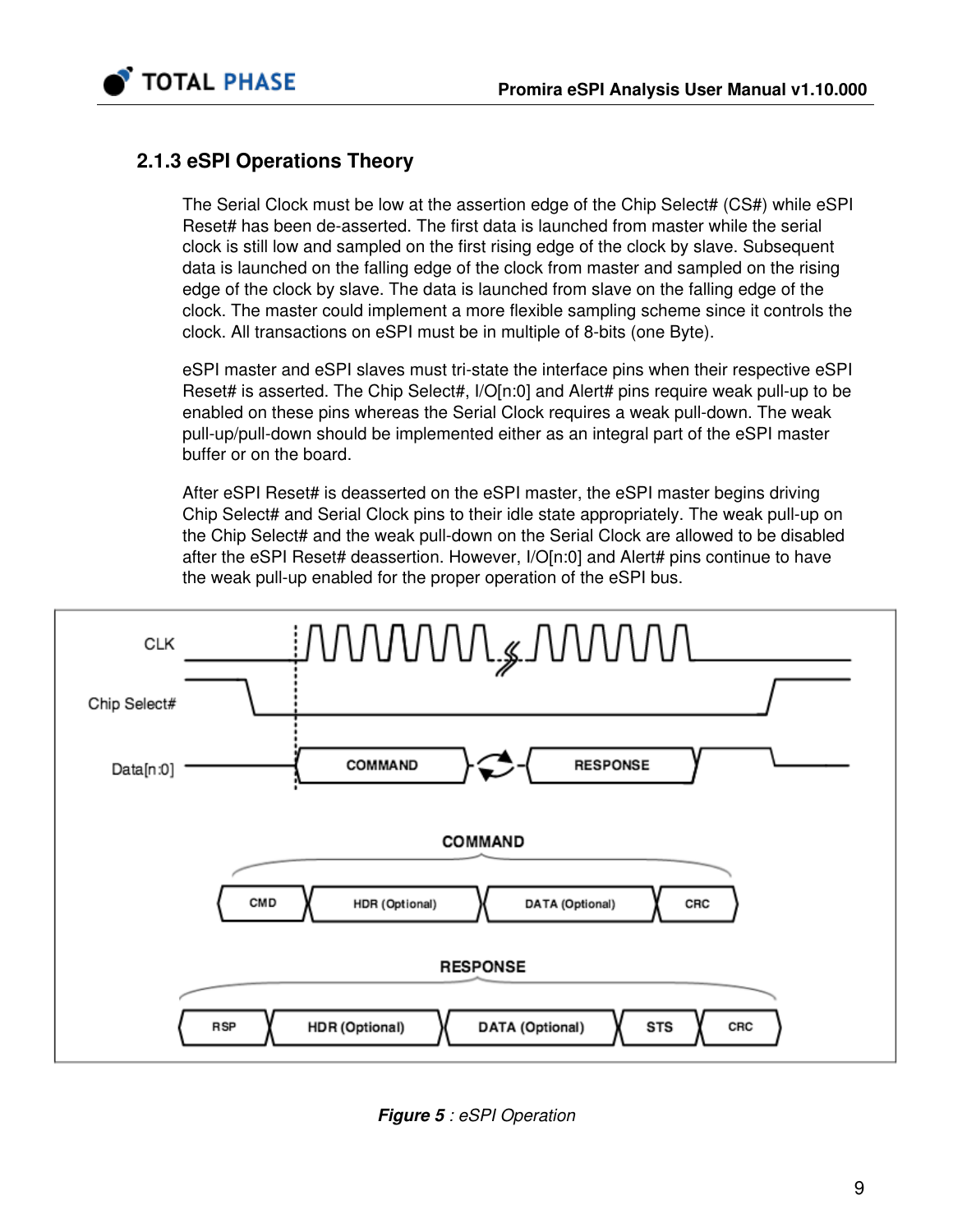

An eSPI transaction consists of a Command phase driven by master, a Turn-Around (TAR) phase, and a Response phase driven by the slave. CRC generation is mandatory for all eSPI transactions where CRC byte is always transmitted on the bus. A transaction is initiated by the master by asserting the Chip Select#, starting the clock and driving the command onto the data bus. The clock remains toggling until the complete response phase has been received from the slaves.

#### Command Phase

The Command phase is used by the eSPI master to initiate a transaction to the slave or in response to an Alert event by the slave. It consists of a CMD, an optional header (HDR), optional DATA and a CRC. The Command Opcode is 8-bits wide.

#### Turn-Around (TAR) Phase

After the last bit of the Command Phase has been sent out on the data lines, the data lines enter the Turn-Around window. The eSPI master is required to drive all the data lines to logic '1' for the first clock of the Turn-Around window and tri-state the data lines thereafter. The number of clocks for the Turn-Around window is a fixed 2 serial clocks independent of the eSPI I/O Mode (single, dual or quad I/O).

#### Response Phase

The Response phase is driven by the eSPI slave in response to command initiated by an eSPI master. It consists of a RSP opcode, an optional header (HDR), optional data, STATUS (STS) and CRC. The RSP opcode is a 8-bit field consists of a Response Code and a Response Modifier.

#### Slave-initiated transactions

A transaction can be initiated by the slave by first signaling an Alert event to the master. The Alert event can be signaled in two ways. In the Single Master - Single Slave configuration, the I/O[1] pin could be used by the slave to indicate an Alert event. In the Single Master - Multiple Slaves configuration, a dedicated Alert# pin is required.

The Alert event can only be signaled by the slave when the Chip Select# is high. The pin, either IO[1] or Alert# is toggled from tri-state to pulled low by the slave when it decides to request for service. The slave then holds the state of the pin until the Chip Select# is asserted by the master. Once the Chip Select# is asserted, the eSPI slave must release the ownership of the pin by tri-stating the pin and the pin will be pulled high by the weak pull-up. The master then continues to issue command to figure out the cause of the Alert event from the device and then service the request.

At the last falling edge of the serial clock after CRC is sent, the eSPI slave must drive I/O [n:0] and Alert# pins to high until Chip Select# is deasserted. After Chip Select#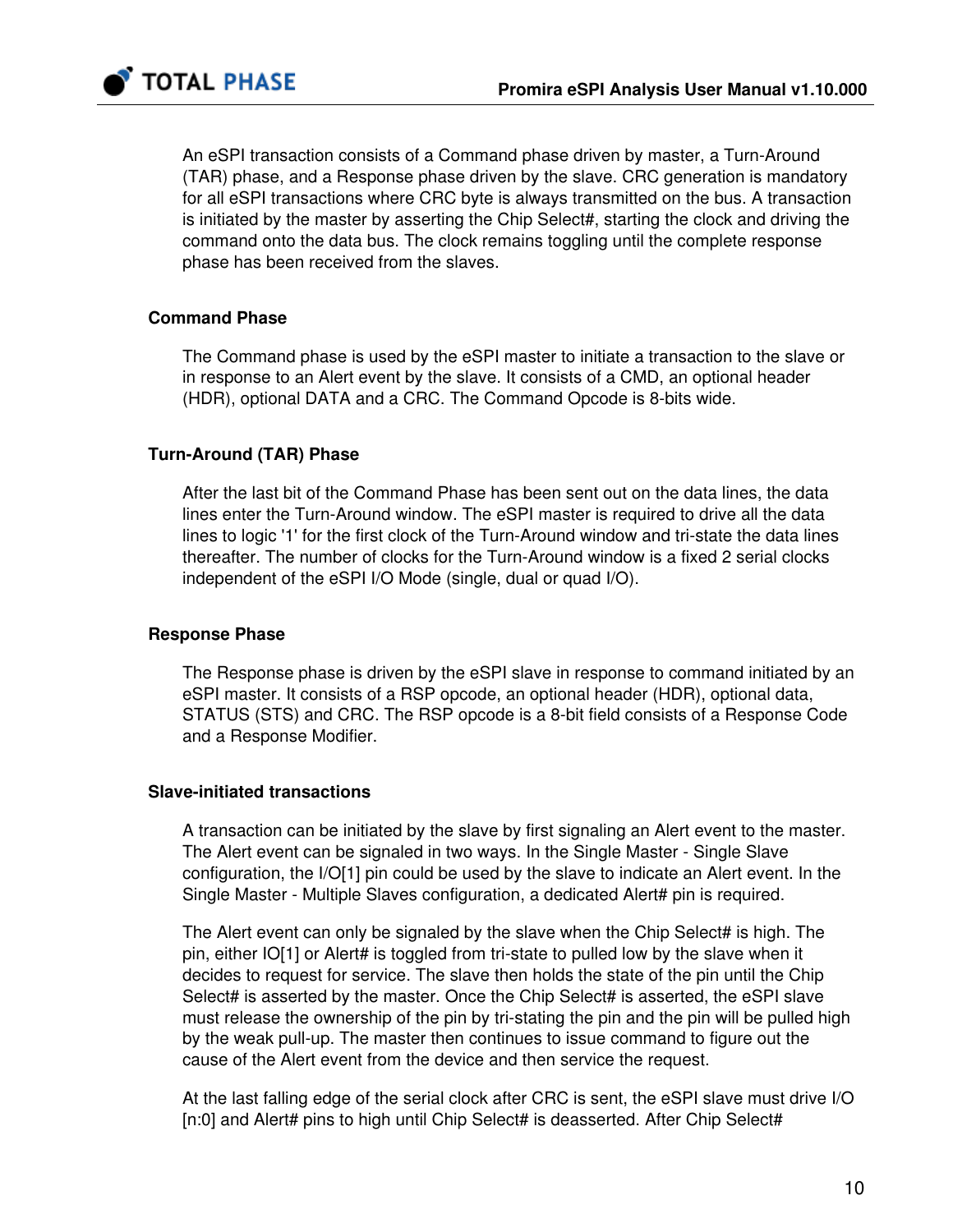

deassertion, these pins are tri-stated by the slave, where the weak pull-ups maintain these pins at high.



**Figure 6** : Slave Triggered Transaction (Single Slave)



**Figure 7** : Slave Triggered Transaction (Multiple Slaves)

#### **Channels**

A channel provides a means to allow multiple independent flows of traffic to share the same physical bus. Each set of the put\_\*/get\_\*/\*\_avail/\*\_free associates with the command and response of a corresponding channel. Each of the channels has its dedicated resources such as queue and flow control. There is no ordering requirement between traffic from different channels.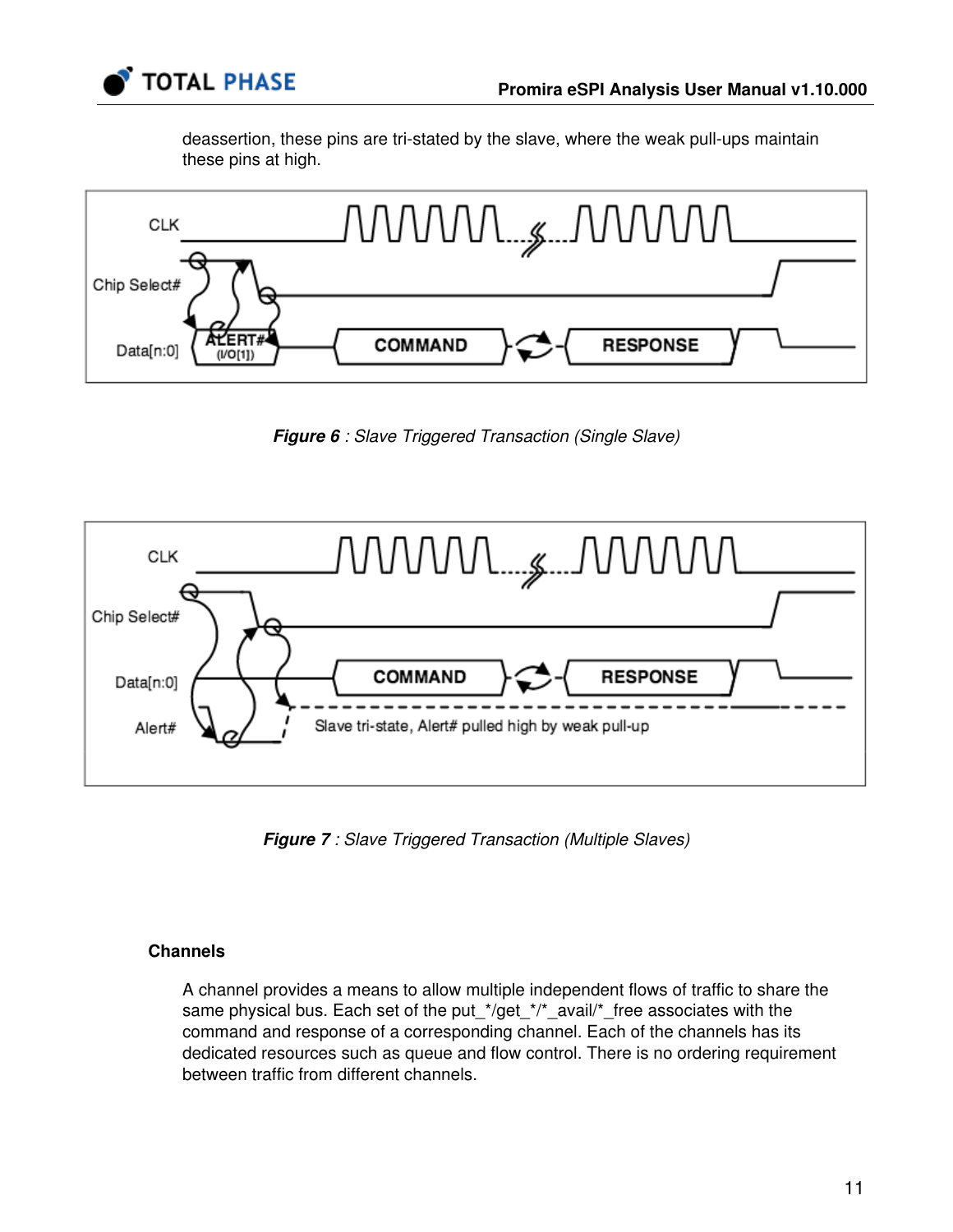

The number and types of channels supported by a particular eSPI slave is discovered through the GET\_CONFIGURATION command issued by the eSPI master to the eSPI slave during initialization. The assignment of the channel type to the channel number is fixed. The eSPI slave can only advertise which of the channels are supported.

There are four different channels types.

- Peripheral Channel: eSPI Peripheral channel is used for communication between eSPI host bridge located on the master side and eSPI endpoints located on the slave side. LPC Host and LPC Peripherals are an example of eSPI host bridge and eSPI endpoints respectively.
- Virtual Wire Channel: The Virtual Wire channel is used to communicate the state of sideband pins or GPIO tunneled through eSPI as in-band messages. Serial IRQ interrupts are communicated through this channel as in-band messages.
- OOB Channel: The SMBus packets are tunneled through eSPI as Out-Of-Band (OOB) messages. The whole SMBus packet is embedded inside the eSPI OOB message as data.
- Flash Access Channel: The Flash Access channel provides a path allowing the flash components to be shared run-time between chipset and the eSPI slaves that require flash accesses such as EC and BMC.

#### Link Layer

All masters and slaves support Single I/O mode of operation. Support for Dual I/O and Quad I/O mode of operation is advertised by the slave through the General Capabilities and Configurations register.

By default coming out of eSPI Reset#, both master and slave operate in Single I/O mode. The mode of operation can be changed by the master using the SET\_CONFIGURATION command. The SET\_CONFIGURATION is completed with the current mode of operation. The new mode of operation will only take effect at the deassertion edge of the Chip Select#.

Each of the fields for an eSPI transaction is shifted out accordingly in a defined order. For fields that contain multiple bytes, the order of the bytes being shifted out on the eSPI bus is as follows  $(LSB = Least Significant Byte, MSB = Most Significant Byte):$ 

- Header:
	- Length: From MSB (with Tag field) to LSB
	- Address: From MSB to LSB. This applies to eSPI transactions with address including GET\_CONFIGURATION and SET\_CONFIGURATION.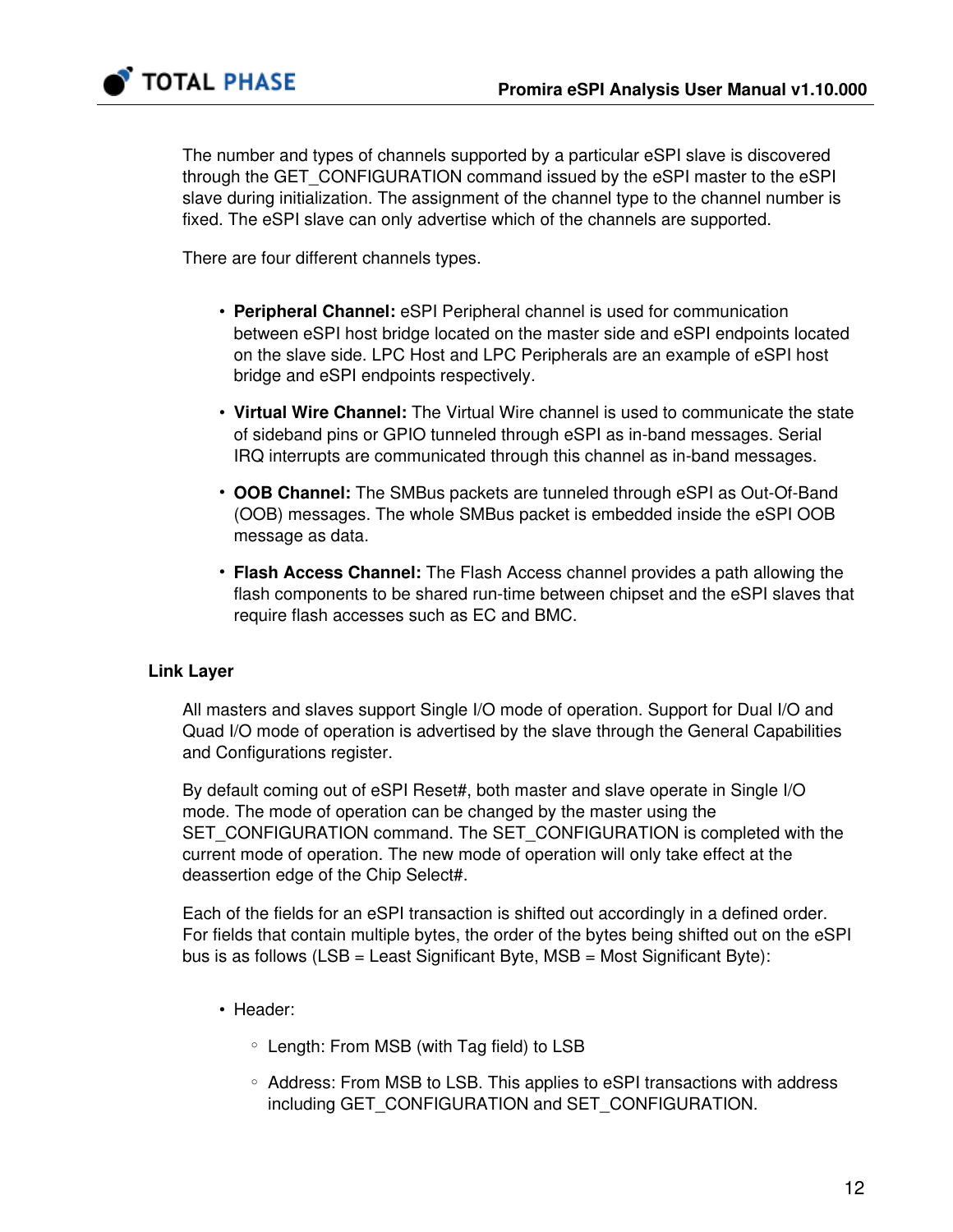

- Data: From LSB to MSB
- Status: From LSB to MSB

Each of the bytes is shifted from the most significant bit (bit[7]) to the least significant bit (bit[0]). An example of a master initiated peripheral channel memory read is as shown below.

|                         | $\overline{7}$         | 6          | 5 | $\overline{4}$ | 3               | $\overline{c}$ | 1                   | $\overline{0}$ |
|-------------------------|------------------------|------------|---|----------------|-----------------|----------------|---------------------|----------------|
| 0                       |                        |            |   |                |                 |                | Command Opcode[7:0] |                |
| $\mathbf 1$             |                        |            |   |                | Cycle Type[7:0] |                |                     |                |
| $\overline{c}$          |                        | Tag[3:0]   |   |                |                 |                | Length $[11:8]$     |                |
| 3                       |                        |            |   |                | Length $[7:0]$  |                |                     |                |
| 4                       |                        |            |   |                | Address[31:24]  |                |                     |                |
| 5                       |                        |            |   |                | Address[23:16]  |                |                     |                |
| 6                       |                        |            |   |                | Address[15:8]   |                |                     |                |
| 7                       |                        |            |   |                | Address[7 :0]   |                |                     |                |
| 8                       |                        |            |   |                | Data[7:0]       |                |                     |                |
| 9                       |                        |            |   |                | Data[15:8]      |                |                     |                |
| n                       |                        |            |   |                |                 |                |                     |                |
|                         |                        |            |   |                |                 |                |                     |                |
|                         | Command Phase CRC[7:0] |            |   |                |                 |                |                     |                |
|                         | (Turn Around)          |            |   |                |                 |                |                     |                |
| 0                       | Response Opcode[7:0]   |            |   |                |                 |                |                     |                |
| $\mathbf{1}$            |                        |            |   |                | Cycle Type[7:0] |                |                     |                |
| $\overline{\mathbf{c}}$ |                        | Tag[3:0]   |   |                |                 |                | Length[11:8]        |                |
| 3                       |                        |            |   |                | Length[7:0]     |                |                     |                |
| 4                       | Address[31:24]         |            |   |                |                 |                |                     |                |
| 5                       | Address[23:16]         |            |   |                |                 |                |                     |                |
| 6                       | Address[15:8]          |            |   |                |                 |                |                     |                |
| $\overline{7}$          |                        |            |   |                | Address[7 :0]   |                |                     |                |
| 8                       |                        |            |   |                | Data[7:0]       |                |                     |                |
| 9                       |                        | Data[15:8] |   |                |                 |                |                     |                |
| n                       |                        |            |   |                |                 |                |                     |                |

Table 2 : Transaction Example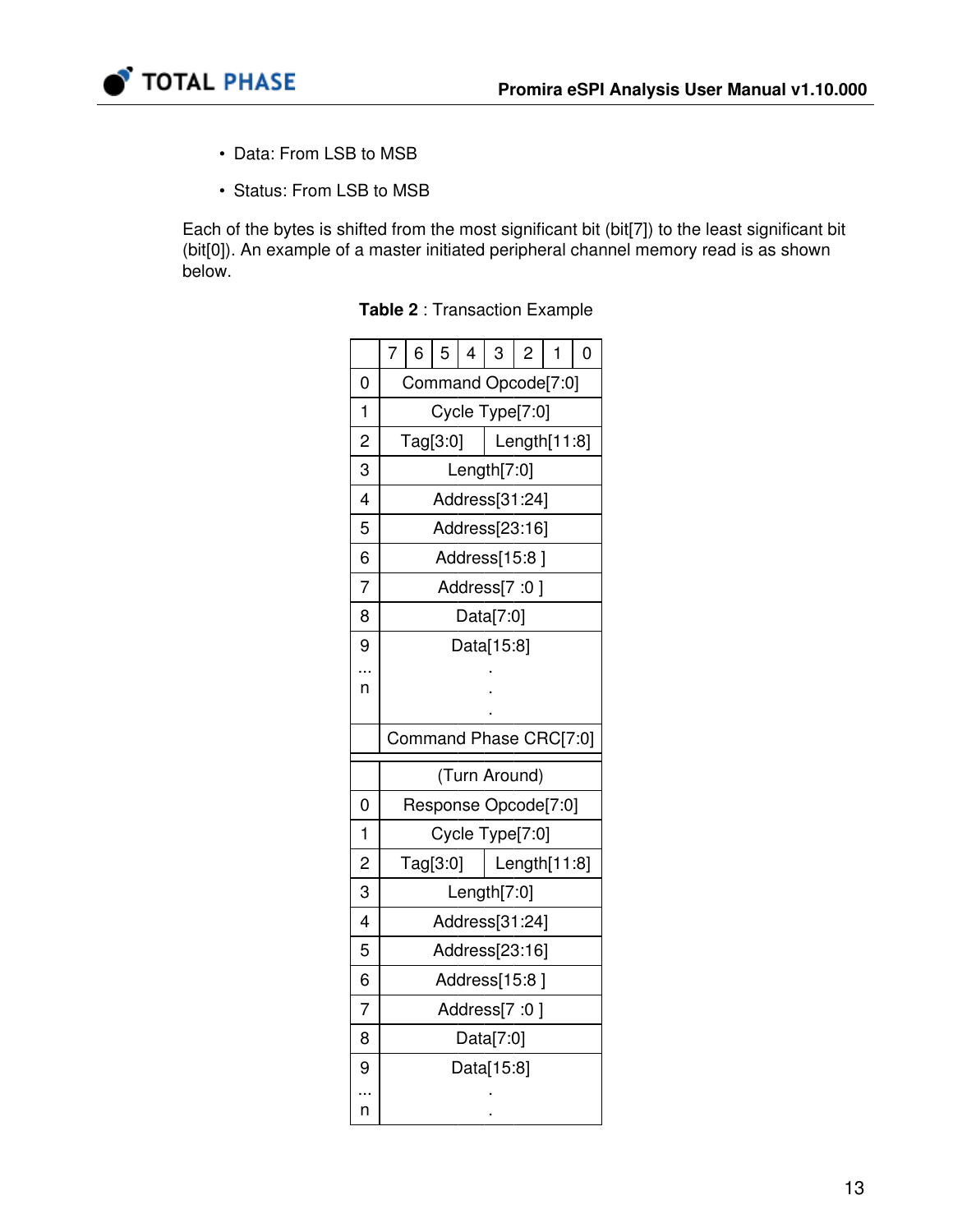

Response Phase CRC[7:0]

#### Single IO mode

In Single I/O mode, I/O[1:0] pins are uni-directional. eSPI master drives the I/O[0] during command phase, and response from slave is driven on the I/O[1].



Figure 8 : Single I/O Mode

#### Dual IO mode

In Dual I/O mode, I/O[1:0] pins become bi-directional to form the bi-directional data bus and all the command and response phases are transferred over the two bi-directional pins at the same time, effectively doubling the transfer rate of the Single I/O mode.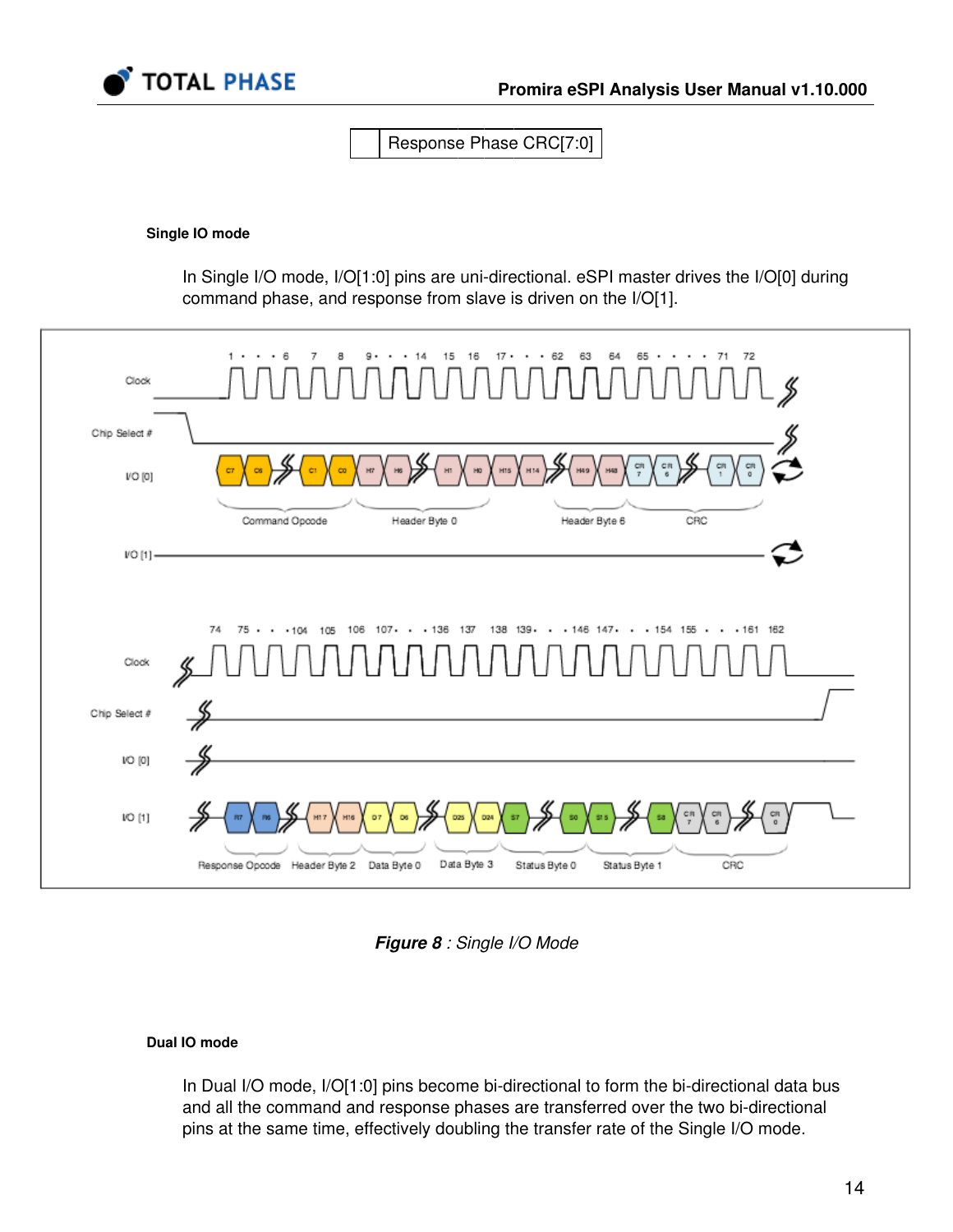



Figure 9 : Dual I/O Mode

#### Quad IO mode

In Quad I/O mode, I/O[3:0] pins are bi-directional data bus and all the command and response phases are transferred over the four bi-directional pins at the same time, effectively doubling the transfer rate of the Dual I/O mode.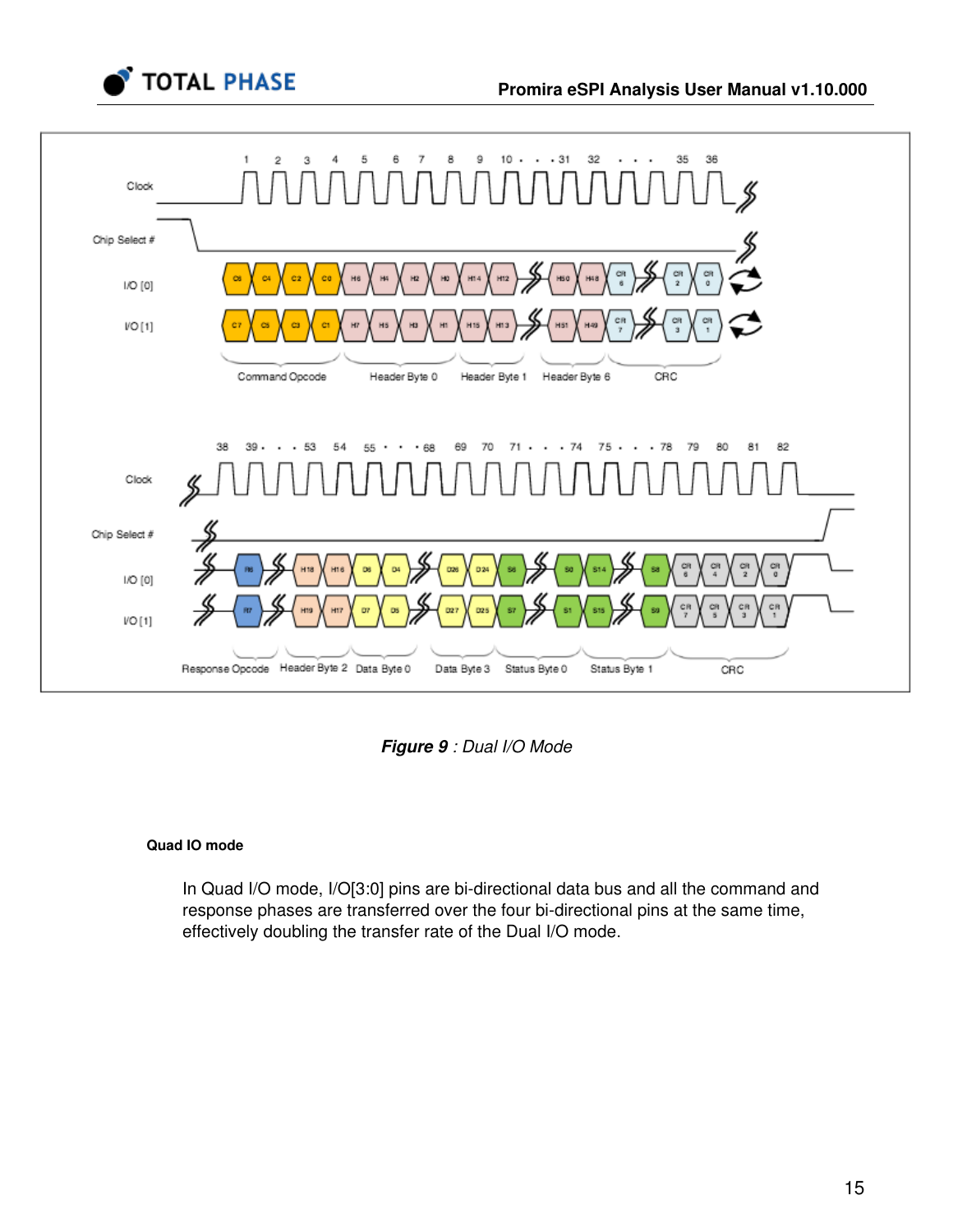



Figure 10 : Quad I/O Mode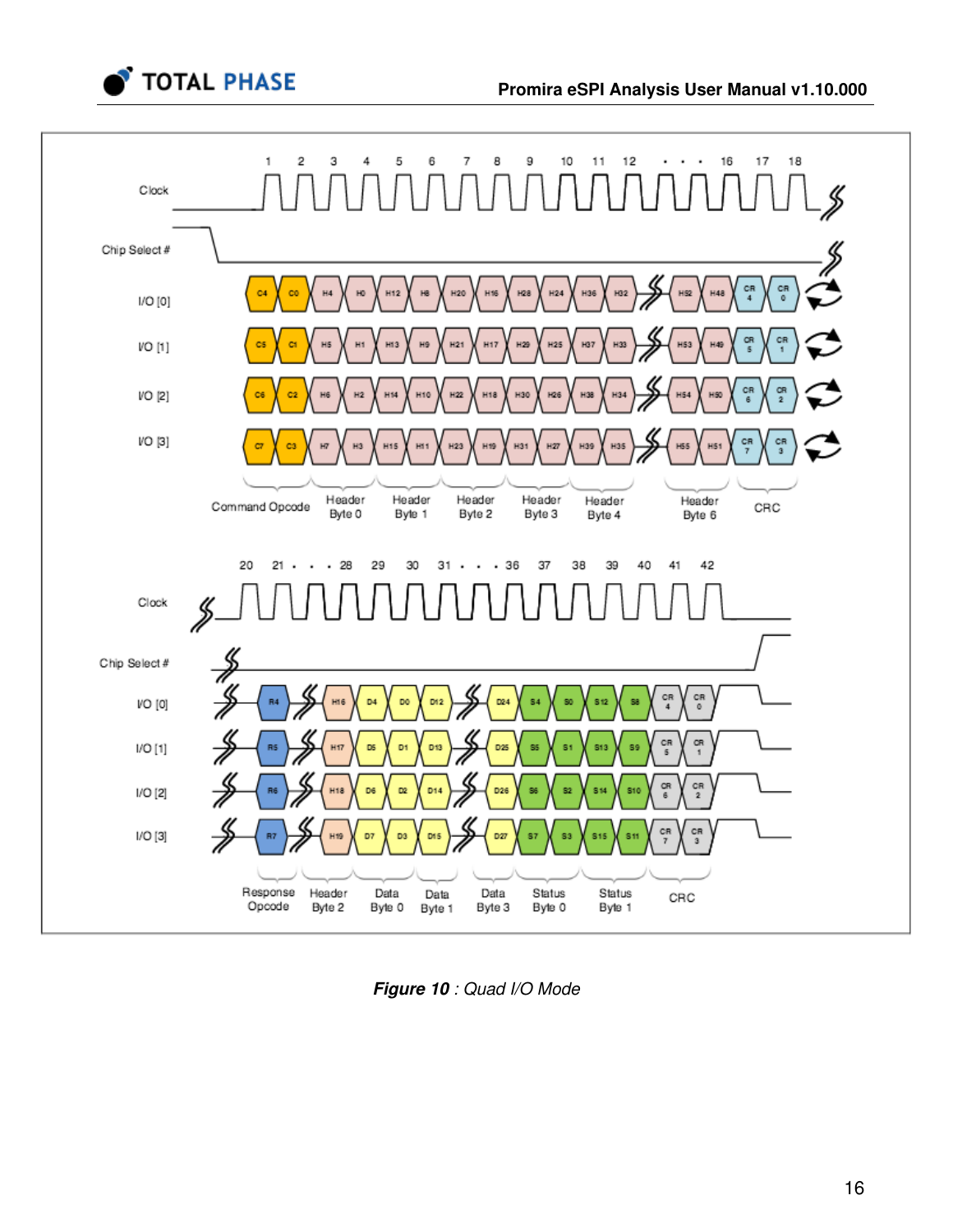

## 2.1.4 eSPI References

- • [eSPI Intel Enhanced Serial Peripheral Interface Specification](https://downloadmirror.intel.com/22112/eng/327432-003_eSPI%20Specification%20rev0%2075%20_base%20specification_CB.pdf)
- • [LPC Intel Low Pin Count Specification](http://www.intel.com/design/chipsets/industry/25128901.pdf)
- • [SPI Wikipedia Serial Peripheral Interface Description](https://en.wikipedia.org/wiki/Serial_Peripheral_Interface_Bus)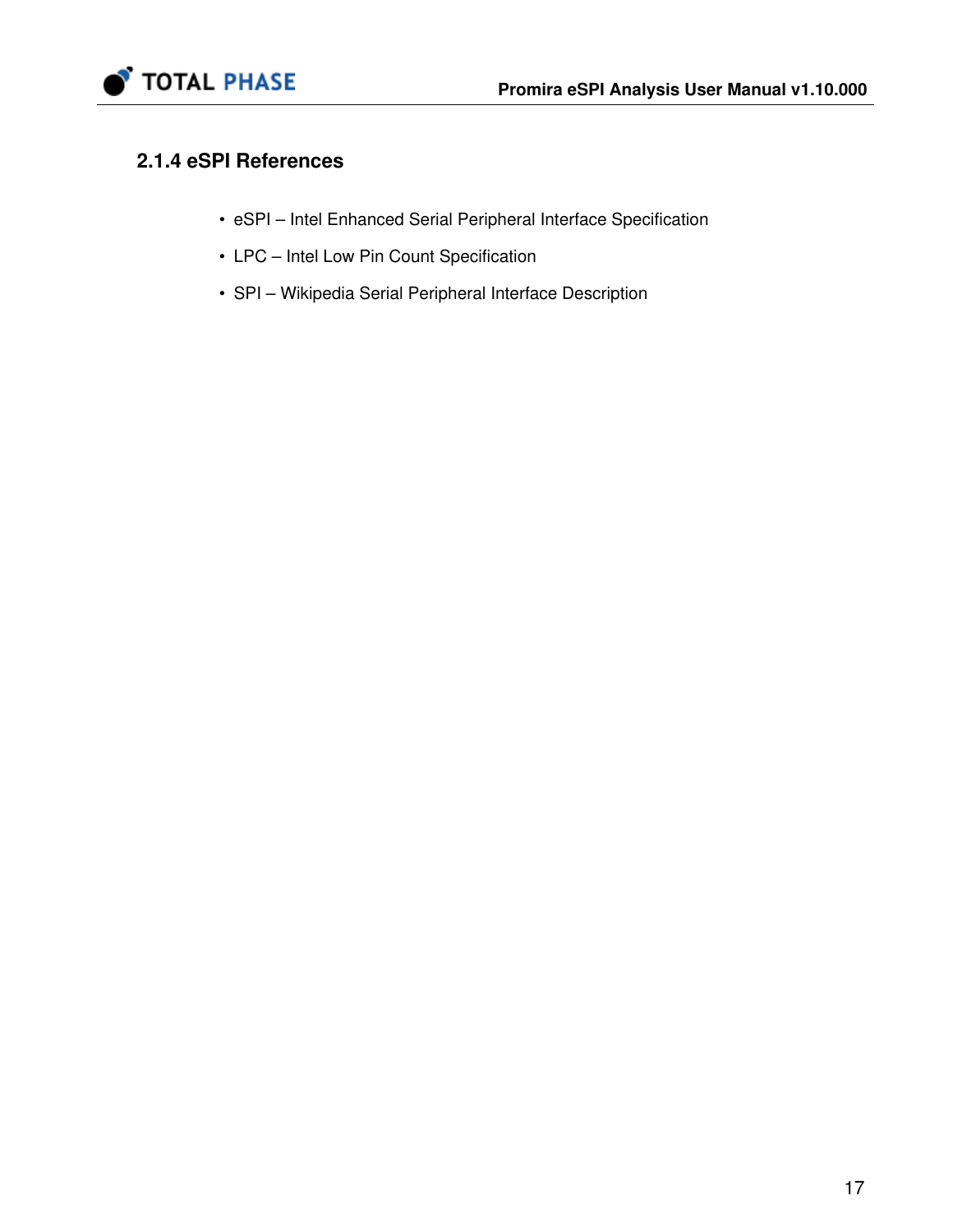

# 3 Hardware Specification

# 3.1 Pinout

## 3.1.1 Connector Specification

The Promira Serial Platform with eSPI Analysis Application target connector is a standard 2x17 IDC male type connector 0.079x0.0792″ (2x2 mm). The Promira platform target connector allows for up to a 34-pin ribbon cable and connector.

One 34-34 cable is provided with the Promira platform: A standard ribbon cable 0.0392″ (1 mm) pitch that is 5.122″ (130mm) long with two 2x17 IDC female 2x2mm (0.079x0.079) connectors. This provided target ribbon cable will mate with a standard keyed boxed header.

## 3.1.2 Orientation

The pin order of the 2x17 IDC female connector in the provided target ribbon 34-34 cable is described in figure 11. When looking at the Promira platform front position with the 34-34 ribbon cable (figure 11), pin 1 is in the top left corner and pin 34 is in the bottom right corner.



**Figure 11** : Promira platform front position with 34-34 cable

## 3.1.3 Pin Description

| Pin | Symbol             | <b>Description</b>    |
|-----|--------------------|-----------------------|
|     | Alert <sub>0</sub> | Alert pin for slave 0 |
|     | Alert1             | Alert pin for slave 1 |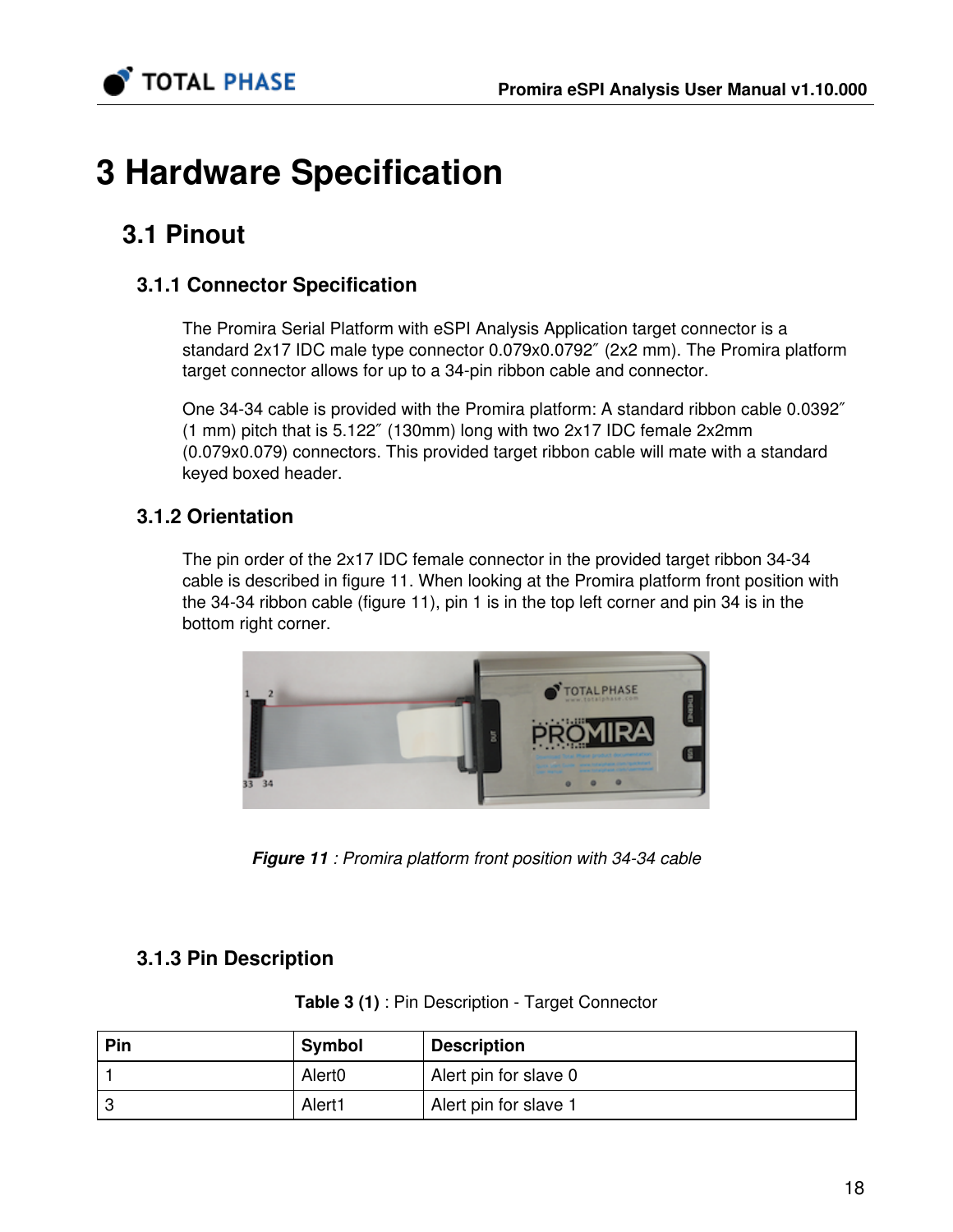

| $\overline{4}$                   | $\mathsf{V}_{\mathsf{TGT}}$ | Software configurable Vcc target power supply.<br>NC/3.3V/5V       |
|----------------------------------|-----------------------------|--------------------------------------------------------------------|
| 5                                | IO <sub>1</sub>             | eSPIIO1                                                            |
| 6                                | V <sub>TGT</sub>            | Software configurable Vcc target power supply.<br>NC/3.3V/5V       |
| $\overline{7}$                   | <b>SCK</b>                  | eSPI Clock                                                         |
| 8                                | IO <sub>0</sub>             | eSPIIO0                                                            |
| 9                                | CS <sub>0</sub>             | eSPI Slave Select (Chip Select) 0                                  |
| 11                               | IO <sub>2</sub>             | eSPIIO <sub>2</sub>                                                |
| 13                               | IO <sub>3</sub>             | eSPIIO3                                                            |
| 14                               | CS <sub>1</sub>             | eSPI Slave Select (Chip Select) 1                                  |
| 15                               | Reset0                      | eSPI Reset Pin 0 (Master o Slaves)                                 |
| 17                               | DIO <sub>0</sub>            | Software configurable digital input/output pin 0                   |
| 19                               | DIO1                        | Software configurable digital input/output signal 1                |
| 20                               | DIO <sub>4</sub>            | Software configurable digital input/output signal 4                |
| 21                               | DIO <sub>2</sub>            | Software configurable digital input/output signal 2                |
| 22                               | $V_{IO}$                    | Software configurable Vcc IO level power supply.<br><b>NC/1.8V</b> |
| 23                               | DIO <sub>3</sub>            | Software configurable digital input/output signal 3                |
| 24                               | $V_{IO}$                    | Software configurable Vcc IO level power supply.<br><b>NC/1.8V</b> |
| 25                               | DIO <sub>5</sub>            | Software configurable digital input/output signal 5                |
| 26                               | DIO <sub>9</sub>            | Software configurable digital input/output signal 9                |
| 27                               | DIO <sub>6</sub>            | Software configurable digital input/output signal 6                |
| 29                               | DIO7                        | Software configurable digital input/output signal 7                |
| 31                               | Reset1                      | eSPI Reset pin 1 (Slave to Master)                                 |
| 32                               | <b>DIO10</b>                | Software configurable digital input/output signal 10               |
| 33                               | DIO <sub>8</sub>            | Software configurable digital input/output signal 8                |
| 2, 10, 12, 16, 18, 28,<br>30, 34 | <b>GND</b>                  | <b>Ground Connection</b>                                           |

Note:

(1) When the Promira platform monitors a system that does not use any or all of the following signals: Pin 3 - Alert1, Pin 14 - CS1, and Pin 31 Reset1, it is strongly recommended that these signals are left as No Connect (NC). If that is not possible, any connected unused pins are required to have a logic level of 1 at all times.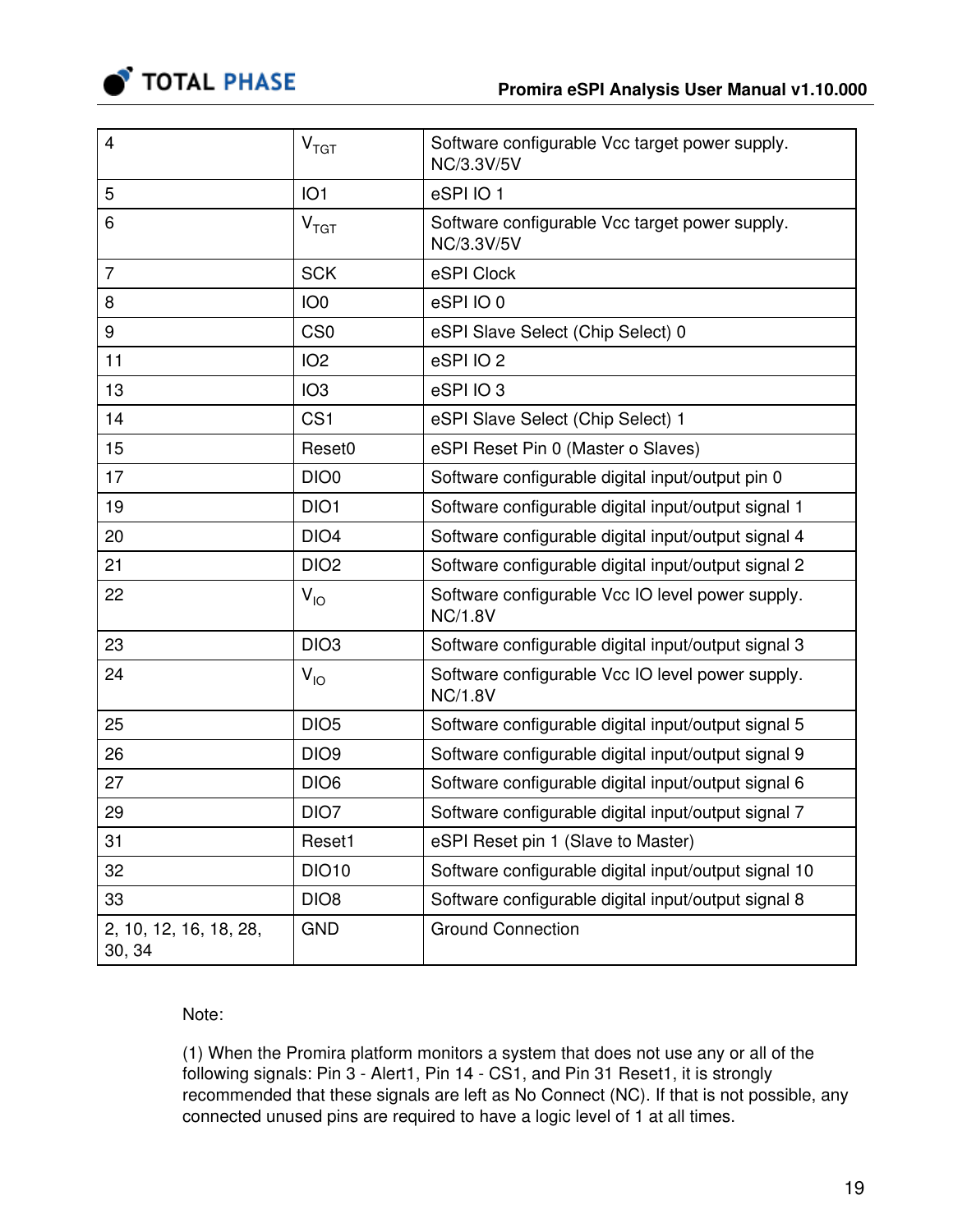

# 3.2 LEDs

LED2 (the middle LED in the Promira platform upper side) is blinking red, when the Promira platform data capture is active.

# 3.3 Speeds

The Promira platform with eSPI analysis application is capable of monitoring the eSPI bus at bit rates 20, 25, 33, 50 and 66 MHz in single, dual, quad IO modes.

# 3.4 Digital I/O

Promira platform digital inputs allow users to synchronize external logic with the analyzed eSPI data stream. When the state of an enabled digital input changes, an event is sent to the analysis PC. Digital input may not oscillate at a rate faster than 10 MHz. If digital input oscillates at a rate faster 10 MHz, then the events may not be passed to the PC. Digital inputs are rated for 1.8 V.

Promira platform digital outputs allow users to output events to external devices, such as an oscilloscope or logic analyzer, especially to trigger the oscilloscope to capture data. The digital outputs are rated to 1.8 V and 10 mA.

# 3.5 On-board Buffer

The Promira platform with eSPI analysis application contains a 64 MB on-board buffer. The memory provides a temporary FIFO storage buffer for capture data. This buffer serves two capture when the analysis computer can not stream the data off the analyzer fast enough. It is also used during a delayed-download capture to store all of the captured data.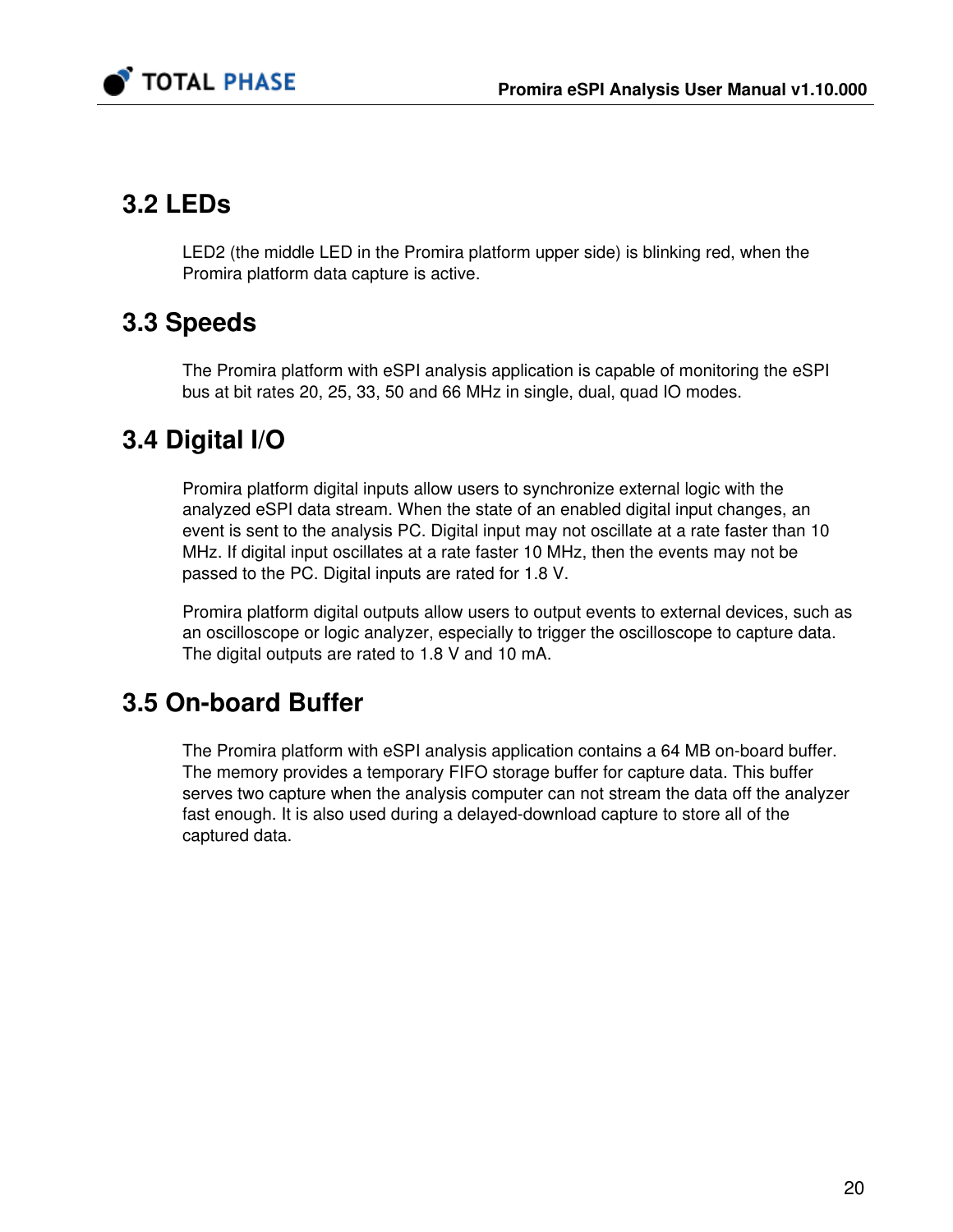

# 4 Device Operation

Promira platform monitors the eSPI signals including: four IO signals, one SCK signal, two CS signals, two Alert signals, and two Reset signals.

eSPI specification requires that the master and slaves start communicating in single IO mode at 20 MHz on power-up and later on, the master configures the operating mode based on the slaves capabilities. This is done by sending a SET\_CONFIGURATION command to the slaves 'General Capabilities Register' (offset 0x0008) with the desired IO mode/Alert pin mode/frequency setting. Promira platform captures and remembers the IO mode and Alert pin mode when it recognizes a SET\_CONFIGURATION command in offset 0x0008 to a slave. This is automatic as long as the Promira platform captures all traffic from the beginning which is the recommended usage mode. Alternately, eSPI IO mode can also be configured by the user to Single/Dual/Quad. eSPI Alert mode can be configured by the user to IO1 signal or Alert0 signal.

# 4.1 Capture Mode

Promira platform has two main capture modes: standard capture mode and delayeddownload capture mode.

- In standard capture mode the capture data is streamed out from the Promira platform to the analysis computer immediately.
- In delayed-download capture mode, the capture data is not streamed out from the Promira platform to the analysis computer until after the analyzer has stopped monitoring the bus. When the captured is stopped, all the captured data is streamed from the analyzer to the analysis computer.

# 4.2 General Device Features

Promira platform supports multiple monitoring, decoding, and reporting capabilities including:

- Monitors and decodes packets at eSPI protocol level and distinguish between command phase and response phase while reporting the packet to the user.
- Monitors SET CONFIGURATION command to 'General Capabilities Register' and automatically remember the frequency of operation and IO mode configured by the master and reports it for every packet seen on the bus.
- Monitors SET\_CONFIGURATION command to 'General Capabilities Register' and automatically remember Alert mode setting and appropriately monitors IO1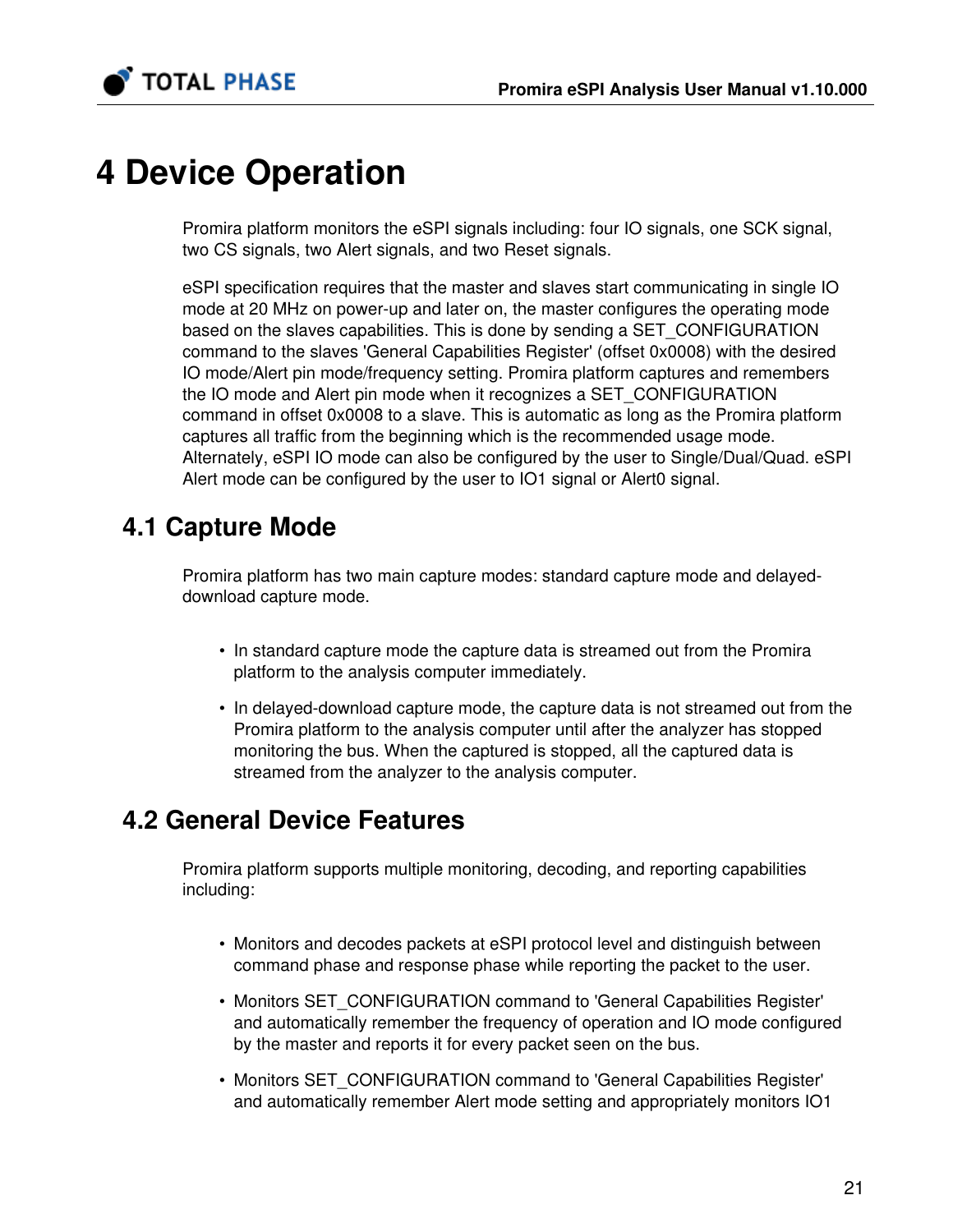

signal or Alert-0/Alert-1 signals (which is applicable only in a single master - single slave setting).

- Monitors SET\_CONFIGURATION command to 'Channel Capabilities Registers' and automatically remember the master configurable fields (for example maximum payload request and maximum payload size for peripheral channel transactions).
- Monitors the status field returned in every response and remember the queues' availability status for all channels.
- Decodes commands based on channels and reports the information to the user for every packet.
- Reports correct/incorrect command phase and response phase CRC errors for every packet to the user.
- Reports Master side errors and Slave side errors.
- Resets the captured IO mode and frequency of operation on a reset toggle on the signal.

# 4.3 Digital IO

The Promira platform has 11 digital IO signals that can be configured by the user to input or output. Digital inputs provide a means to users to insert events into the data stream. Digital outputs provide a means for users to match certain events and to send output to other devices, such as oscilloscopes. In this way, users can synchronize events on the bus with other signals they may be measuring. Digital input event (failing edge or rising edge) can trigger a capture. Digital output behavior can be configured to: set low, set high, toggle (initially low), and toggle (initially high).

Digital input event can trigger a capture, and capture event can toggle digital output on the following scenarios:

- Packet with a command field that matches an 8-bit value set by the user.
- Packet with a command field that does not match an 8-bit value set by the user.
- Peripheral channel transaction.
- Virtual wire channel transaction.
- OOB channel transaction.
- Flash channel transaction.
- Get Configuration command.
- Set Configuration command.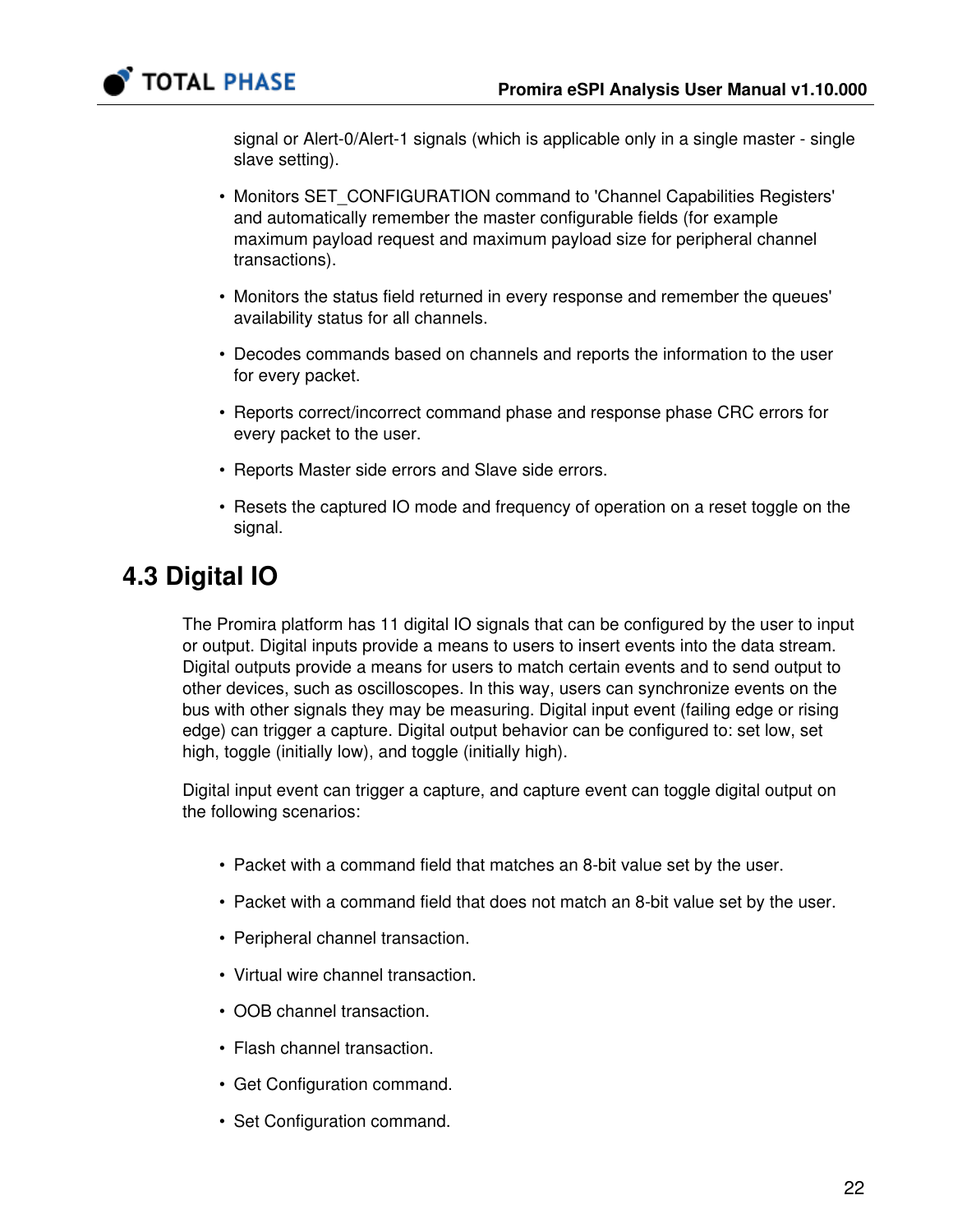

- Get Status command.
- Platform Reset command.
- Alert event on the eSPI bus.
- Reset event on the eSPI bus.

# 4.4 Match/Action System

The Promira platform features a multi-tiered matching/action system that can perform one or more actions in response to a match/action.

The first level is simple matching which can match the occurrence of packet types by channel, user selected command value and events and trigger a capture and/or assert an external output pin in response.

The second level is advanced matching which provides three different options that are explained below. On a match the system can trigger a capture and/or assert an external output pin in response.

The third level is hardware filters which provides mechanism to filter out packets.

Simple match and advanced match are separates features. The user can select simple match feature or advanced match feature but not both features at the same time.

### 4.4.1 eSPI Simple Match

Simple match can trigger a capture, and capture event can toggle a digital output pin on the following scenarios:

- Packet with a command field that matches an 8-bit value set by the user.
- Packet with a command field that does not match an 8-bit value set by the user.
- Peripheral channel transaction.
- Virtual wire channel transaction.
- OOB channel transaction.
- Flash channel transaction.
- Independent Channel Transaction
- Alert event on the eSPI bus.
- Reset event on the eSPI bus.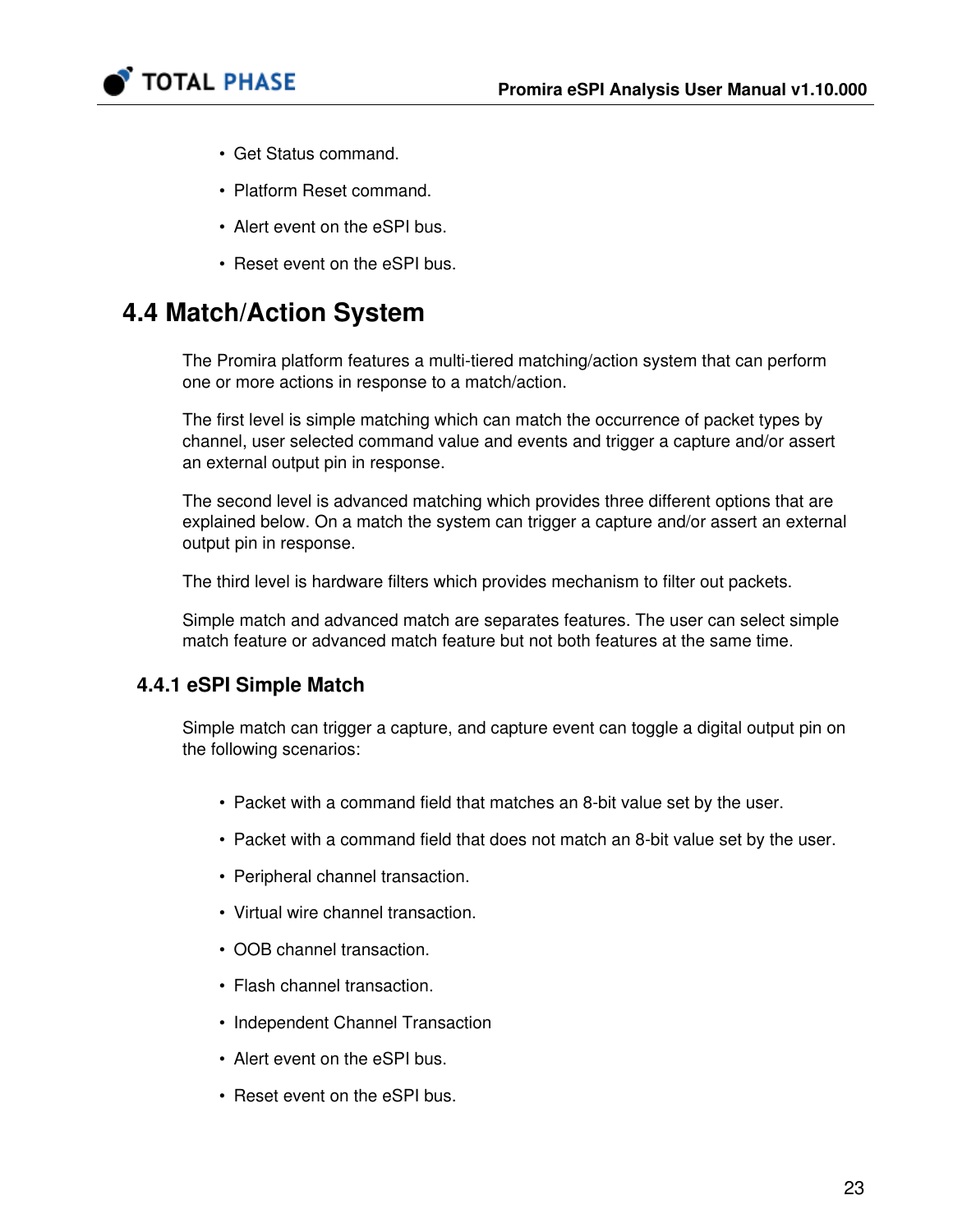

It is possible to select multiple events to match the simple trigger. However, since a capture can only be triggered once, in the case of multiple selected events, the first of any of the selected events will trigger the capture.

When an ouput pin is selcted to be asserted on a match, the pin will be asserted only once, when the trigger occurs.

### 4.4.2 eSPI Advanced Match

The Promira eSPI advanced trigger is a complex pattern/sequence match engine that provides triggering on specific condition/sequence of events on the eSPI bus with multiple options and a high level of configurability specifically tailored around the eSPI protocol.

Using the advanced match feature, the user can specify and configure the analyzer to match and trigger on three different types of conditions/sequences based on eSPI packets.

#### Match/Trigger Option 1 - Multiple Packets

Configure the analyzer to match and trigger on a sequence of up to four eSPI packets (each packet is defined as a level). The match condition can be different for each level. An output trigger pin can be configured to be drive logic high or low (selectable) for each level when an eSPI packet satisfies that level's match condition.

#### Match/Trigger Option 2 - Non-Posted Transactions

Configure the analyzer to match and trigger on a specific non-posted transaction and corresponding completion(s). A non-posted transaction has two distinct phases, a request phase and one or more completion phases. Completions can be successful/ unsuccessful, and connected or split across multiple completion packets. In the case of split completions the analyzer will track first, middle, last (only) completions as defined in the eSPI specification. An output trigger pin can be configured to be drive logic high or low (selectable) at different stages of the request/completion sequence as they occur on the wire. The four distinct stages are 1- Request, 2-First completion, 3-Middle completion (the first packet in case there are multiple middle completion packets), and 4-Last (Only) completion. Please note that the user only needs to configure the analyzer to match a specific non-posted request and the type of completion to look for (successful/ unsuccessful); the analyzer tracks the completion(s) for the request automatically.

#### Match/Trigger Option 3 - Errors

Configure the analyzer to match and trigger on a packet that has an error code in its status as defined in Table [30](#page-60-0)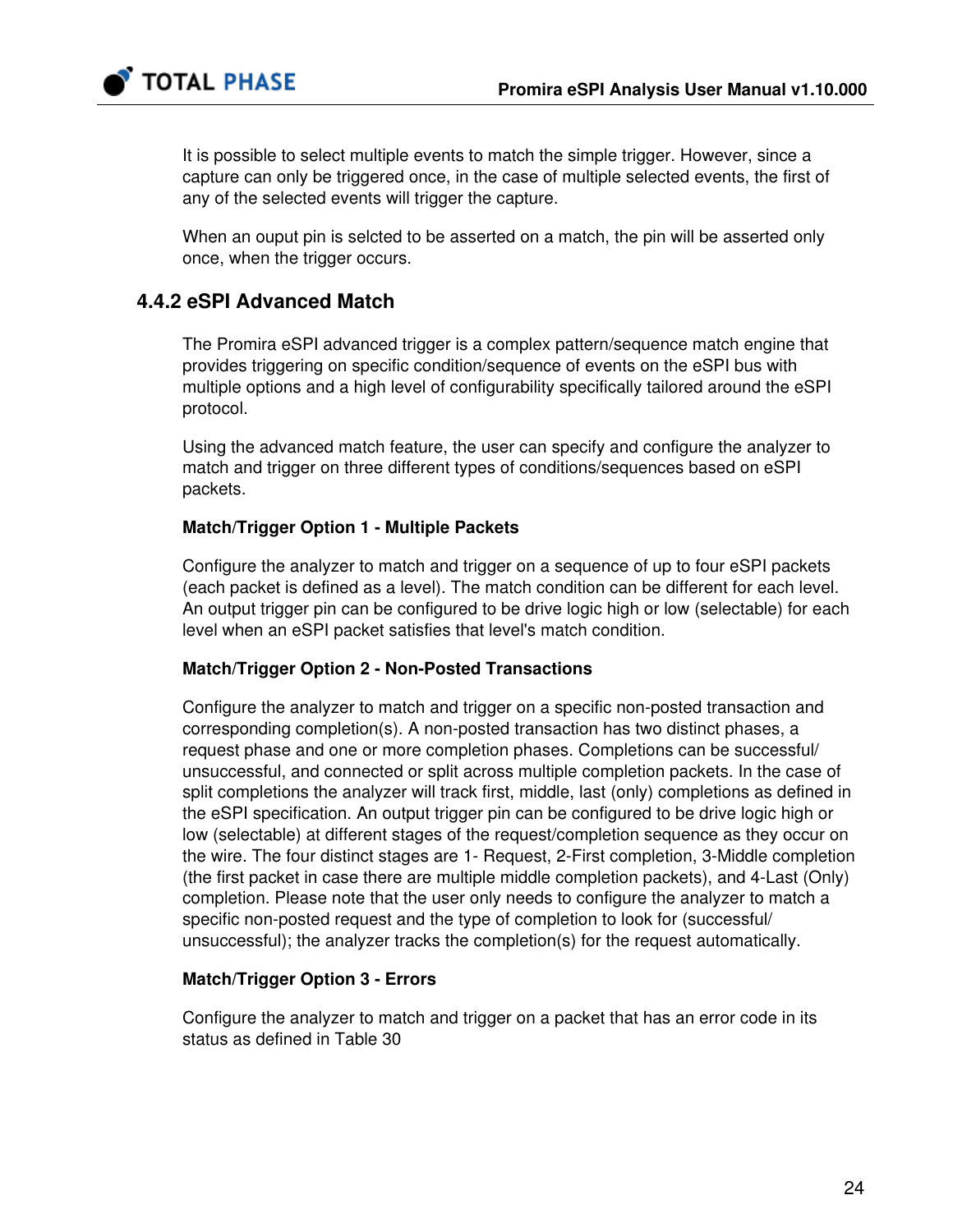

### 4.4.3 eSPI Hardware filters

The eSPI hardware filter feature provides mechanism to filter out packets (which are listed below) in order to discard unwanted data, and reduce the amount of captured data that is sent back to the analysis computer. The settings can be configured independently for each slave.

- Packet with a command field that matches an 8-bit value set by the user.
- Packet with a command field that does not match an 8-bit value set by the user.
- Peripheral channel transaction.
- Virtual wire channel transaction.
- OOB channel transaction.
- Flash channel transaction.
- Independent Channel Transaction

# 4.5 Hardware Statistics

The Promira platform features hardware statistics which provides a count of packets / events for each slave. The following counters are available:

- Packets with command CRC error.
- Packets with response CRC error.
- Peripheral channel packets.
- Virtual wire channel packets.
- OOB channel packets.
- Flash channel packets.
- Get Configuration packets.
- Set Configuration packets.
- Get Status packets.
- Platform Resets.
- All packets that were filtered out
- All packets that were filtered out based on command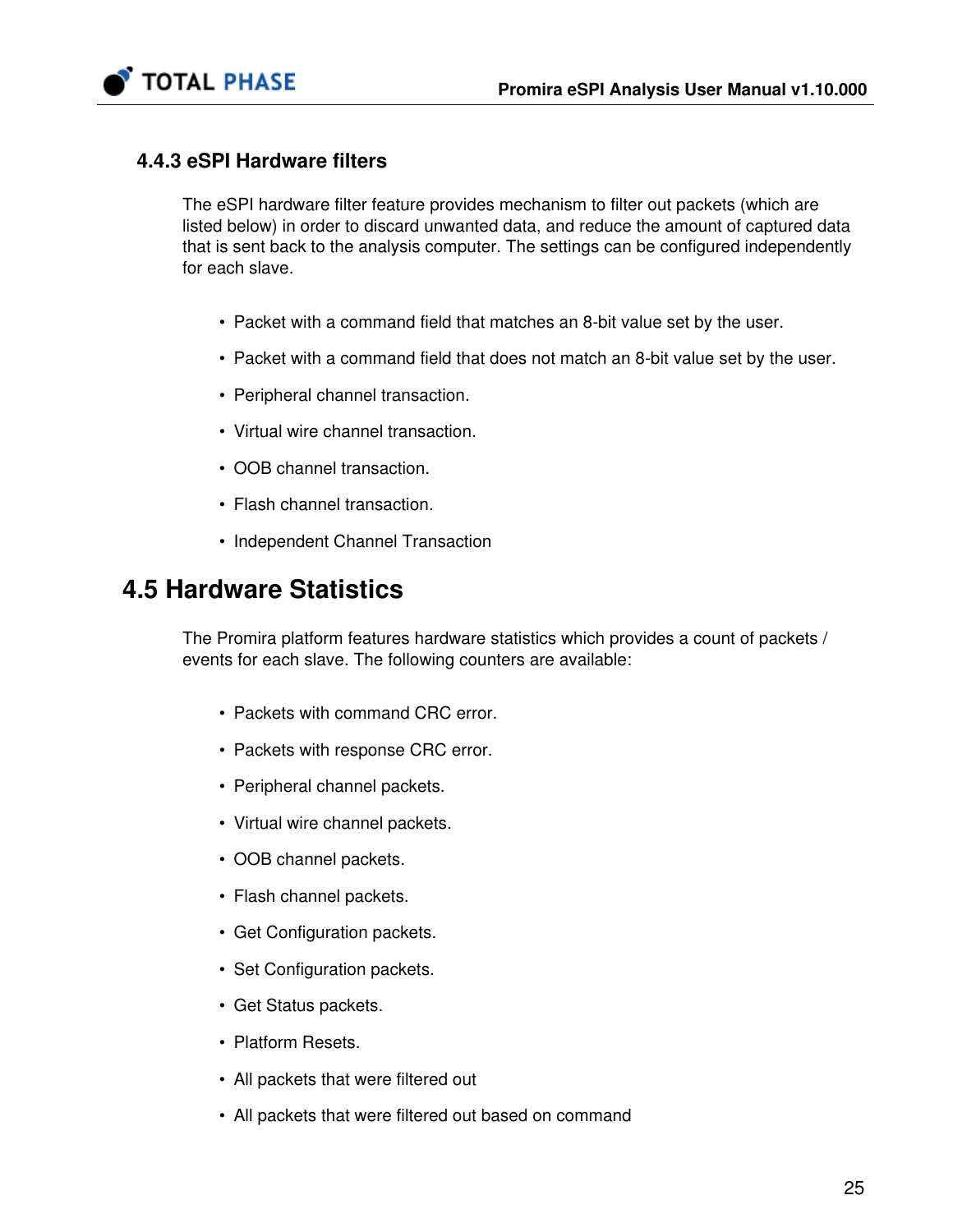

# 5 Software

# 5.1 Rosetta Language Bindings: API Integration into Custom Applications

### 5.1.1 Overview

The Promira Rosetta language bindings make integration of the Promira API into custom applications simple. Accessing Promira functionality simply requires function calls to the Promira API. This API is easy to understand, much like the ANSI C library functions, (e.g., there is no unnecessary entanglement with the Windows messaging subsystem like development kits for some other embedded tools).

First, choose the Rosetta bindings appropriate for the programming language. Different Rosetta bindings are included in the software download package available on the Total Phase website. Currently the following languages are supported: C/C++, C#, VB, Python. Next, follow the instructions for each language binding on how to integrate the bindings with your application build setup. As an example, the integration for the C language bindings is described below. (For information on how to integrate the bindings for other languages, please see the example code available for download on the Total Phase website.)

- 1. Include the promira.h and promana.h files in any C or C++ source module. The module may now use any API call listed in promira.h and promana.h.
- 2. Compile and link promira.c and promana.c with your application. Ensure that the include path for compilation also lists the directory in which promina.h and promana.h is located if the two files are not placed in the same directory.
- 3. Place the Promira DLL (promira.dll), included with the API software package, in the same directory as the application executable or in another directory such that it will be found by the previously described search rules.

## 5.1.2 Versioning

Since a new Promira DLL can be made available to an already compiled application, it is essential to ensure the compatibility of the Rosetta binding used by the application against the DLL loaded by the system. A system similar to the one employed for the DLL-Firmware cross-validation is used for the binding and DLL compatibility check.

Here is an example.

DLL  $v1.20$ : compatible with Binding  $>= v1.10$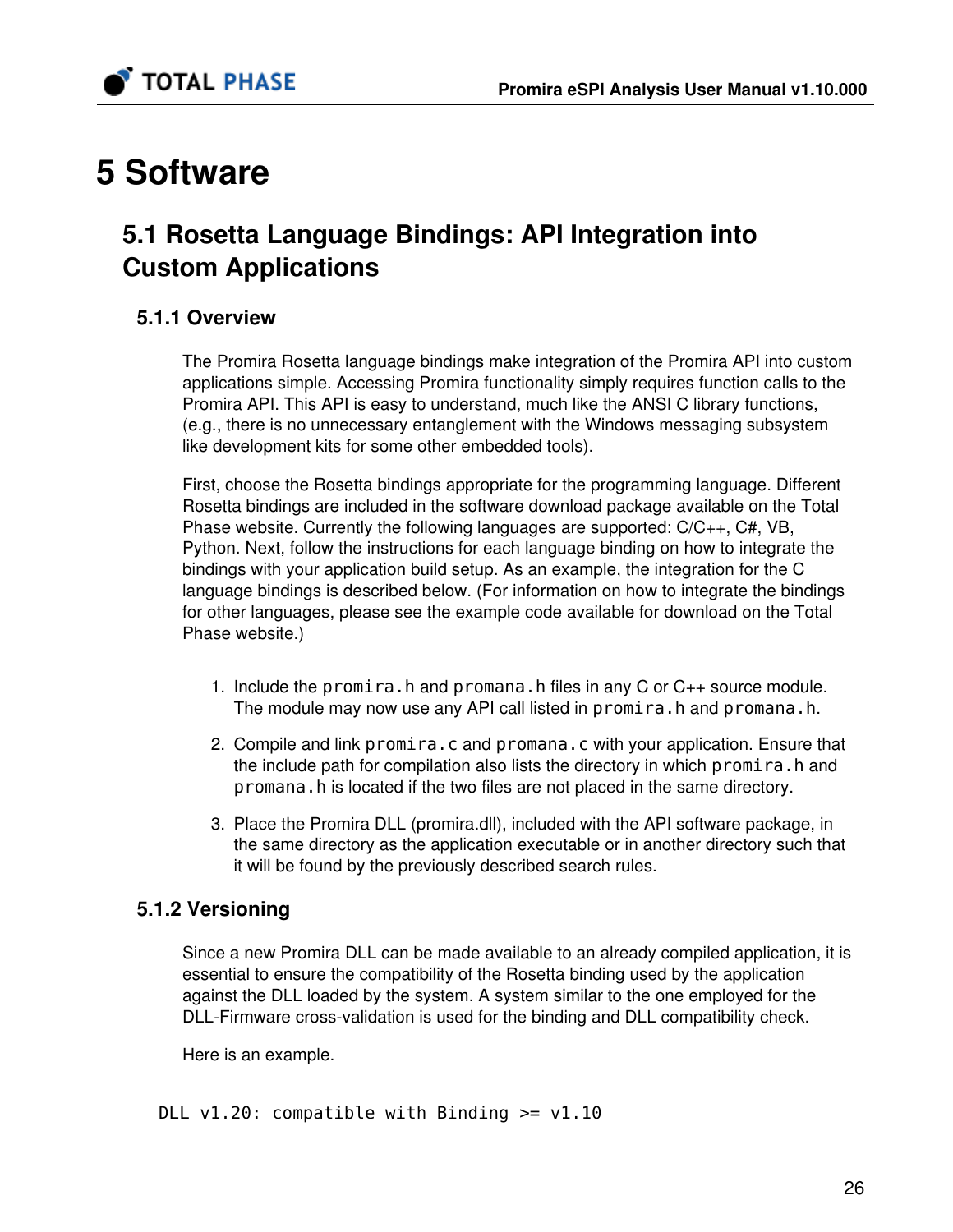

Binding  $v1.15$ : compatible with DLL  $>= v1.15$ 

The above situation will pass the appropriate version checks. The compatibility check is performed within the binding. If there is a version mismatch, the API function will return an error code, PA\_APP\_INCOMPATIBLE\_LIBRARY.

### 5.1.3 Customizations

While provided language bindings stubs are fully functional, it is possible to modify the code found within this file according to specific requirements imposed by the application designer.

For example, in the C bindings one can modify the DLL search and loading behavior to conform to a specific paradigm. See the comments in promira.c for more details.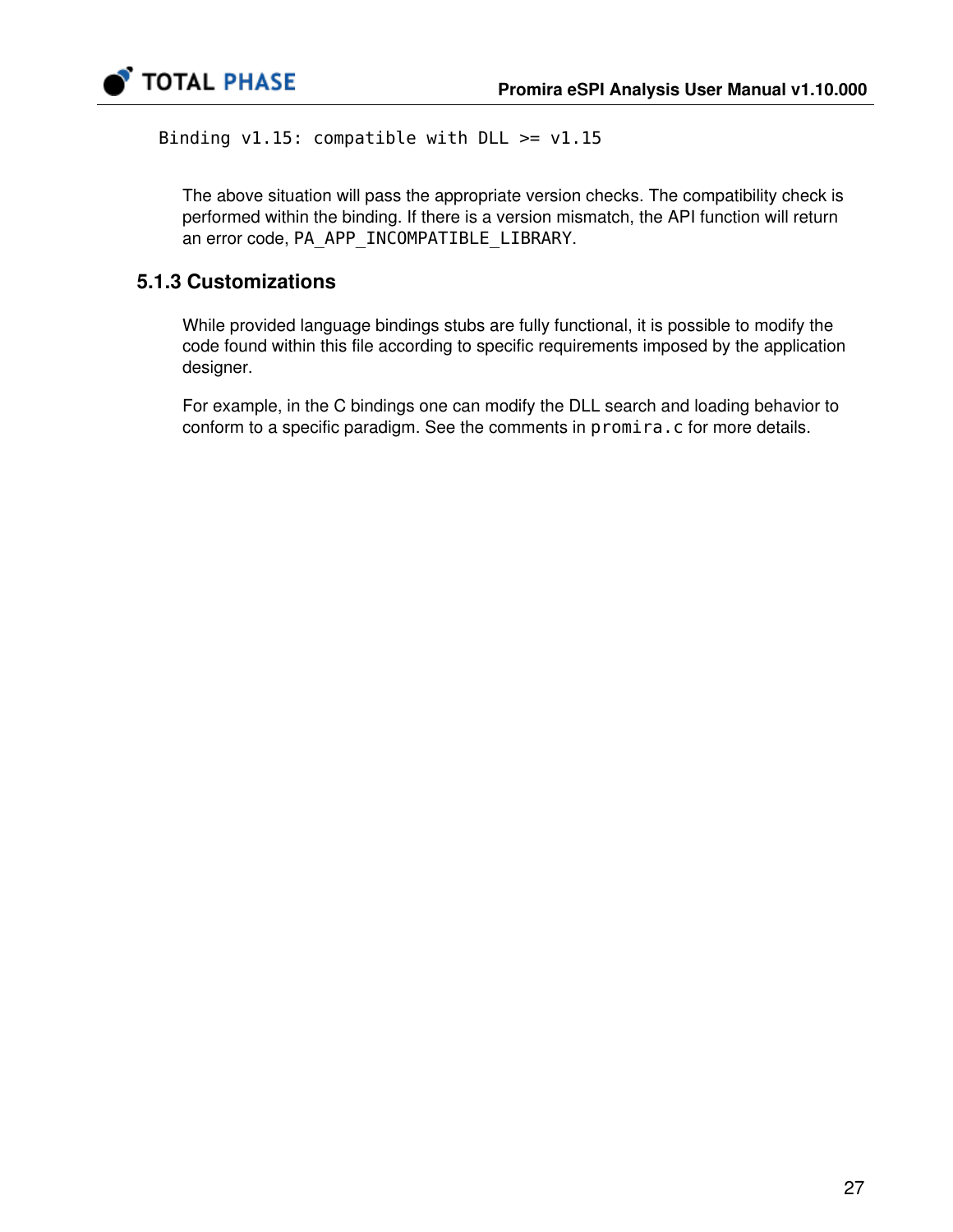

# 6 API Documentation

# 6.1 Introduction

The Promira API documentation that follows is oriented toward the Promira Rosetta C bindings. The set of Promira API functions and their functionality is identical regardless of which Rosetta language binding is utilized. The only differences will be found in the calling convention of the functions. For further information on such differences please refer to the documentation that accompanies each language bindings in the Promira API Software distribution

# 6.2 General Data Types

The following definitions are provided for convenience. All Promira data types are unsigned.

|                | typedef unsigned char  |                            | u08; |
|----------------|------------------------|----------------------------|------|
|                | typedef unsigned short |                            | u16; |
|                | typedef unsigned int   |                            | u32; |
|                |                        | typedef unsigned long long | u64; |
| typedef signed |                        | char                       | s08; |
| typedef signed |                        | short                      | s16; |
| typedef signed |                        | int                        | s32; |
| typedef signed |                        | long long                  | s64; |
| typedef float  |                        |                            | f32; |

# 6.3 Notes on Status Codes

Most of the Promira API functions can return a status or error code back to the caller. The complete list of status codes is provided at the end of this chapter. All of the error codes are assigned values less than 0, separating these responses from any numerical values returned by certain API functions.

Each API function can return one of two error codes with regard to the loading of the underlying Promira DLL, PA\_APP\_UNABLE\_TO\_LOAD\_LIBRARY and PA\_APP\_INCOMPATIBLE\_LIBRARY. If these status codes are received, refer to the previous sections in this manual that discuss the DLL and API integration of the Promira software. Furthermore, all API calls can potentially return the error PA\_APP\_UNABLE\_TO\_LOAD\_FUNCTION. If this error is encountered, there is likely a serious version incompatibility that was not caught by the automatic version checking system. Where appropriate, compare the language binding versions (e.g., PM\_HEADER\_VERSION found in promira.h and PM\_CFILE\_VERSION found in promira.c or PA\_APP\_HEADER\_VERSION found in promana.h and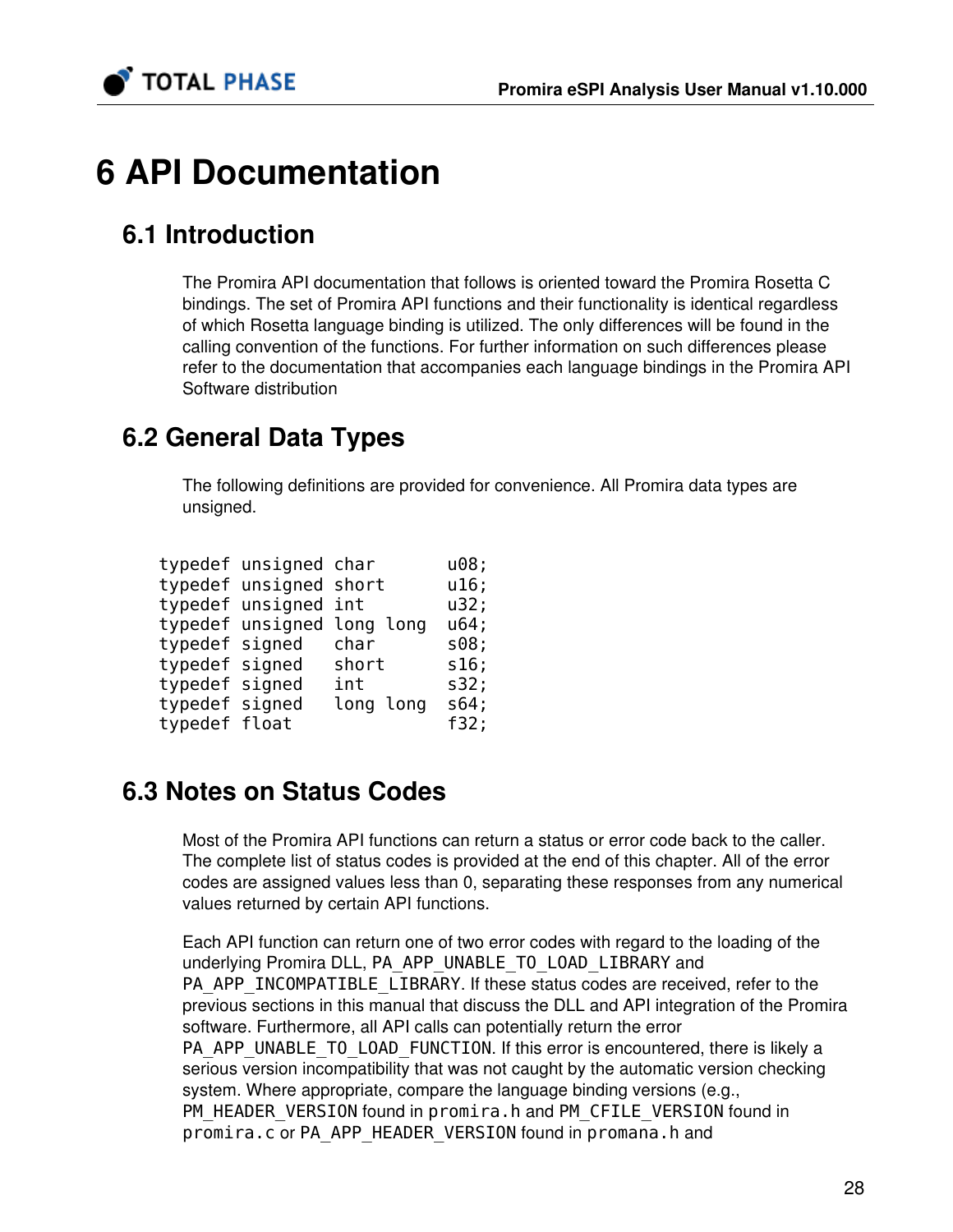

PA\_APP\_CFILE\_VERSION found in promana.c) to verify that there are no mismatches. Next, ensure that the Rosetta language binding (e.g., promira.c and promira.h or promana.c and promana.h) are from the same release as the Promira DLL. If all of these versions are synchronized and there are still problems, please contact Total Phase support for assistance.

Any API function that accepts any type of handle can return the error PA\_APP\_INVALID\_HANDLE if the handle does not correspond to a valid instance that has already been opened or created. If this error is received, check the application code to ensure that the open or create command returned a valid handle and that this handle is not corrupted before being passed to the offending API function.

Finally, any function call that communicates with an Promira device can return the error PA\_APP\_COMMUNICATION\_ERROR. This means that while the handle is valid and the communication channel is open, there was an error receiving the acknowledgment response from the Promira application. The error signifies that it was not possible to guarantee that the connected Promira device has processed the host PC request, though it is likely that the requested action has been communicated to the Promira device and the response was lost.

These common status responses are not reiterated for each function. Only the error codes that are specific to each API function are described below.

All of the possible error codes, along with their values and status strings, are listed following the API documentation.

# 6.4 Application Management Interface

All functions starting with pm\_ are for Application Management. Please refer to the Promira Serial general user manual for the details.

# 6.5 General Application Interface

### 6.5.1 General Application

#### **Overview**

After opening the device with pm\_open and starting an application with pm\_load, a connection needs to be established with pa\_app\_connect. See the language specific sample programs for examples of this connection process.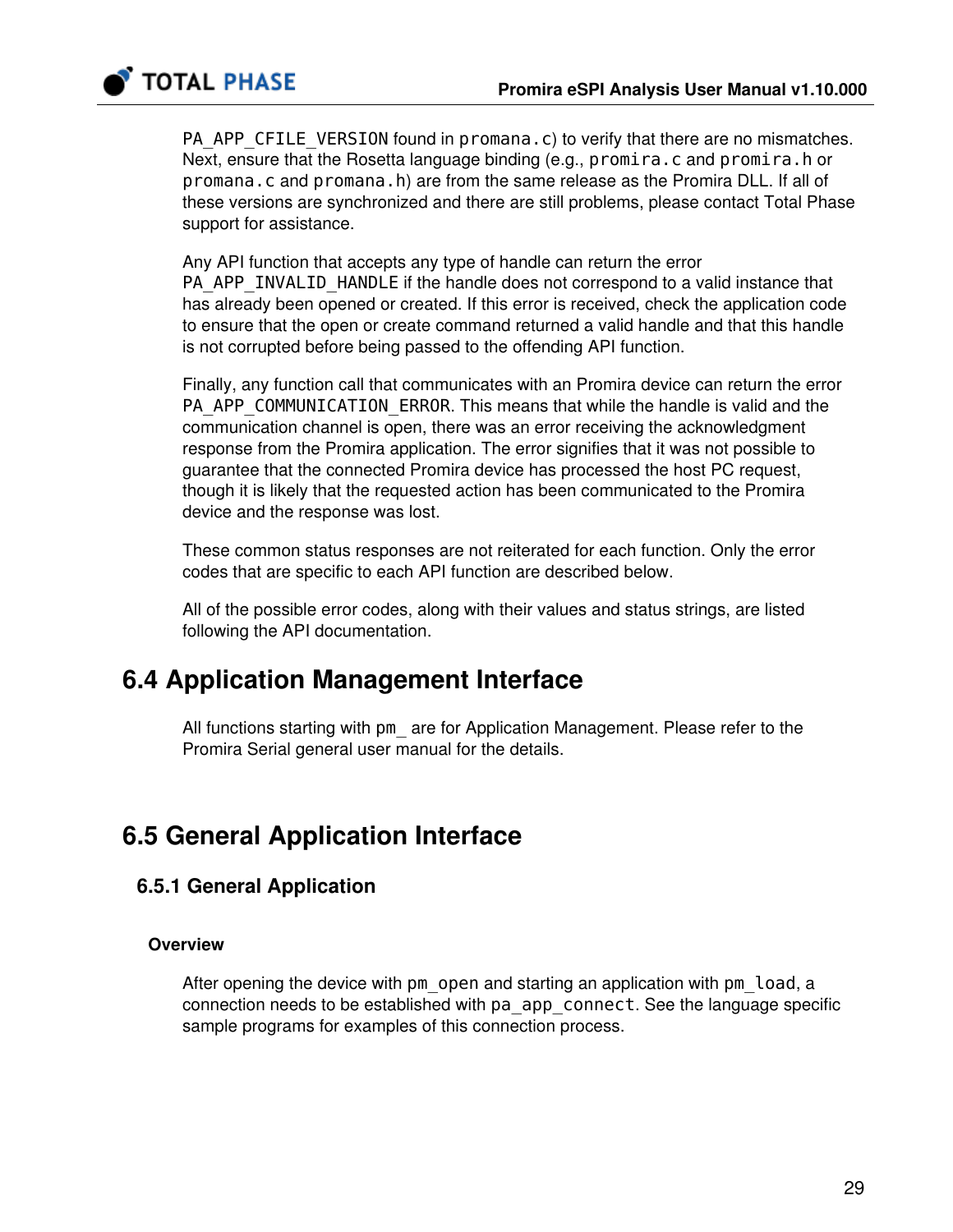

#### Software Operational Overview

There are a series of steps required for a successful capture. These steps are handled by the Data Center software automatically, but must be explicitly followed by an application programmer wishing to write custom software. The following is meant to provide a high-level overview of the operation of the Promira platform.

- 1. Determine the IP address of the Promira platform. The function pm\_find\_devices returns a list of IP addresses for all Promira platforms that are attached to the analysis computer.
- 2. Obtain a Promira connection handle by calling the function pa\_app\_connect on the appropriate IP addresses. All other software operations are based on this handle.
- 3. Configure the Promira platform as necessary. The API documentation provides complete details about the different configurations.
- 4. Start the capture by calling the function pa\_capture\_start.
- 5. Retrieve monitored data by using the read functions that are appropriate for the monitored bus type. There are different functions available for retrieving additional data such as byte- and bit-level timing.
- 6. End the capture by calling the function pa\_capture\_stop. At this point the capture is stopped, and no new data can be obtained. Captured data may still be read from the on-board buffer after calling this function.
- 7. Close the Promira platform handle with the function pa\_app\_disconnect.

If the Promira platform is disabled and then re-enabled it does not need to be reconfigured. However, upon closing the handle, all configuration settings will be lost.

Example code is available for download from the Total Phase website. These examples demonstrate how to perform the steps outline above for each of the serial bus protocols supported.

#### Connect to the Application (pa\_app\_connect)

PromiraConnectionHandle pa app connect (const char \* net addr)

Connect to the application launched by pm\_load.

#### Arguments

net addr The net address of the Promira Serial Platform. It could be an IPv4 address or a host name.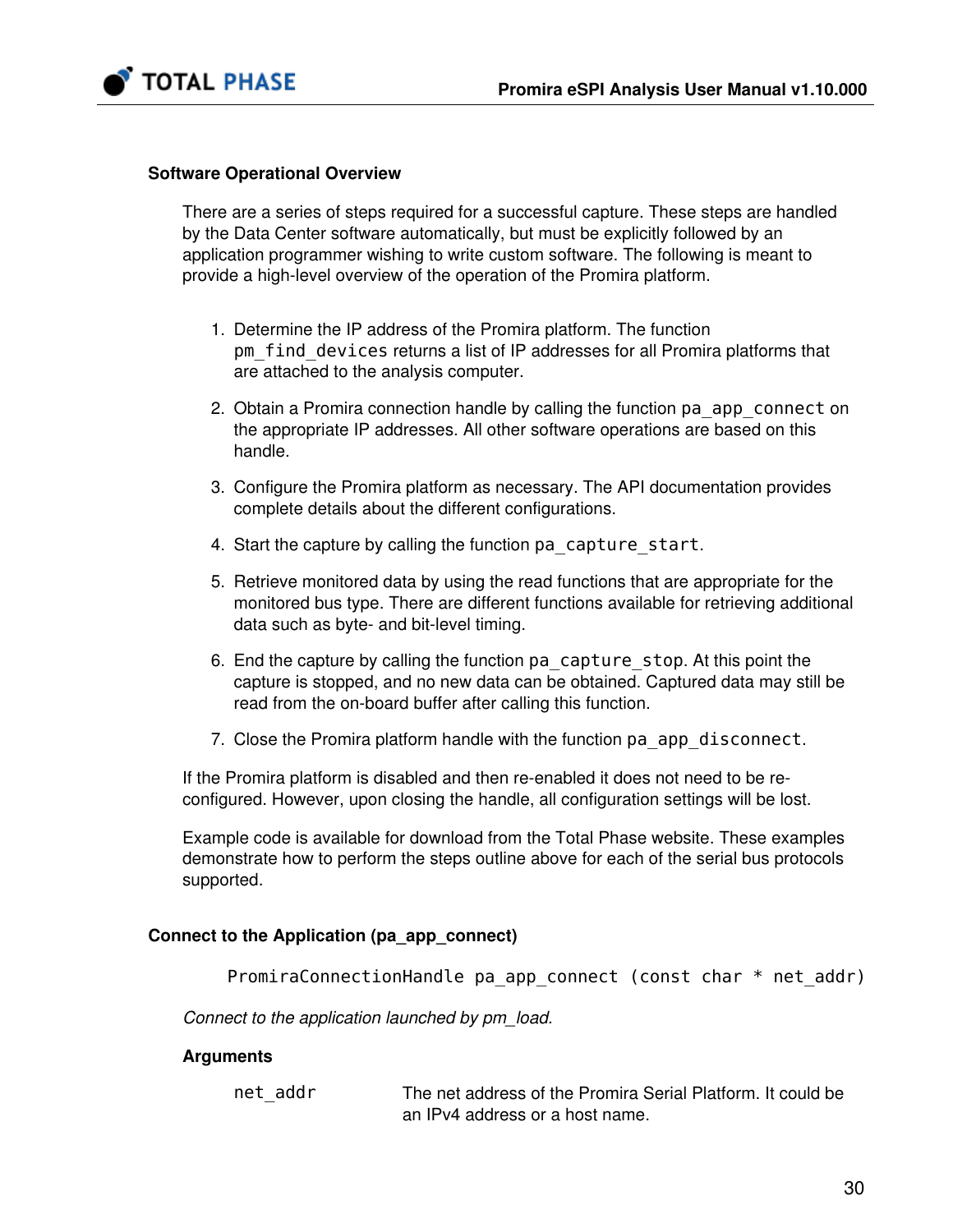

#### Return Value

This function returns a connection handle, which is guaranteed to be greater than zero if valid.

#### Specific Error Codes

PA\_APP\_UNABLE\_TO\_OPEN Unable to connect to the application.

#### Details

Only one connection can be made to the application.

#### Disconnect to the Application (pa\_app\_disconnect)

int pa\_app\_disconnect (PromiraConnectionHandle conn)

Disconnect to the application.

#### Arguments

conn handle of the connection

#### Return Value

The number of the connections to applications disconnected is returned on success. This will usually be 1.

#### Specific Error Codes

None.

#### **Details**

If the conn argument is zero, the function will attempt to disconnect all possible handles, thereby disconnecting all connected handles. The total number of handle disconnected is returned by the function.

#### Version (pa\_app\_version)

int pa app version (PromiraConnectionHandle conn, PromiraAppVersion \* version);

Return the version matrix for the application connected to the given handle.

#### **Arguments**

conn handle of the connection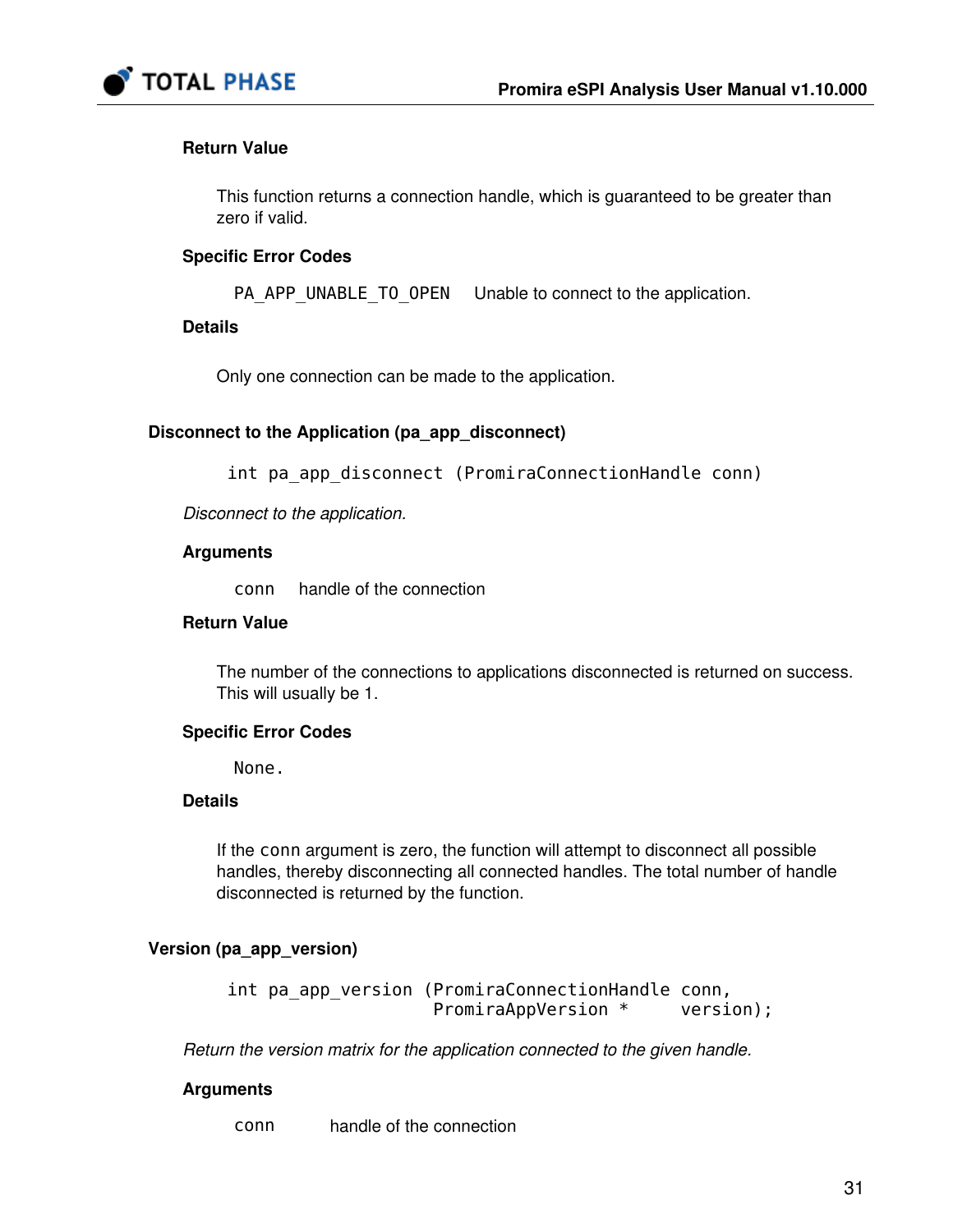

version pointer to pre-allocated structure

#### Return Value

A status code is returned with PA\_APP\_OK on success.

#### Specific Error Codes

None.

#### **Details**

The PromiraAppVersion structure describes the various version dependencies of application components. It can be used to determine which component caused an incompatibility error.

```
 struct PromiraAppVersion {
  /* Software, firmware, and hardware versions. */
  u16 software;
  u16 firmware;
  u16 hardware;
 /* FW requires that SW must be >= this version. */
  u16 sw_req_by_fw;
 /* SW requires that FW must be >= this version. */
 u16 fw req by sw;
 /* API requires that SW must be >= this version. */
  u16 api_req_by_sw;
};
```
If the handle is 0 or invalid, only software, fw\_req\_by\_sw, and api\_req\_by\_sw version are set.

#### Status String (pa\_app\_status\_string)

const char \*pa\_app\_status\_string (int status);

Return the status string for the given status code.

#### Arguments

status status code returned by a Promira application function.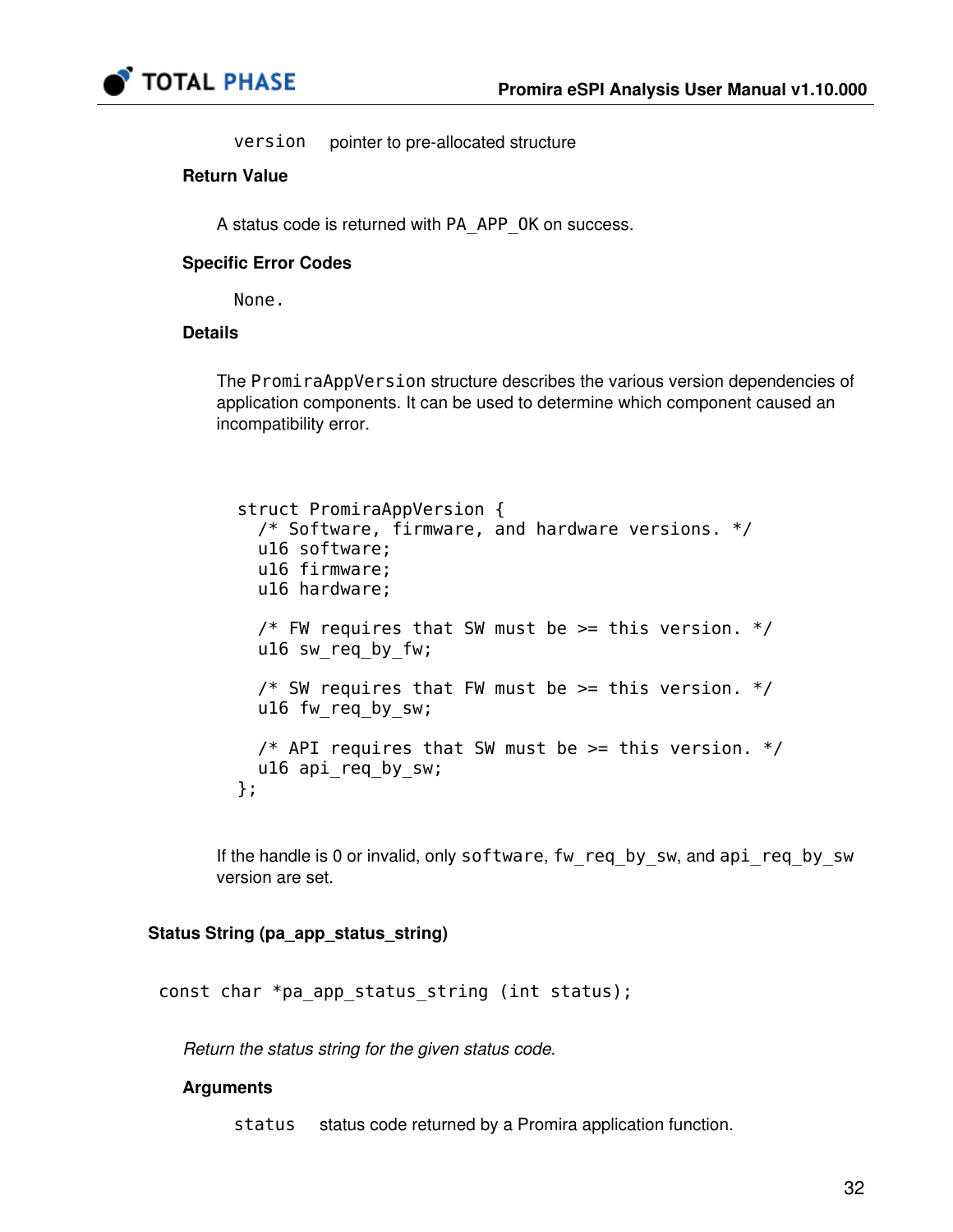

#### Return Value

This function returns a human readable string that corresponds to status. If the code is not valid, it returns a NULL string.

#### Specific Error Codes

None.

#### **Details**

None.

#### Get Features (pa\_app\_features)

int pa\_app\_features (PromiraConnectionHandle conn);

Return the device features as a bit-mask of values, or an error code if the handle is not valid.

#### Arguments

conn handle of the connection

#### Return Value

The features of the Promira platform are returned. These are a bit-mask of the following values.

|  | #define PA FEATURE NONE | (0)     |
|--|-------------------------|---------|
|  | #define PA FEATURE ESPI | (1 < 0) |

### Specific Error Codes

None.

**Details**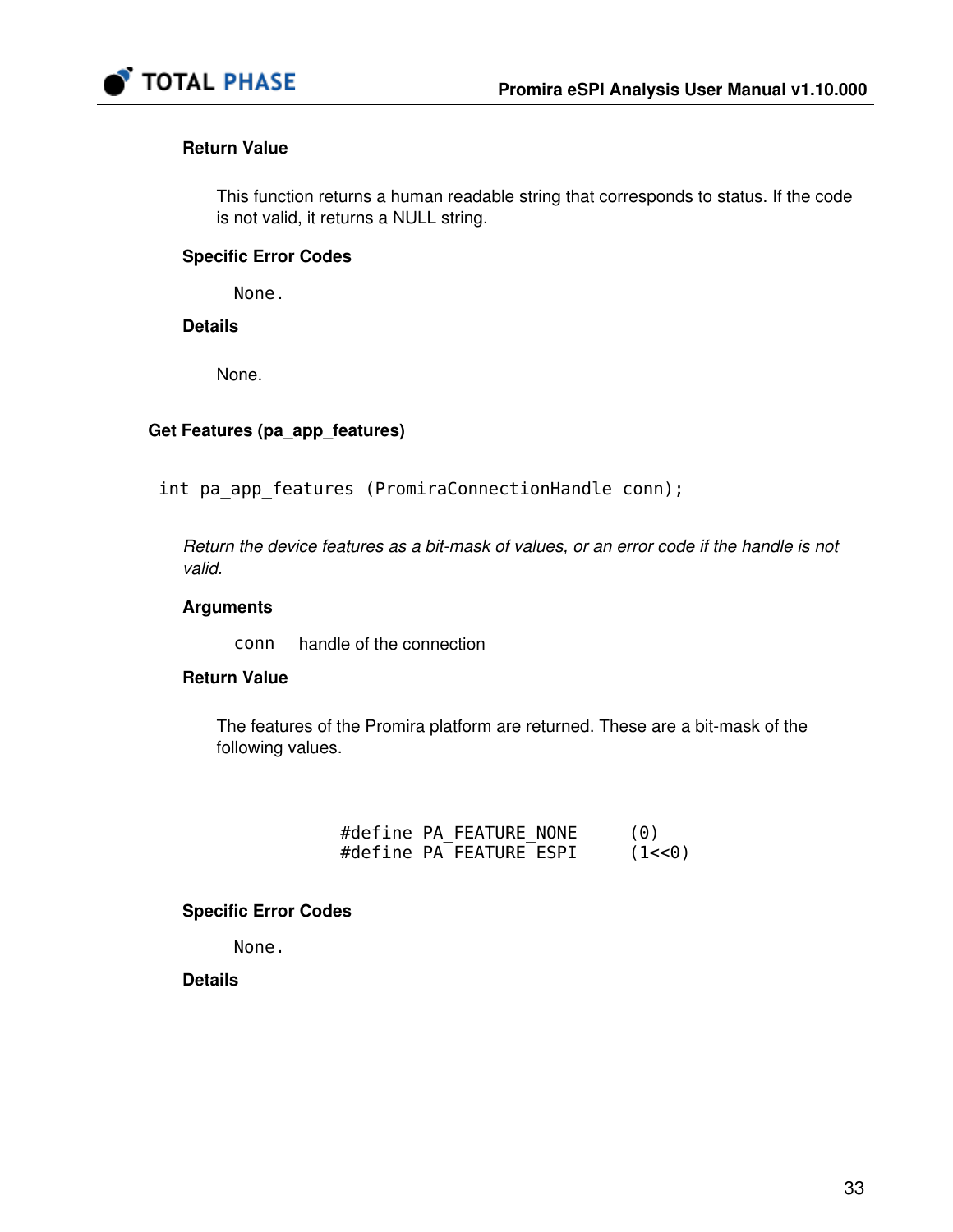

None.

### 6.5.2 Configuration

#### Target Power (pa\_phy\_target\_power)

 int pa\_phy\_target\_power (PromiraConnectionHandle conn, u08 power\_mask);

Activate/deactivate target power pins 4, 6 and/or 22, 24.

#### Arguments

| conn       | handle of the connection                                   |
|------------|------------------------------------------------------------|
| power mask | enumerated values specifying power pin state. See Table 4. |

<span id="page-33-0"></span>

| PA PHY TARGET POWER NONE    | Disable target power pins 4, 6, 22, 24. Pins 4, 6, 22, 24<br>at GND level.                                                                                                                                                                                                                                                                                                        |
|-----------------------------|-----------------------------------------------------------------------------------------------------------------------------------------------------------------------------------------------------------------------------------------------------------------------------------------------------------------------------------------------------------------------------------|
| PA PHY TARGET POWER TGT1 5V | Enable 5V on target power pins 4 and 6.                                                                                                                                                                                                                                                                                                                                           |
| PA PHY TARGET POWER TGT1 3V | Enable 3.3V on target power pins 4 and 6.                                                                                                                                                                                                                                                                                                                                         |
| PA PHY TARGET POWER TGT2    | Enable target power pins 22 and 24 with the same<br>voltage as the all signals voltage level as programed by<br>API function pa phy level shift. The all logic level<br>can be programed to 0.9V to 3.45V. The precision level<br>of the level shifter is approximately 0.015V. For the<br>Promira platform with eSPI Analysis application the only<br>available voltage is 1.8V. |
| PA PHY TARGET POWER BOTH    | Enable 5V on target power pins 4 and 6, and enable<br>target power pins 22 and 24 with the same voltage as<br>the all signals voltage level as programed by API<br>function pa phy level shift.                                                                                                                                                                                   |
| PA PHY TARGET POWER QUERY   | Queries the target power pin state.                                                                                                                                                                                                                                                                                                                                               |

#### Table 4 : power\_mask enumerated types

#### Return Value

The current state of the target power pins will be returned. The configuration will be described by the same values as in the table above.

#### Specific Error Codes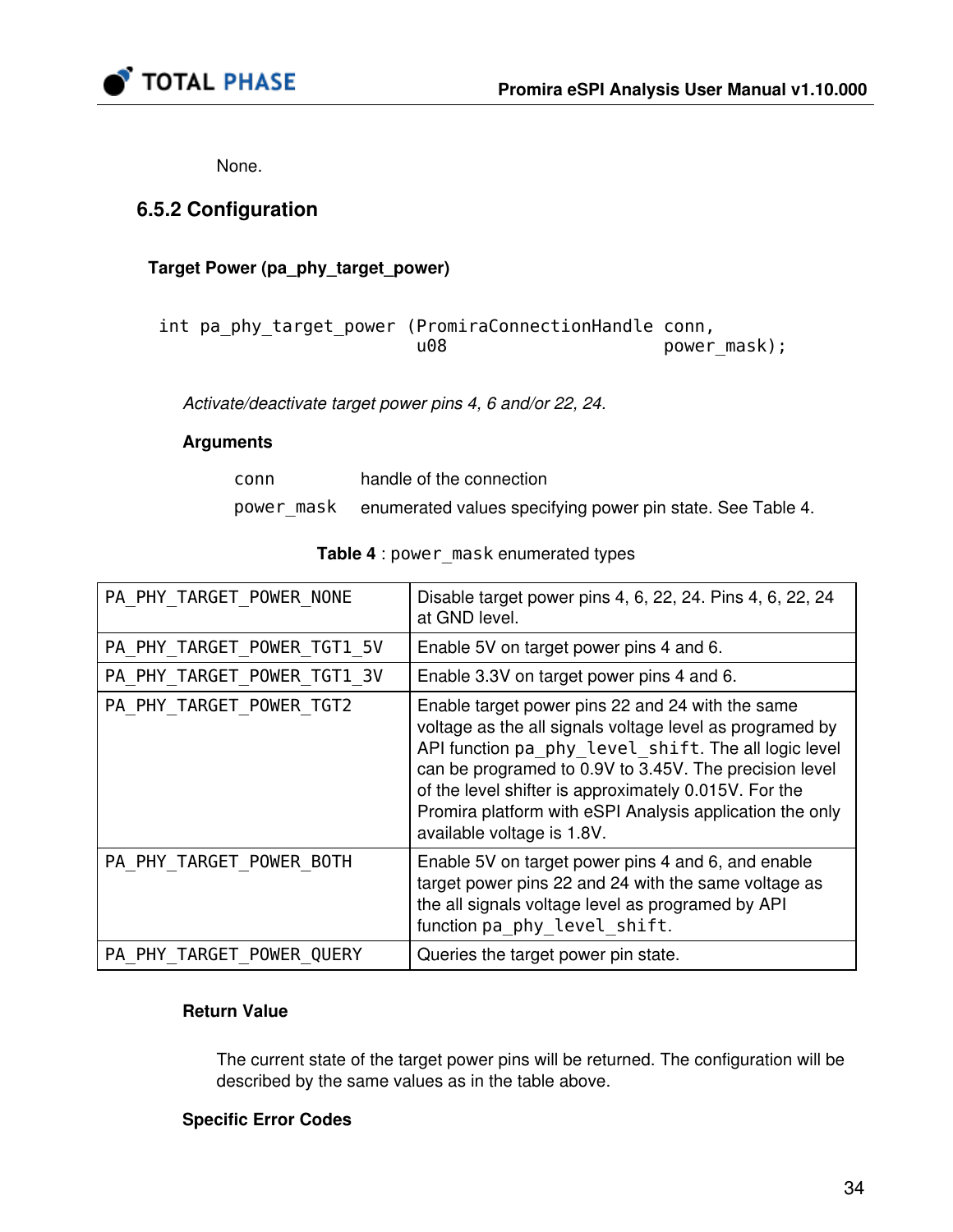

None.

#### **Details**

None.

#### Level Shift (pa\_phy\_level\_shift)

```
 f32 pa_phy_level_shift (PromiraConnectionHandle conn,
f32 level);
```
Shift the logic level for all signal pins including target power pin 22 and 24.

#### Arguments

| conn  | handle of the connection       |
|-------|--------------------------------|
| level | logic level from 0.9V to 3.45V |

#### Return Value

The Actual logic level on the Promira host adapter will be returned.

#### Specific Error Codes

None.

#### **Details**

The call with PA\_PHY\_LEVEL\_SHIFT\_QUERY returns existing configuration and does not modify.

For Promira platform with eSPI analysis application, the logic level of all signal is fixed to 1.8V.

#### 6.5.3 Monitoring API

#### Start Capture (pa\_capture\_start)

```
 int pa_capture_start (PromiraConnectionHandle conn,
                   PromiraProtocol protocol,
                   PromiraTriggerMode trig mode);
```
Start monitoring packets on the selected interface.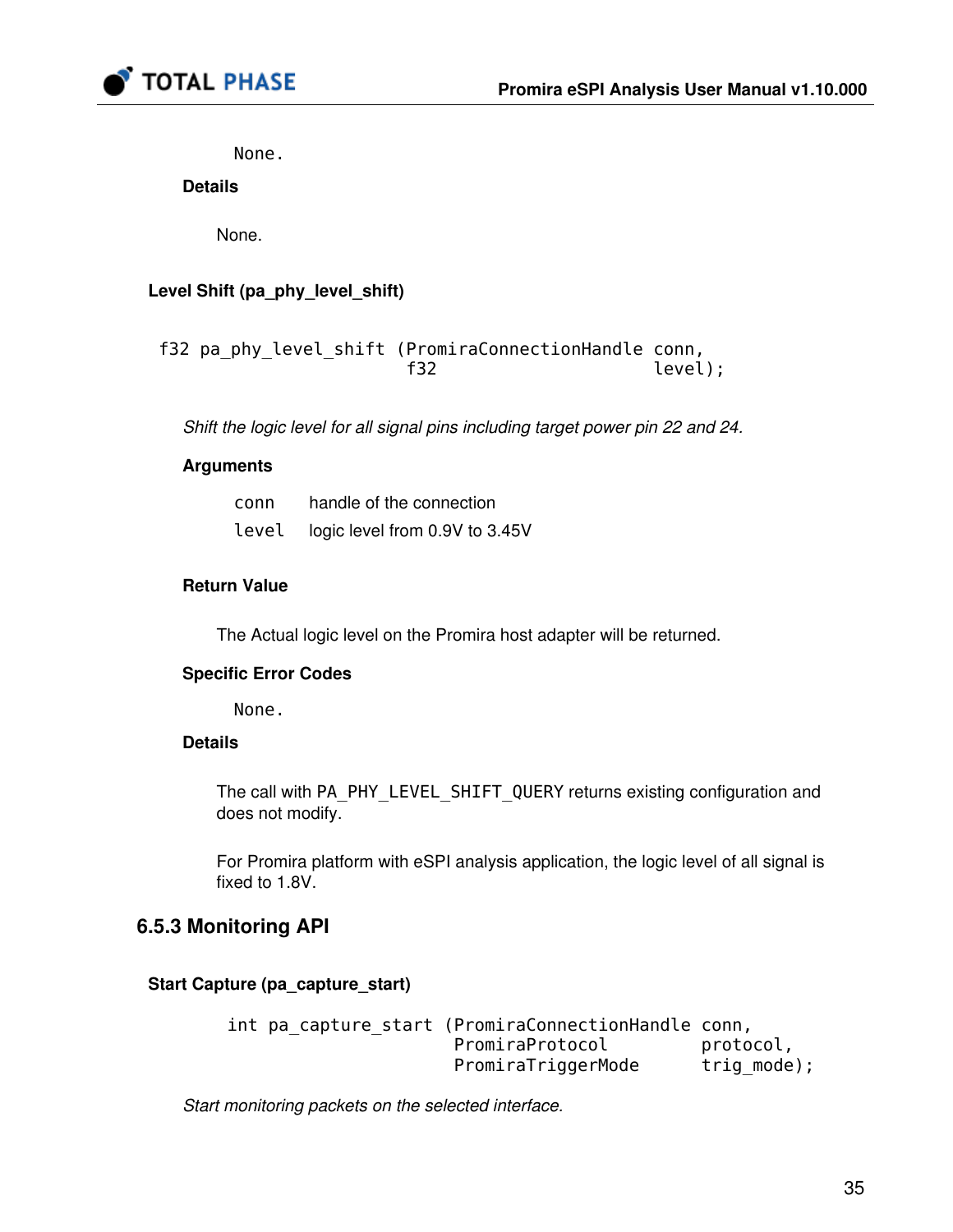

#### <span id="page-35-0"></span>Arguments

| conn      | handle of the connection                                              |
|-----------|-----------------------------------------------------------------------|
| protocol  | enumerated values specifying the protocol to monitor<br>(see Table 5) |
| trig mode | enumerated values specifying the trigger mode (see<br>Table 6)        |

Table 5 : PromiraProtocol enumerated values

| PA_PROTOCOL_NONE   No Protocol |  |
|--------------------------------|--|
| PA_PROTOCOL_ESPI eSPI Protocol |  |

Table 6 : PromiraTriggerMode enumerated values

<span id="page-35-1"></span>

| PA TRIGGER MODE EVENT                           | Trigger on match event |
|-------------------------------------------------|------------------------|
| PA TRIGGER MODE IMMEDIATE   Trigger immediately |                        |

#### Return Value

A status code is returned with PA\_APP\_OK on success.

#### Specific Error Codes

| PA APP FUNCTION NOT AVAILABLE | The connected Promira<br>platform does not support<br>capturing for the requested<br>protocol. |
|-------------------------------|------------------------------------------------------------------------------------------------|
| PA APP UNKNOWN PROTOCOL       | A protocol was requested that<br>does not appear in the<br>enumeration detailed in Table<br>5. |

#### **Details**

This function enables monitoring on the given Promira platform. See the section on the protocol-specific APIs. Functions for retrieving the capture data from the Promira platform are described therein.

#### Trigger Capture (pa\_capture\_trigger)

int pa\_capture\_trigger (PromiraConnectionHandle conn);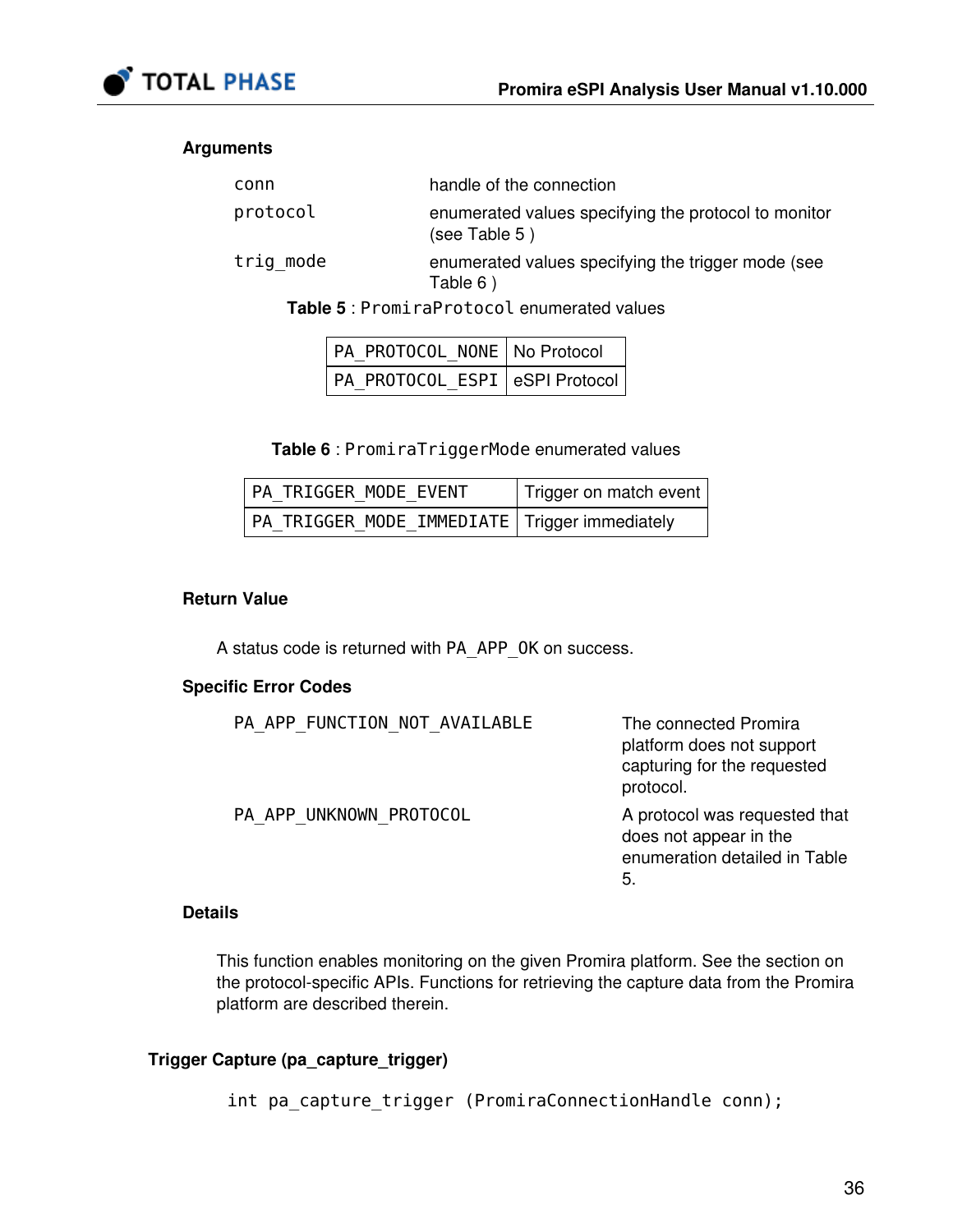

Trigger the capture.

#### Arguments

conn handle of the connection

#### Return Value

A status code is returned with PA\_APP\_OK on success.

#### Specific Error Codes

None.

#### Details

Calling this function triggers the capture. Once the capture has been triggered, data can be downloaded from the on-board buffer by calling the read function.

This triggers only when the capture started with PA\_TRIGGER\_MODE\_EVENT as trig\_mode.

#### Wait for Capture to Trigger (pa\_capture\_trigger\_wait)

```
 int pa_capture_trigger_wait (PromiraConnectionHandle conn,
                        int timeout_ms,
                         PromiraCaptureStatus * status);
```
Wait for the capture to trigger.

#### Arguments

|                         | Table 7 : PromiraCaptureStatus Enums              |
|-------------------------|---------------------------------------------------|
| status                  | filled with enumerated value described in Table 7 |
| timeout ms timeoutvalue |                                                   |
| conn                    | handle of the connection                          |

<span id="page-36-0"></span>

| PA CAPTURE_STATUS_INACTIVE                                   | Capture is not active                |
|--------------------------------------------------------------|--------------------------------------|
| PA CAPTURE_STATUS_PRE_TRIGGER                                | Filling pre-trigger                  |
| PA_CAPTURE_STATUS_PRE_TRIGGER_SYNC   Downloading pre-trigger |                                      |
| PA CAPTURE STATUS POST TRIGGER                               | Filling post-trigger                 |
| PA CAPTURE STATUS TRANSFER                                   | Capture stopped, downloading data    |
| PA CAPTURE STATUS COMPLETE                                   | Capture stopped, all data downloaded |

Return Value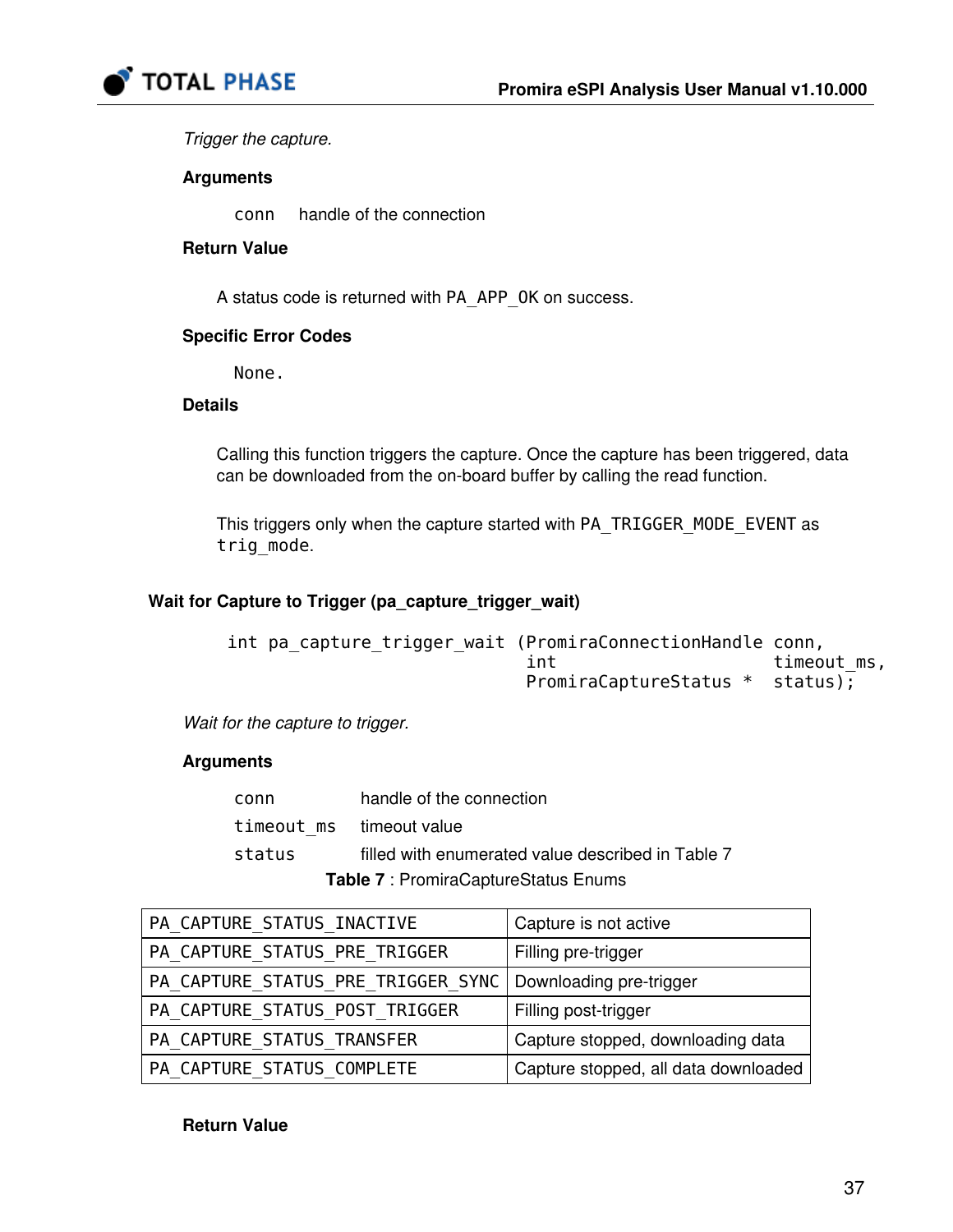

A status code is returned with PA\_APP\_OK on success.

#### Specific Error Codes

None.

#### **Details**

This function will block while the capture is in the pre-trigger state or until timeout ms milliseconds have passed.

#### Stop Capture (pa\_capture\_stop)

int pa\_capture\_stop (PromiraConnectionHandle conn);

Stop capturing data.

#### Arguments

conn handle of the connection

#### Return Value

A status code is returned with PA\_APP\_OK on success.

#### Specific Error Codes

None.

#### **Details**

Captured data may still be read from the on-board buffer after calling this function, but new data will not be monitored.

#### Query Capture Status (pa\_capture\_status)

| int pa capture status (PromiraConnectionHandle | .conn   |
|------------------------------------------------|---------|
| PromiraCaptureStatus *                         | status, |
| PromiraCaptureBufferStatus * buf status);      |         |

Query the status of capture.

#### Arguments

| conn       | handle of the connection                          |
|------------|---------------------------------------------------|
| status     | filled with enumerated value described in Table 7 |
| buf status | filled with buffer status described in Table 8    |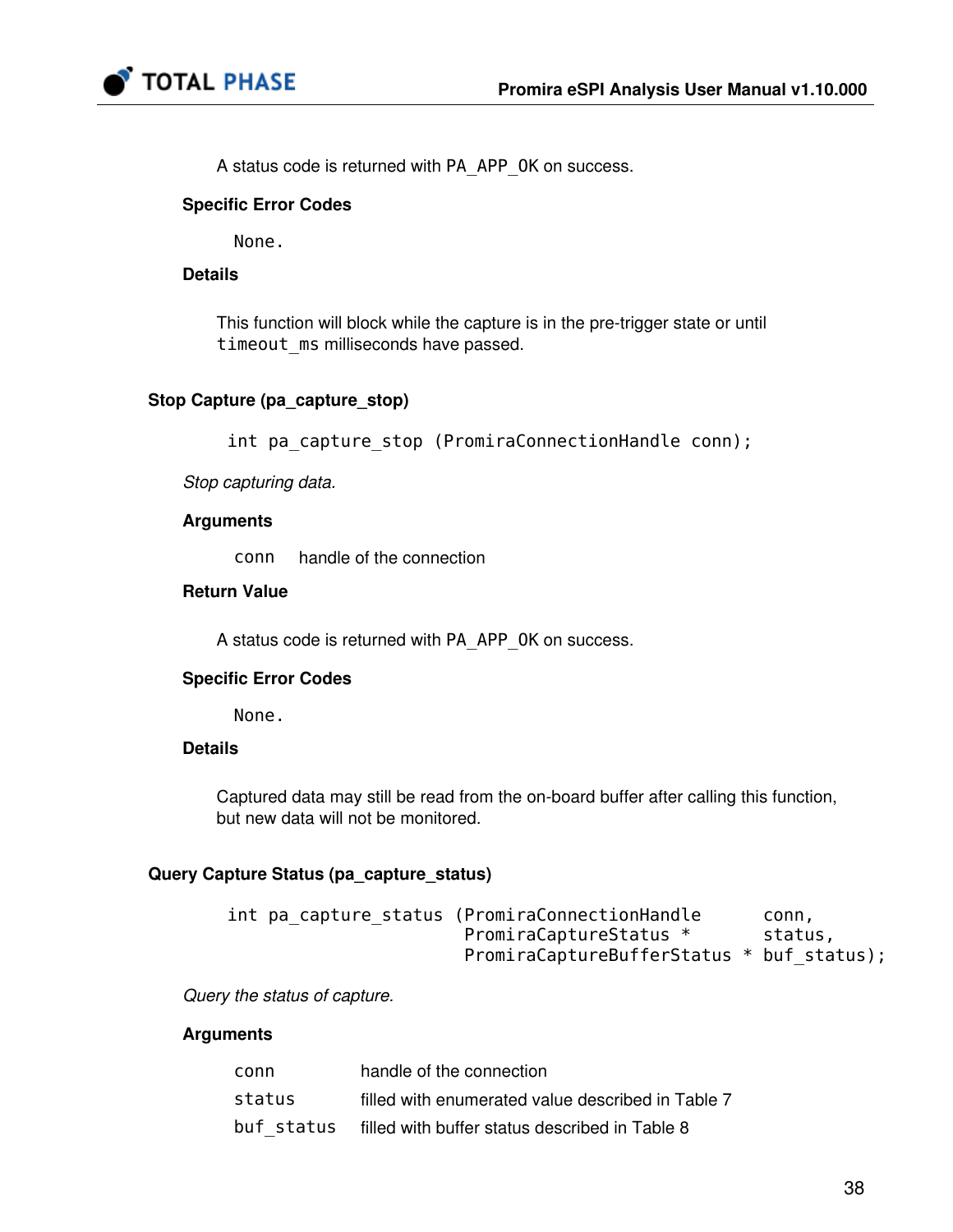

#### Return Value

A status code is returned with PA\_APP\_OK on success.

#### Specific Error Codes

None.

#### **Details**

Query the capture status and the states of the trigger and capture buffers.

When on-board capture buffer gets full, the analyzer will stop capturing new data while allowing all of the previously captured data to be downloaded. The PA\_CAPTURE\_STATUS\_TRANSFER will indicate that the capture has stopped because the buffer became \*full\* or stopped by pa\_capture\_stop; previous data is still available for download. capture\_remaining (to be downloaded) will return the amount currently in the on-board buffer.

The PromiraCaptureBufferStatus structure shows the current status of onboard capture buffer.

```
 struct PromiraCaptureBufferStatus {
  u32 pretrig_remaining_kb;
 u32 pretrig total kb;
 u32 capture remaining kb;
 u32 capture total kb;
};
```
Table 8 : PromiraCaptureBufferStatus field descriptions

<span id="page-38-0"></span>

| pretrig remaining kb | filled with amount of remaining pre-trigger<br>data to capture (in KB)   |
|----------------------|--------------------------------------------------------------------------|
| pretrig total kb     | filled with pre-trigger size set by user (in KB)                         |
| capture_remaining_kb | filled with amount of remaining total capture<br>data to capture (in KB) |
| capture_total_kb     | filled with total capture size set by user<br>(in KB)                    |

#### Configure Capture Buffer (pa\_capture\_buffer\_config)

int pa capture buffer config (PromiraConnectionHandle conn, u32 pretrig kb,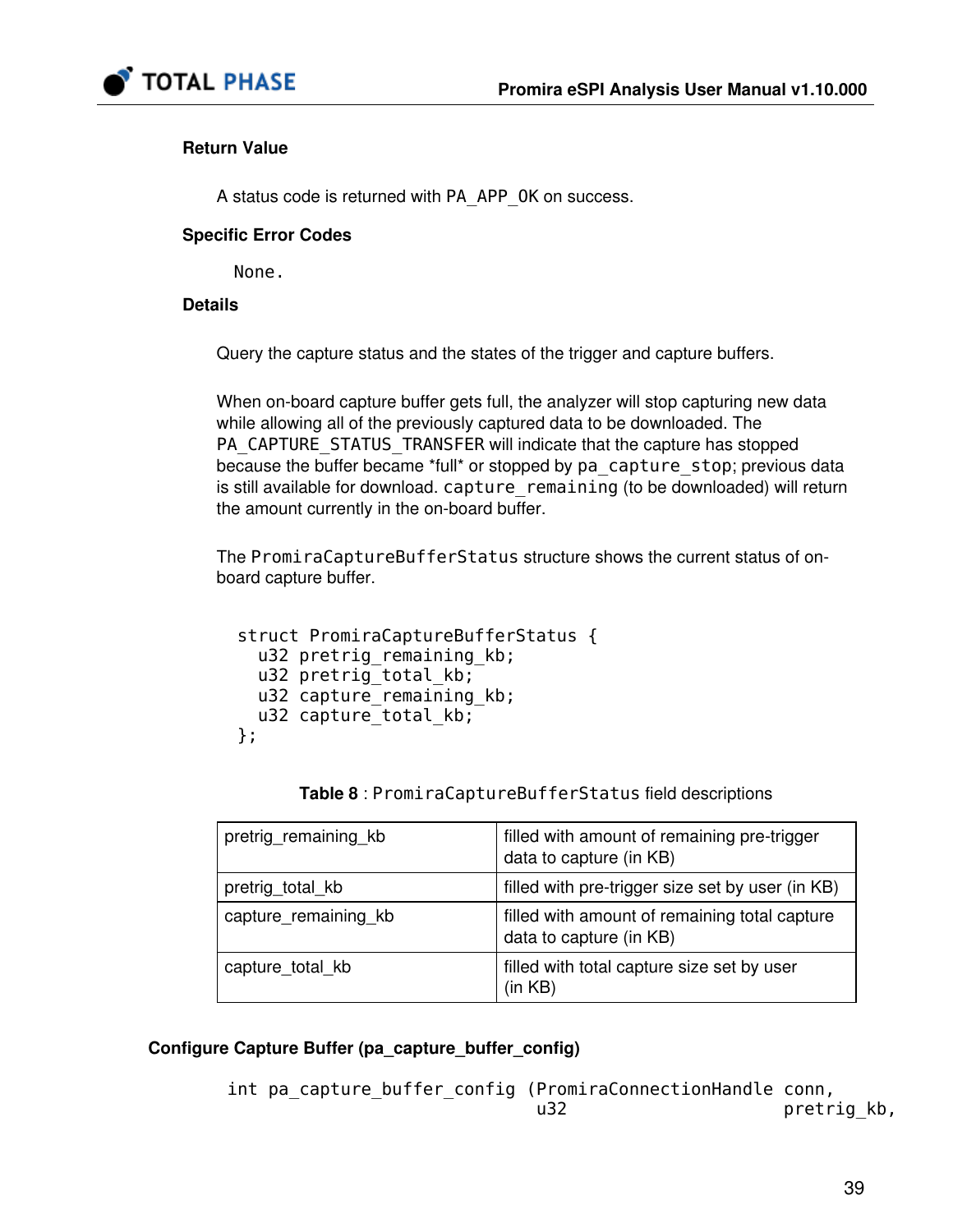

u32 capture\_kb);

Configure on-board capture buffer.

#### Arguments

| conn       | handle of the connection                                 |
|------------|----------------------------------------------------------|
|            | pretrig kb amount (in KB) of pre-trigger data to capture |
| capture kb | total amount (in KB) of data to capture                  |

#### Return Value

A status code is returned with PA\_APP\_OK on success.

#### Specific Error Codes

| PA APP CONFIG ERROR |  | A۱ |
|---------------------|--|----|
|---------------------|--|----|

n attempt was made to set an invalid configuration.

#### Details

The hardware buffer may vary on the application and the license. It is specified in the license.

The size of capture kb includes pretrig kb. Attempting to set pretrig kb greater than capture kb will return an error.

The on-board buffer for pre-trigger data is circular queue which means it keeps last data before trigger happens. When it gets full but trigger doesn't happen yet, oldest data will be gone.

When the on-board capture buffer gets full, it will automatically stops monitoring. The data already monitored is still available for download.

For Promira platform with eSPI analysis application, each packet takes 8K fixed buffer size no matter how big actual data is.

#### Query Capture Buffer Config (pa\_capture\_buffer\_config\_query)

 int pa\_capture\_buffer\_config\_query ( PromiraConnectionHandle conn, u32 \* pretrig kb, u32 \* capture kb);

Query the current on-board capture buffer configuration.

#### Arguments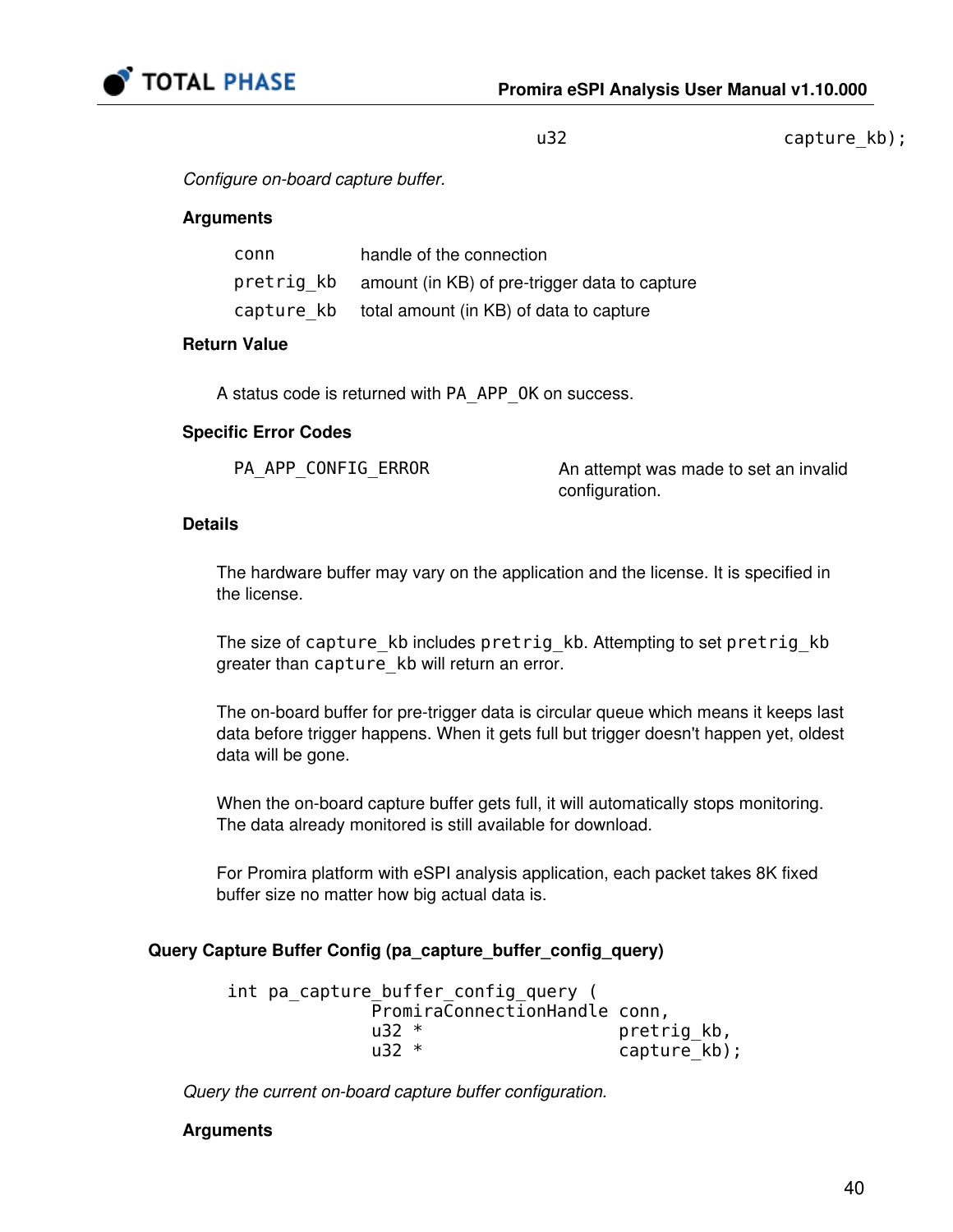

| conn       | handle of the connection               |
|------------|----------------------------------------|
| pretrig kb | filled with pre-trigger size (in KB)   |
| capture kb | filled with total capture size (in KB) |

#### Return Value

A status code is returned with PA\_APP\_OK on success.

#### Specific Error Codes

None.

#### Details

Query the on-board capture buffer configuration set in pa\_capture\_buffer\_config.

### 6.5.4 Digital I/O Functions

#### Configure Digital I/O (pa\_digital\_io\_config)

| int pa digital io config (PromiraConnectionHandle conn, |            |
|---------------------------------------------------------|------------|
| u32                                                     | enable,    |
| u32                                                     | direction, |
| u32                                                     | polarity); |

#### Configure digital I/O.

#### Arguments

| conn      | handle of the connection                                                                                                                                                            |
|-----------|-------------------------------------------------------------------------------------------------------------------------------------------------------------------------------------|
| enable    | a bitmask specifying which digital I/O should be enabled.                                                                                                                           |
| direction | a bitmask of the direction of the digital I/O. If a digital I/O's bit<br>is 0 (PA DIGITAL DIR INPUT), the digital I/O is configured<br>as an input. Otherwise it will be an output. |
| polarity  | a bitmask of the polarity of the digital I/O. If a digital I/O's bit is<br>0 (PA DIGITAL ACTIVE LOW), the digital I/O is active low.<br>Otherwise it will be active high.           |

#### Return Value

A status code is returned with PA\_APP\_OK on success.

#### Specific Error Codes

None.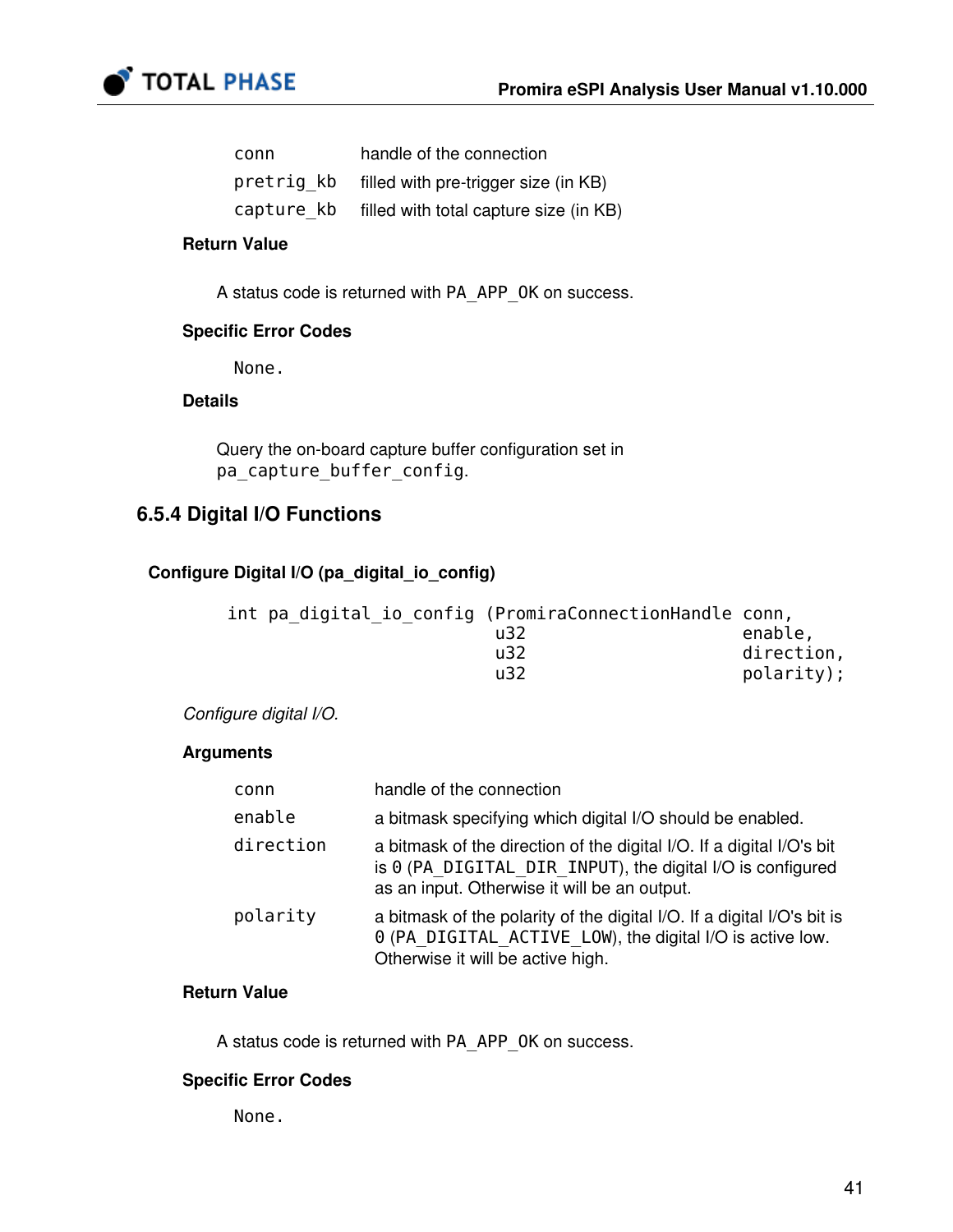

#### Details

The number of digital IOs may vary on the application and the license. It is specified in the license.

Promira platform with eSPI analysis application supports up to 11 digital I/Os.

#### Query Digital I/O Config (pa\_digital\_io\_config\_query)

| int pa_digital_io_config_query (PromiraConnectionHandle conn, |              |            |
|---------------------------------------------------------------|--------------|------------|
|                                                               | $1.32*$      | enable,    |
|                                                               | $\mu$ 32 $*$ | direction, |
|                                                               | $\mu$ 32 $*$ | polarity); |

Query the current digital IOs configuration.

#### Arguments

| conn      | handle of the connection                            |
|-----------|-----------------------------------------------------|
| enable    | a bitmask specifying which digital IOs are enabled. |
| direction | a bitmask of the direction of the digital I/O.      |
| polarity  | a bitmask of the polarity of the digital I/O.       |

#### Return Value

A status code is returned with PA\_APP\_OK on success.

#### Specific Error Codes

None.

#### **Details**

None

#### 6.5.5 Notes on Protocol-Specific Read Functions

All read functions return a timestamp, a duration, a status, and an event value through the PromiraReadInfo parameter.

```
 struct PromiraReadInfo {
  u64 timestamp;
  u64 duration;
  u32 status;
  u32 events;
```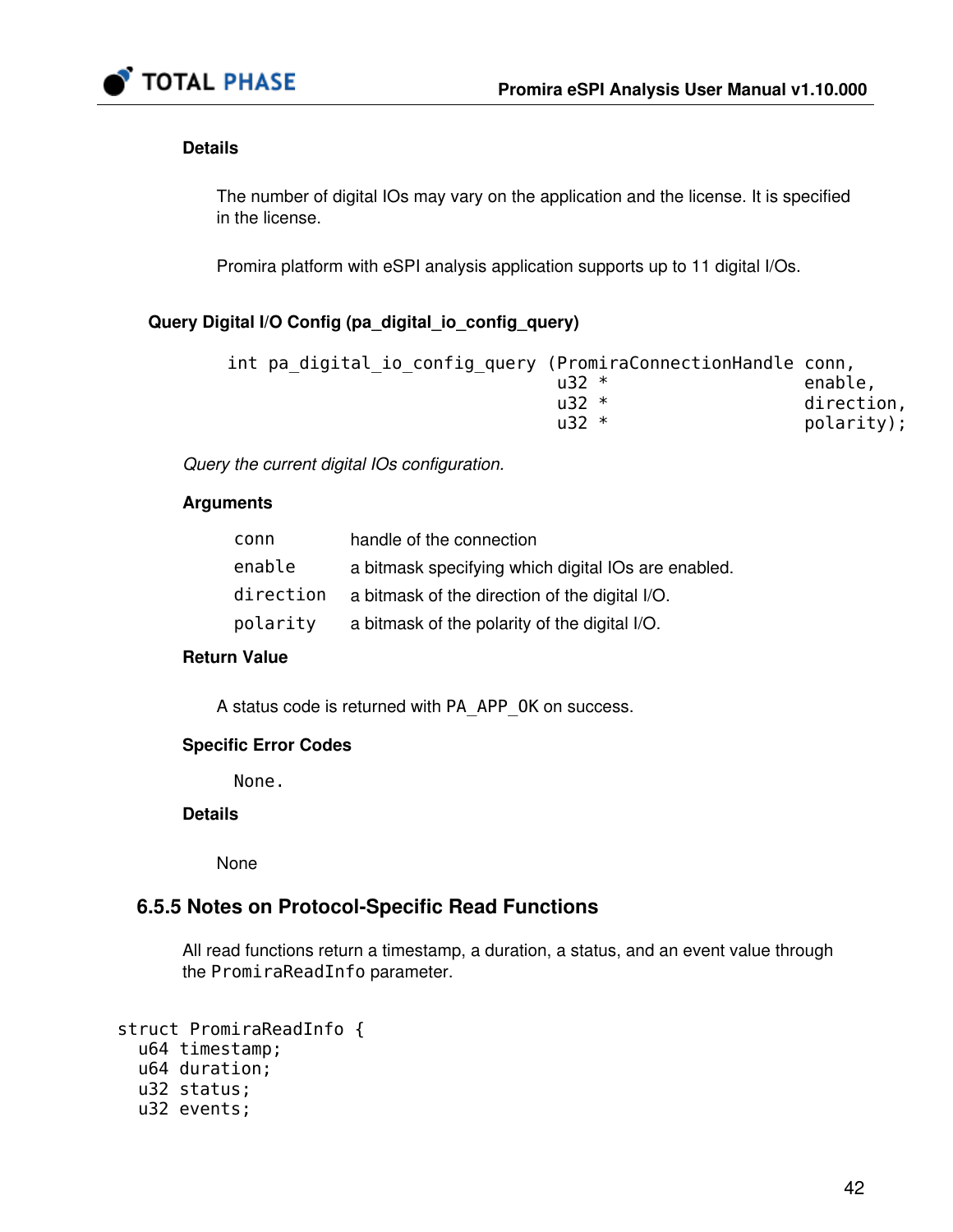

};

### Table 9 : PromiraReadInfo structure

<span id="page-42-2"></span>

| timestamp | filled with the timestamp when the packet or the events begins. This is the number<br>of nanoseconds from where capture started and will be reset to 0 when<br>pa capture start gets called. |
|-----------|----------------------------------------------------------------------------------------------------------------------------------------------------------------------------------------------|
| duration  | filled with the number of nanoseconds that the packet or the events actually took.                                                                                                           |
| status    | filled with the status bitmask as detailed in Tables 10.<br>See also Table 13 for eSPI.                                                                                                      |
| events    | filled with the events bitmask as detailed in Tables 11.<br>See also Table 14 for eSPI.                                                                                                      |

#### Table 10 : Read Status definitions

<span id="page-42-0"></span>

| PA READ OK | 0x00000000 Read successful                                                     |
|------------|--------------------------------------------------------------------------------|
|            | PA READ ERR CODE MASK   0x000000ff   Mask for the protocol specific error code |

#### Table 11 : Read Events definitions

<span id="page-42-1"></span>

| PA_EVENT_DIGITAL_INPUT_MASK   0x00000fff |            | Mask for the bitmask of digital inputs |
|------------------------------------------|------------|----------------------------------------|
| PA_EVENT_DIGITAL_INPUT                   | 0x00001000 | Digital input event                    |
| PA EVENT SLAVE ID MASK                   | 0xf0000000 | Mask for the index of slave            |
| PA EVENT SLAVE0                          |            | $0x00000000$   Event from slave 0      |
| PA_EVENT_SLAVE1                          |            | 0x10000000   Event from slave 1        |
| PA EVENT SLAVE2                          |            | $0x20000000$   Event from slave 2      |
| PA EVENT SLAVE3                          |            | 0x30000000   Event from slave 3        |

Each match parameter is represented by two separate fields: type and value. The PromiraMatchType enumerated type is used to determine whether a connection value field should be disabled, match on equal, or match on not equal. The different enumerated values are listed below. Restrictions on usage are indicated by footnotes.

<span id="page-42-3"></span>

| PA MATCH TYPE DISABLED | 0   Disable                                                                      |
|------------------------|----------------------------------------------------------------------------------|
| PA MATCH TYPE EQUAL    | 1   Matched when field is equal to the given value                               |
|                        | PA MATCH TYPE NOT EQUAL   2   Matched when field is not equal to the given value |

Table 12 : PromiraMatchType enumerated values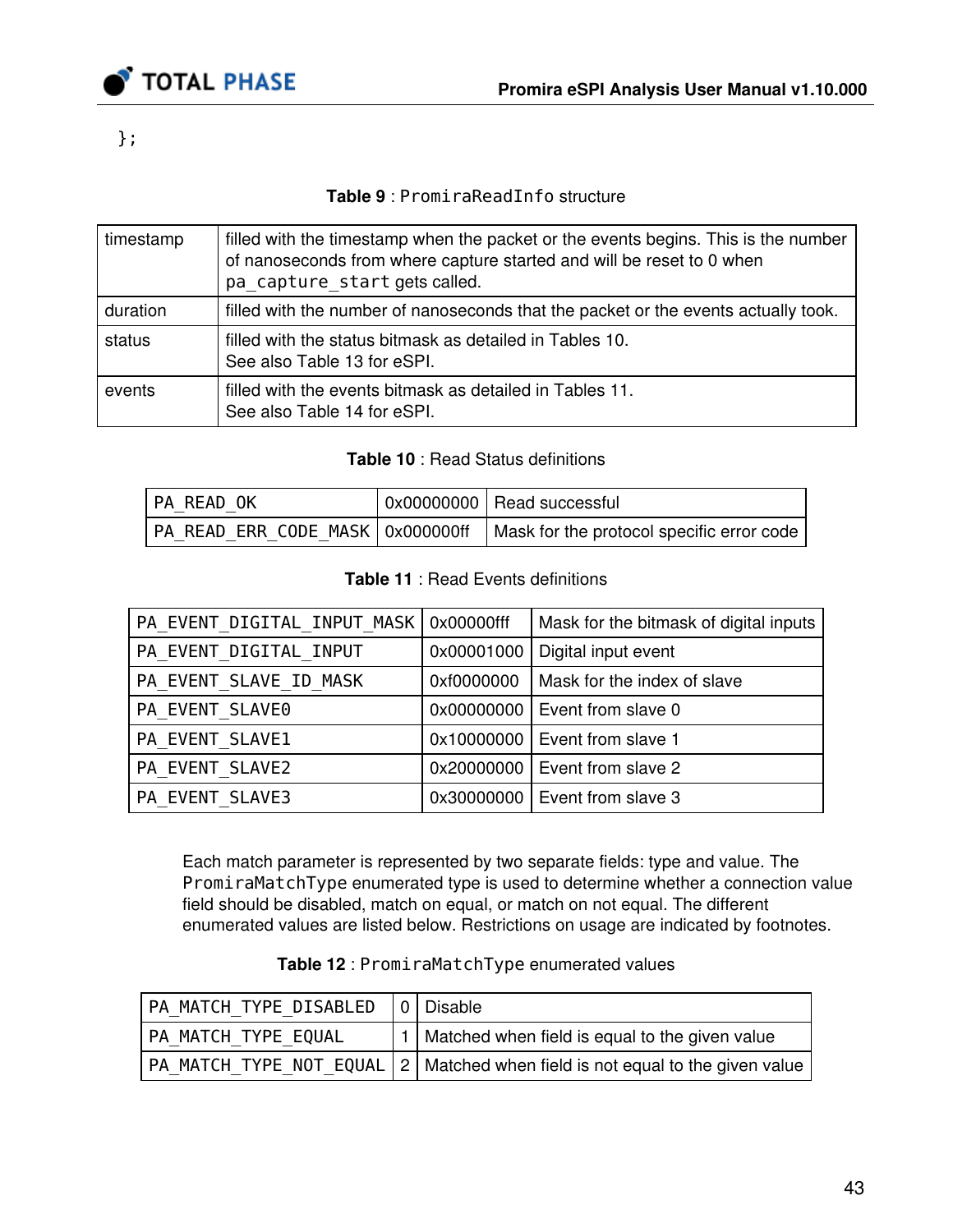



# 6.6 eSPI API

## 6.6.1 Notes

The eSPI API functions are only available for the Promira platform with eSPI Analysis Application.

<span id="page-43-0"></span>

| The Source and Fatalness of Error   |            |                                                                                                       |  |
|-------------------------------------|------------|-------------------------------------------------------------------------------------------------------|--|
| PA READ ESPI ERR TYPE MASK          | 0x000000c0 | Mask for the source of the<br>error                                                                   |  |
| PA READ ESPI ERR TYPE MASTER        | 0x00000080 | Error reported from master                                                                            |  |
| PA READ ESPI ERR TYPE SLAVE         | 0x00000040 | Error reported from slave                                                                             |  |
| PA READ ESPI ERR TYPE MISC          | 0x000000c0 | Miscellaneous error                                                                                   |  |
| PA_READ_ESPI_ERR_FATAL_MASK         | 0x00000020 | Mask for fatal error and<br>non-fatal error                                                           |  |
| <b>Master Error Code</b>            |            |                                                                                                       |  |
| PA READ ESPI MST INVALID RSP CODE   | 0x000000a0 | Invalid Response Code<br>(FATAL)<br>Response code is not part<br>of the specification                 |  |
| PA READ ESPI MST INVALID CYCLE TYPE | 0x000000a1 | Invalid Cycle Type (FATAL)<br>Cycle type in the response<br>phase is not part of the<br>specification |  |
| PA READ ESPI MST NO RSP             | 0x000000a3 | Response Code: No<br>Response (FATAL)<br>Response code is all<br>bitwise 1                            |  |
| PA READ ESPI MST RSP FATAL          | 0x000000a4 | Response Code: Fatal<br>Error (FATAL)<br>Response code indicates<br>fatal error                       |  |
| PA READ ESPI MST PERIF PAYLOAD      | 0x000000a5 | Peripheral Channel<br>(Payload length > Max<br>Payload Size): Fatal Error<br>(FATAL)                  |  |

Table 13 : Read Status for eSPI definitions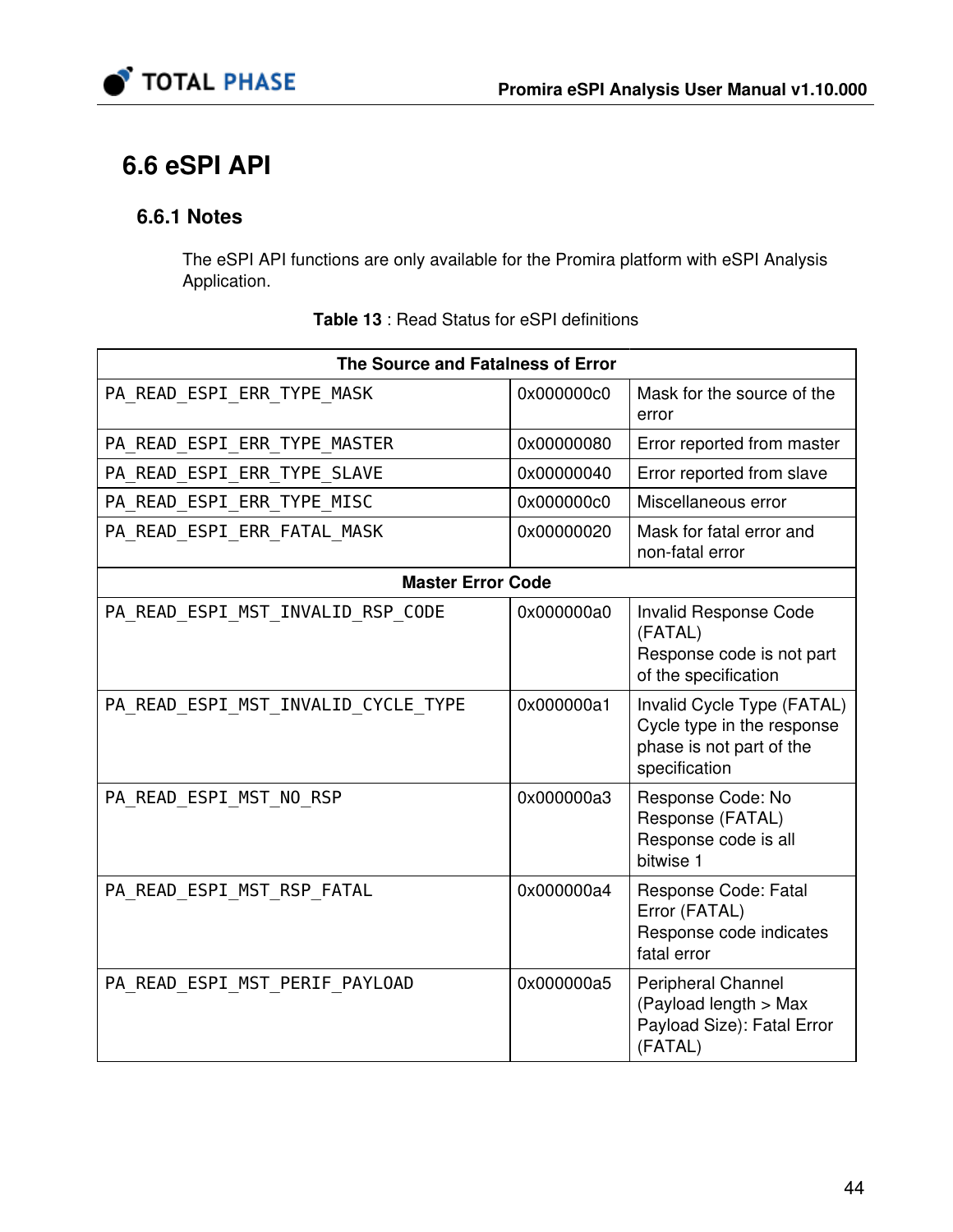

| <b>Slave Error Code</b>             |            |                                                                                                                                                     |  |
|-------------------------------------|------------|-----------------------------------------------------------------------------------------------------------------------------------------------------|--|
| PA_READ_ESPI_MST_RSP_NON_FATAL      | 0x00000080 | Response Code: Non Fatal<br>Error (NON_FATAL)<br>Response code indicates<br>non-fatal error                                                         |  |
| PA READ ESPI MST FLASH PAYLOAD SIZE | 0x000000ae | <b>Flash Access Channel</b><br>(Payload length > Max<br>Payload Size) and (Read<br>request size > Max read<br>request size): Fatal Error<br>(FATAL) |  |
| PA_READ_ESPI_MST_PERIF_PAYLOAD_SIZE | 0x000000ad | Peripheral Channel<br>(Payload length > Max<br>Payload Size) and (Read<br>request size > Max read<br>request size): Fatal Error<br>(FATAL)          |  |
| PA_READ_ESPI_MST_FLASH_REQ_SIZE     | 0x000000ab | <b>Flash Access Channel</b><br>(Read request size > Max<br>read request size): Fatal<br>Error (FATAL)                                               |  |
| PA READ ESPI MST FLASH PAYLOAD      | 0x000000aa | <b>Flash Access Channel</b><br>(Payload length > Max<br>Payload Size): Fatal Error<br>(FATAL)                                                       |  |
| PA_READ_ESPI_MST_00B_PAYL0AD        | 0x000000a9 | <b>OOB Channel (SMBus Byte</b><br>Count > Max Payload<br>Size): Fatal Error (FATAL)                                                                 |  |
| PA READ_ESPI_MST_VW_MAX_COUNT       | 0x000000a8 | <b>Virtual Wire Channel</b><br>(Count > Max virtual wire<br>count): Fatal Error (FATAL)                                                             |  |
| PA_READ_ESPI_MST_PERIF_4K_XING      | 0x000000a7 | <b>Peripheral Channel</b><br>(Address + Length crossing<br>4K boundary): Fatal Error<br>(FATAL)                                                     |  |
| PA READ ESPI MST PERIF REQ SIZE     | 0x000000a6 | Peripheral Channel (Read<br>request size > Max read<br>request size): Fatal Error<br>(FATAL)                                                        |  |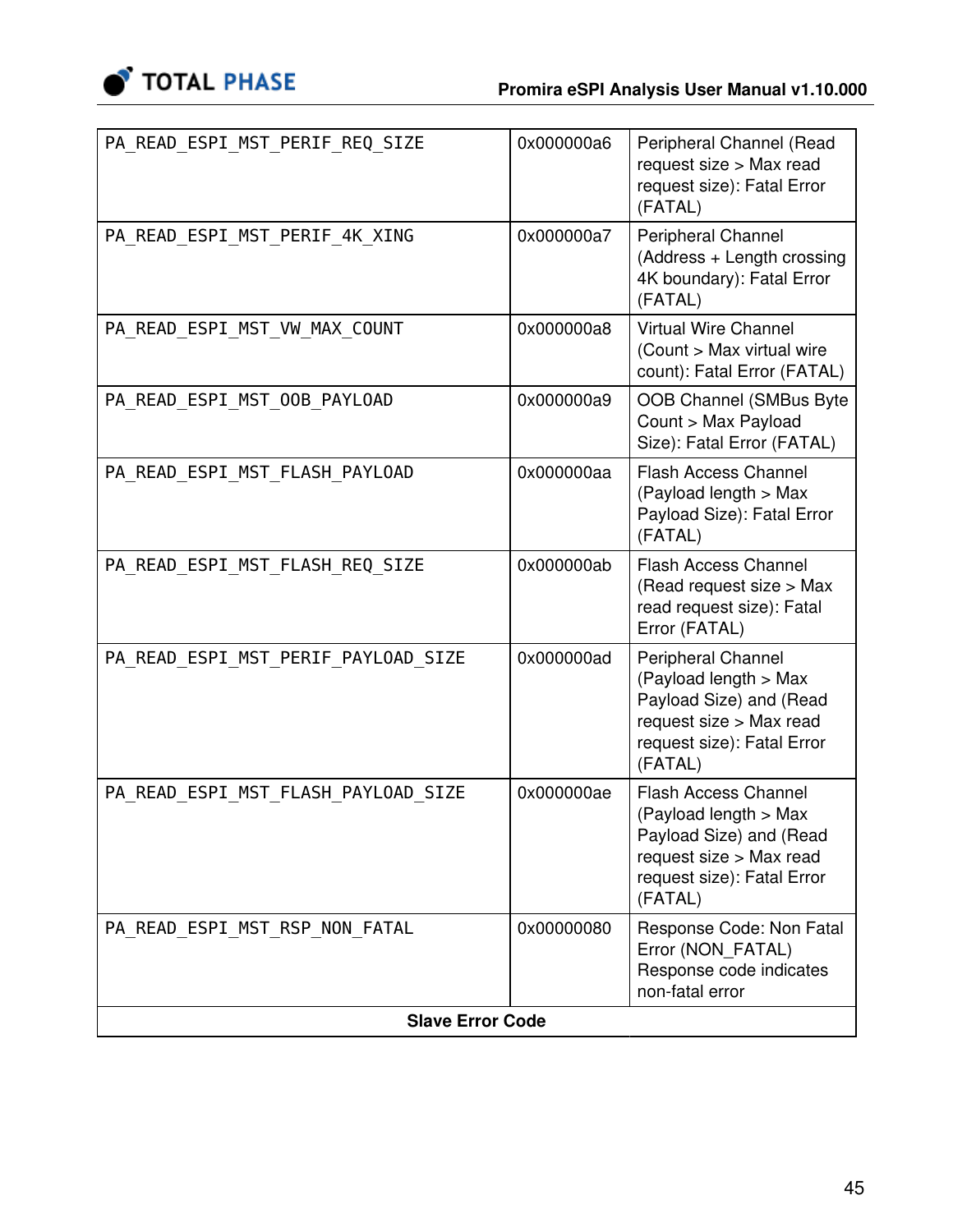

| PA READ ESPI SLV PUT WO FREE      | 0x00000060 | <b>PUT without FREE</b><br>(FATAL)<br>Slave receives the PUT<br>command through channel<br>which doesn't have free<br>queue for posted<br>commands |
|-----------------------------------|------------|----------------------------------------------------------------------------------------------------------------------------------------------------|
| PA READ ESPI SLV GET WHEN UNAVAIL | 0x00000061 | <b>GET without AVAIL</b><br>(FATAL)<br>Slave receives the GET<br>command without any<br>indication by the slave that<br>it has data available      |
| PA_READ_ESPI_SLV_PERIF_PAYLOAD    | 0x0000006a | <b>Peripheral Channel</b><br>(Payload length > Max<br>Payload Size): Fatal Error<br>(FATAL)                                                        |
| PA READ_ESPI_SLV_PERIF_REQ_SIZE   | 0x00000062 | Peripheral Channel (Read<br>request size > Max read<br>request size): Fatal Error<br>(FATAL)                                                       |
| PA READ ESPI SLV PERIF 4K XING    | 0x00000063 | Peripheral Channel<br>(Address + Length crossing<br>4K boundary): Fatal Error<br>(FATAL)                                                           |
| PA READ ESPI SLV VW MAX COUNT     | 0x00000064 | <b>Virtual Wire Channel</b><br>(Count > Max virtual wire<br>count): Fatal Error (FATAL)                                                            |
| PA READ ESPI SLV OOB PAYLOAD      | 0x00000065 | OOB Channel (SMBus Byte<br>Count > Max Payload<br>Size): Fatal Error (FATAL)                                                                       |
| PA READ ESPI SLV FLASH PAYLOAD    | 0x00000066 | <b>Flash Access Channel</b><br>(Payload length > Max<br>Payload Size): Fatal Error<br>(FATAL)                                                      |
| PA_READ_ESPI_SLV_FLASH_REQ_SIZE   | 0x00000067 | <b>Flash Access Channel</b><br>(Read request size > Max<br>read request size): Fatal<br>Error (FATAL)                                              |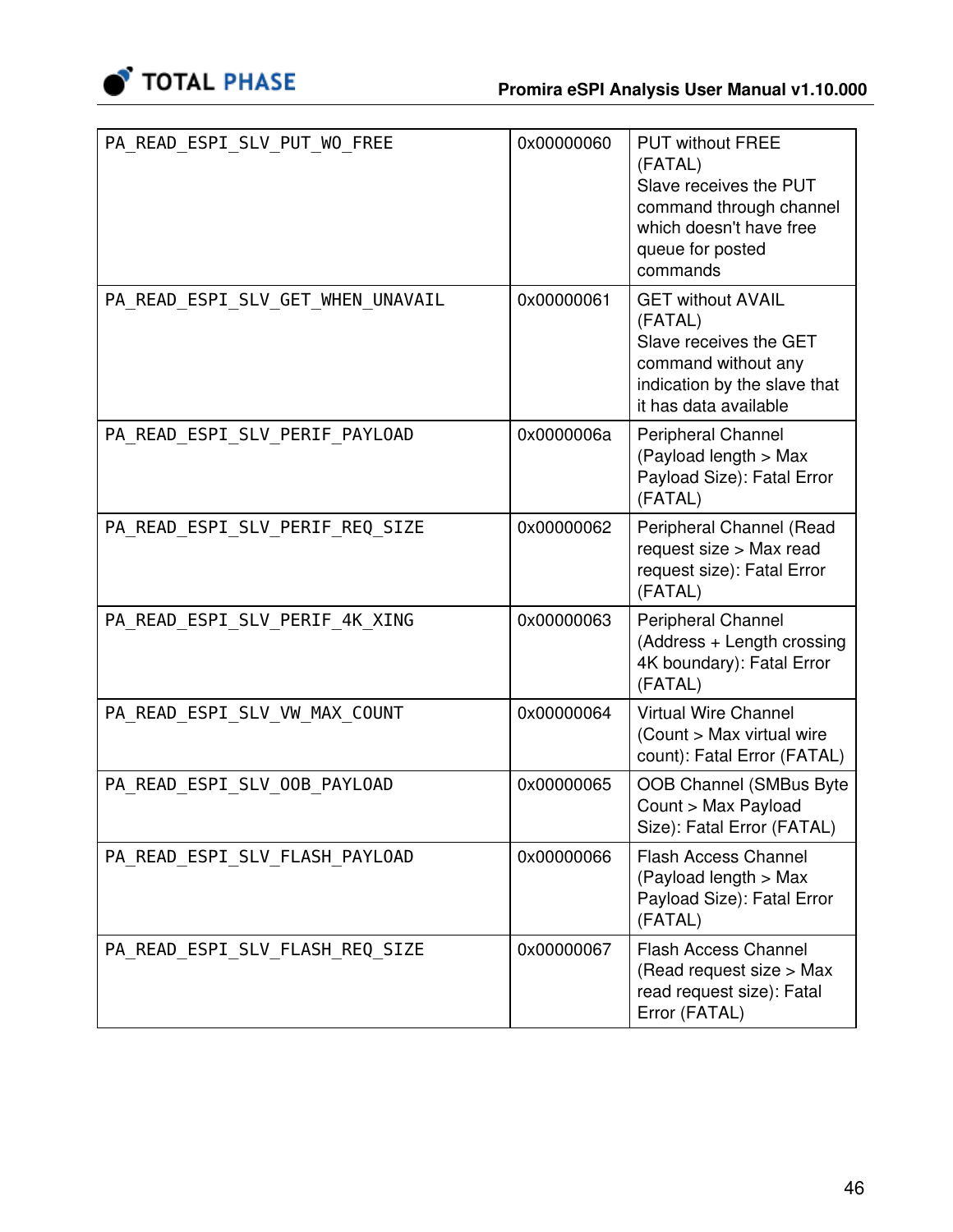

| PA_READ_ESPI_SLV_PERIF_PAYLOAD_SIZE | 0x00000068 | Peripheral Channel<br>(Payload length > Max<br>Payload Size) and (Read<br>request size > Max read<br>request size): Fatal Error<br>(FATAL)          |
|-------------------------------------|------------|-----------------------------------------------------------------------------------------------------------------------------------------------------|
| PA_READ_ESPI_SLV_FLASH_PAYLOAD SIZE | 0x00000069 | <b>Flash Access Channel</b><br>(Payload length > Max<br>Payload Size) and (Read<br>request size > Max read<br>request size): Fatal Error<br>(FATAL) |
| PA_READ_ESPI_SLV_INVALID_CMD        | 0x00000040 | <b>Invalid Command (NON</b><br>FATAL)<br>Command value is not<br>defined in the specification                                                       |
| PA_READ_ESPI_SLV_INVALID_CYCLE_TYPE | 0x00000041 | Invalid Cycle Type (NON<br>FATAL)<br>Cycle type in the command<br>phase is not part of the<br>specification                                         |
| <b>Miscellaneous Error Code</b>     |            |                                                                                                                                                     |
| PA_READ_ESPI_PARTIAL_BYTE           | 0x000000e0 | Number of data bits is not a<br>multiple of 8                                                                                                       |
| PA READ ESPI RESET WHILE CS         | 0x000000e1 | Reset# asserted while CS#<br>is asserted                                                                                                            |
| PA READ ESPI ALERT WHILE CS         | 0x000000e2 | Alert#(IO1) asserted while<br>CS# is asserted                                                                                                       |
| PA_READ_ESPI_INVALID_LENGTH         | 0x000000e3 | Invalid eSPI packet length                                                                                                                          |
| PA READ ESPI MORE THAN ONE CS       | 0x000000e4 | More than one chip select<br>active at the same time                                                                                                |
| <b>Error Bitmasks</b>               |            |                                                                                                                                                     |
| PA READ ESPI ERR BAD CMD CRC        | 0x00000100 | Bad CRC for command                                                                                                                                 |
| PA READ ESPI ERR BAD RSP CRC        | 0x00000200 | Bad CRC for response                                                                                                                                |

### Table 14 : Read Events for eSPI definitions

<span id="page-46-0"></span>

| PA EVENT ESPI ALERT RISING                                       | $\vert$ 0x00010000 Alert on rising edge |
|------------------------------------------------------------------|-----------------------------------------|
| PA EVENT ESPI ALERT FALLING   0x00020000   Alert on falling edge |                                         |
| PA EVENT ESPI RESET RISING   0x00040000 Reset on rising edge     |                                         |
| PA EVENT ESPI RESET FALLING   0x00080000   Reset on falling edge |                                         |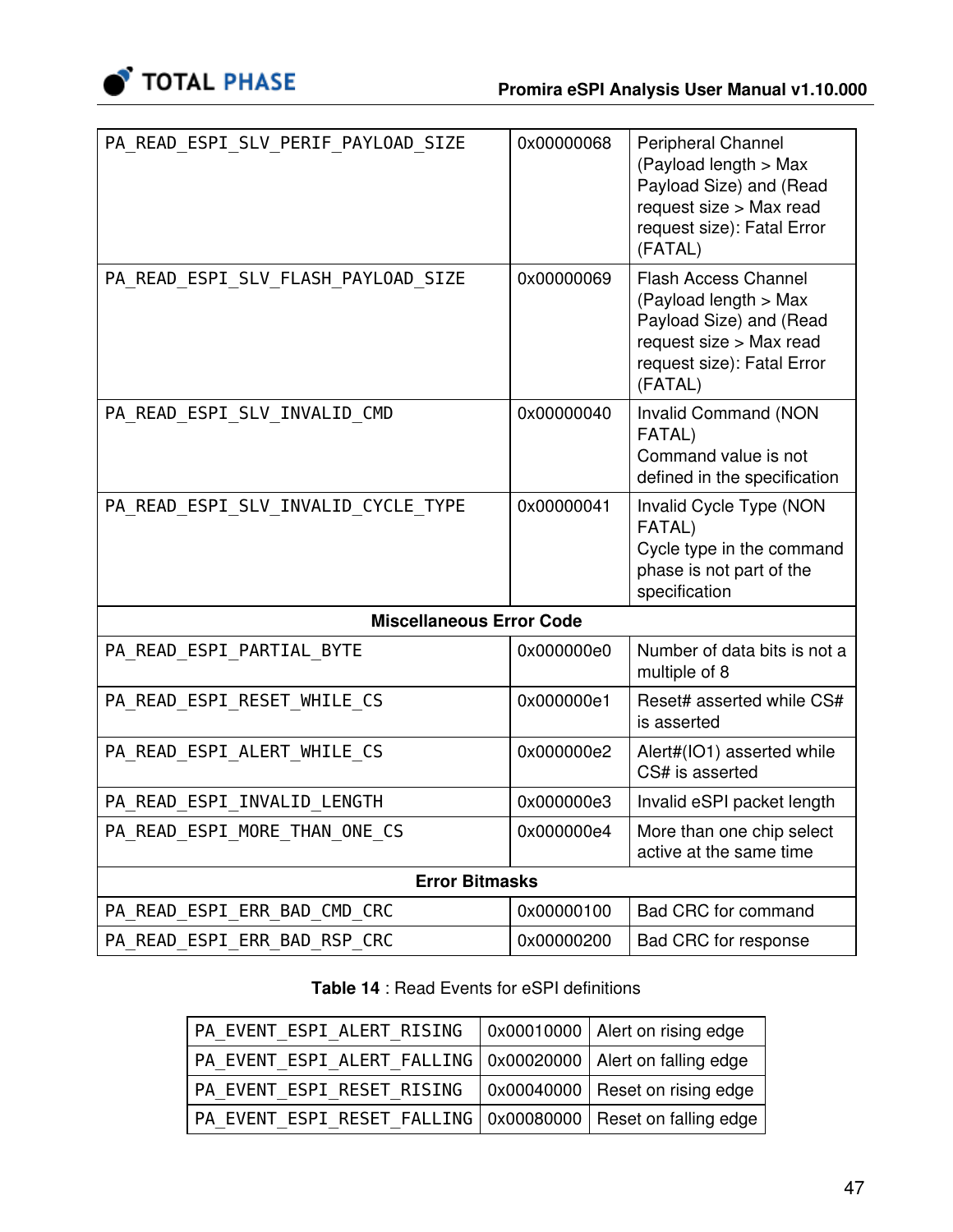

| PA EVENT ESPI INBAND RESET   0x00100000   In-band reset |                        |  |
|---------------------------------------------------------|------------------------|--|
| PA EVENT ESPI PACKET                                    | 0x00200000 eSPI packet |  |

### 6.6.2 eSPI Monitor Interface

#### Set Operating Configuration (pa\_espi\_operating\_config)

```
 int pa_espi_operating_config
          (PromiraConnectionHandle conn,
          u08 slave_id,
           const PromiraEspiOperatingCfg * cfg);
```
Set the operating configuration of eSPI system.

#### Arguments

| conn                 | handle of the connection            |
|----------------------|-------------------------------------|
| slave id id of slave |                                     |
| cfq                  | configuration described in Table 15 |

#### Table 15 : PromiraEspiOperatingCfg field descriptions

<span id="page-47-0"></span>

| io mode            | SPI IO mode to monitor described in Table 16                       |
|--------------------|--------------------------------------------------------------------|
| alert_pin          | Alert pin to monitor described in Table 17                         |
| perif max req size | Max read request size for peripheral channel described in Table 18 |
| perif max payload  | Max payload size for peripheral channel described in Table 18      |
| vw_max_count       | Max virtual wire count                                             |
| oob max payload    | Max payload size for OOB channel described in Table 18             |
| flash max reg size | Max read request size for flash channel described in Table 18      |
| flash max payload  | Max payload size for flash channel described in Table 18           |

<span id="page-47-1"></span>Table 16 : PromiraSpiIOMode enumerated values

| PA SPI IO UNKNOWN  -1   Unknown       |                |
|---------------------------------------|----------------|
| PA SPI IO STANDARD   0   Standard SPI |                |
| PA SPI IO DUAL                        | $2$   Dual SPI |
| PA SPI IO QUAD                        | Quad SPI       |

<span id="page-47-2"></span>Table 17 : PromiraEspiAlertPin enumerated values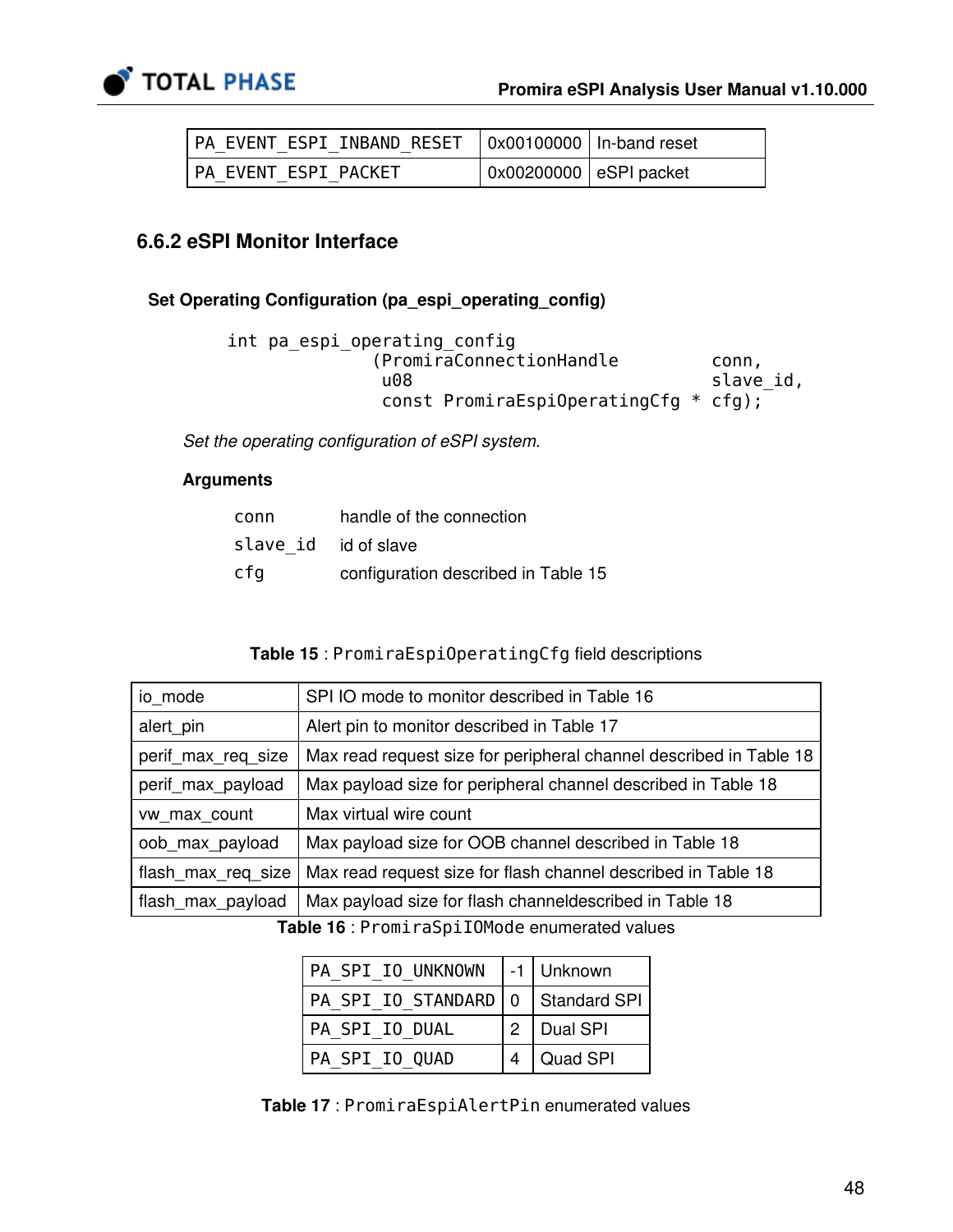|                   | PA ESPI ALERT UNKNOWN   0   Enumerated alert pin to monitor |
|-------------------|-------------------------------------------------------------|
| PA ESPI ALERT PIN | 1   The designated alert pin                                |
| PA ESPI ALERT IO1 | $\vert$ 2   IO1 pin for alert to monitor                    |

Table 18 : PromiraEspiAlign enumerated values

<span id="page-48-0"></span>

| PA ESPI ALIGN UNKNOWN        | 0                         | Undefined or enumerated value |
|------------------------------|---------------------------|-------------------------------|
| PA_ESPI_ALIGN_64_BYTES       |                           | 64 bytes                      |
| PA_ESPI_ALIGN_128_BYTES      | $\mathbf{2}^{\mathsf{I}}$ | 128 bytes                     |
| PA ESPI ALIGN 256 BYTES      | 3                         | 256 bytes                     |
| PA ESPI ALIGN 512 BYTES      | 4                         | 512 bytes                     |
| PA ESPI ALIGN 1024 BYTES     | 5                         | 1024 bytes                    |
| PA ESPI ALIGN 2048 BYTES     | 6                         | 2048 bytes                    |
| PA ESPI ALIGN 4096 BYTES   7 |                           | 4096 bytes                    |

#### Return Value

A status code is returned with PA\_APP\_OK on success.

#### Specific Error Codes

None.

### Details

The maximum payload size for any channel can be up to 256 bytes

The maximum virtual wire count is a 0-based count which 0 means 1.

PA\_ESPI\_ALERT\_IO1 for the alert pin can be assigned for slave 0. In eSPI specification, IO1 can be used as the alert pin when there is only on slave.

### Read Operating Configuration (pa\_espi\_operating\_config\_read)

 int pa\_espi\_operating\_config\_read ( PromiraConnectionHandle conn, u08 slave id, PromiraEspiOperatingCfg \* cfg);

Read the operating configuration that eSPI system is using.

### Arguments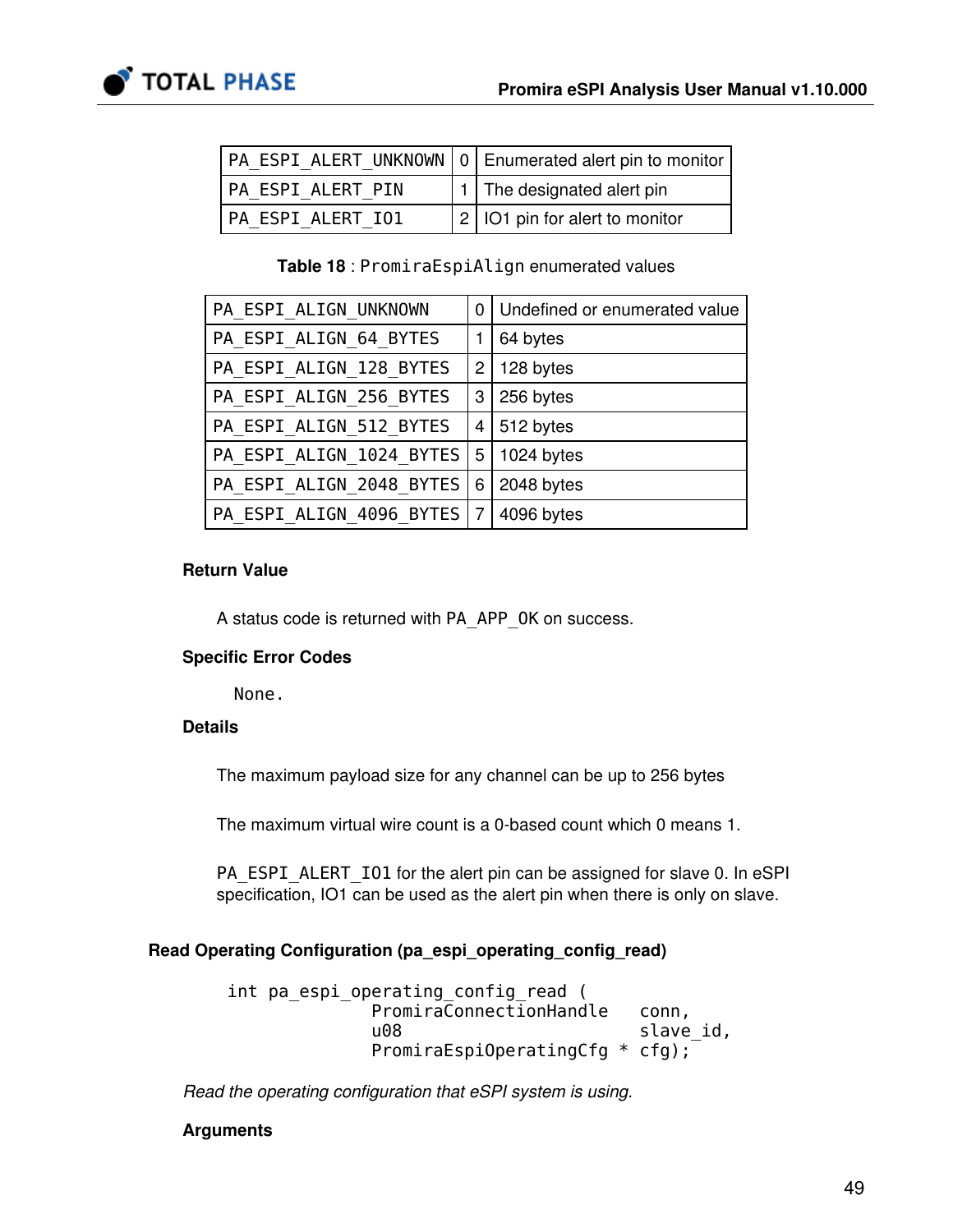

| conn                  | handle of the connection                 |
|-----------------------|------------------------------------------|
| slave id id of slave. |                                          |
| cfq                   | filled with values described in Table 15 |

#### Return Value

A status code is returned with PA\_APP\_OK on success.

#### Specific Error Codes

None.

#### Details

None

#### Read eSPI (pa\_espi\_read)

```
 int pa_espi_read (PromiraConnectionHandle conn,
                   PromiraReadInfo * info,
                    PromiraEspiPacketInfo * pkt_info,
                   u32 max\overline{\phantom{a}}bytes,<br>u08 * a08 packet):
                                               packet);
```
Read eSPI data from the analyzer.

### Arguments

| conn                                      | handle of the connection                                         |  |
|-------------------------------------------|------------------------------------------------------------------|--|
| info                                      | filled with values described in Table 9                          |  |
| pkt info                                  | filled with values described in Table 19                         |  |
| max bytes                                 | maximum number of data bytes to read                             |  |
| packet                                    | an allocated array of u08 which is filled with the received data |  |
| Table 19: PromiraEspiPacketInfo structure |                                                                  |  |

<span id="page-49-0"></span>

| channel   | logical channel the packet sent over, described in Table 20      |
|-----------|------------------------------------------------------------------|
| enum freq | enumerated frequency described in Table 21                       |
| io mode   | SPI IO mode described in Table 16                                |
| length    | the length of captured packet                                    |
|           | cmd length   the length of command phase of packet including CRC |

<span id="page-49-1"></span>Table 20 : PromiraEspiChannel enumerated values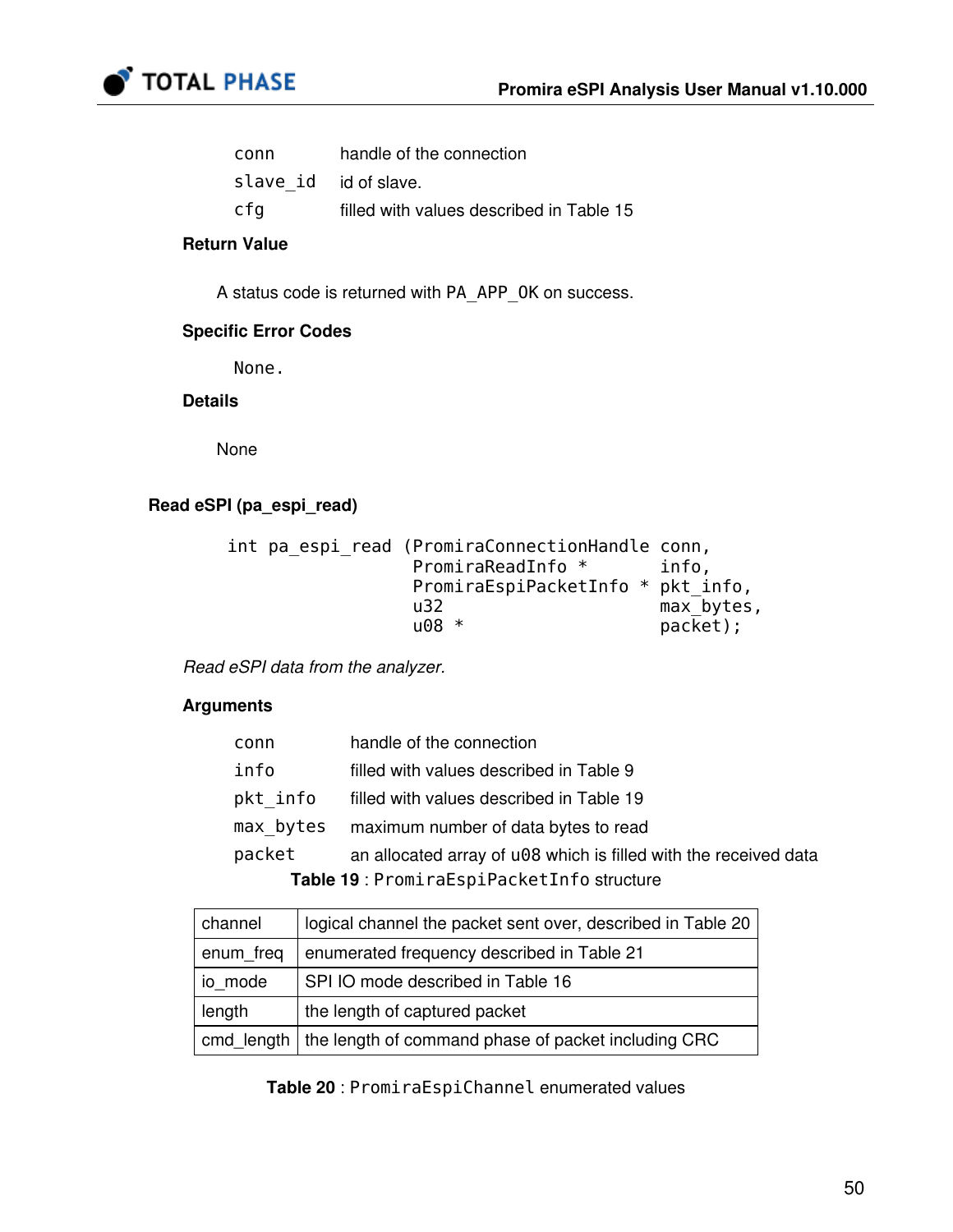

| PA ESPI CHANNEL UNKNOWN |                 | -1   Unknown channel |
|-------------------------|-----------------|----------------------|
| PA ESPI CHANNEL PERIF   | 0               | Peripheral           |
| PA ESPI CHANNEL VW      |                 | <b>Virtual Wire</b>  |
| PA ESPI CHANNEL OOB     | 2<br><b>OOB</b> |                      |
| PA ESPI CHANNEL FLASH   | 3               | Flash                |
| PA ESPI CHANNEL INDEP   | 4               | Channel-Independent  |

<span id="page-50-0"></span>Table 21 : PromiraEspiEnumFreq enumerated values

| PA ESPI ENUM FREQ UNKNOWN   -1   Unknown |                |               |
|------------------------------------------|----------------|---------------|
| PA ESPI ENUM FREQ 20M                    | 0              | 20 MHz        |
| PA ESPI ENUM FREQ 25M                    | 1              | 25 MHz        |
| PA ESPI ENUM FREQ 33M                    | $\overline{2}$ | 33 MHz        |
| PA ESPI ENUM FREQ 50M                    | 3              | <b>50 MHz</b> |
| PA ESPI ENUM FREQ 66M                    | 4              | 66 MHz        |

#### Return Value

A status code is returned with PA\_APP\_OK on success.

### Specific Error Codes

PA\_APP\_ESPI\_READ\_EMPTY No data was seen.

#### **Details**

Only when events of info is PA\_EVENT\_ESPI\_PACKET, pkt\_info will be filled with information.

### Configure Simple Trigger (pa\_espi\_simple\_trigger\_config)

| int pa espi simple trigger config         |              |
|-------------------------------------------|--------------|
| (PromiraConnectionHandle)                 | conn.        |
| u32                                       | act on,      |
| const PromiraEspiPacketMatch * pkt match, |              |
| u32                                       | $actions$ ); |

Configure the eSPI simple matching system for triggering.

### Arguments

conn handle of the connection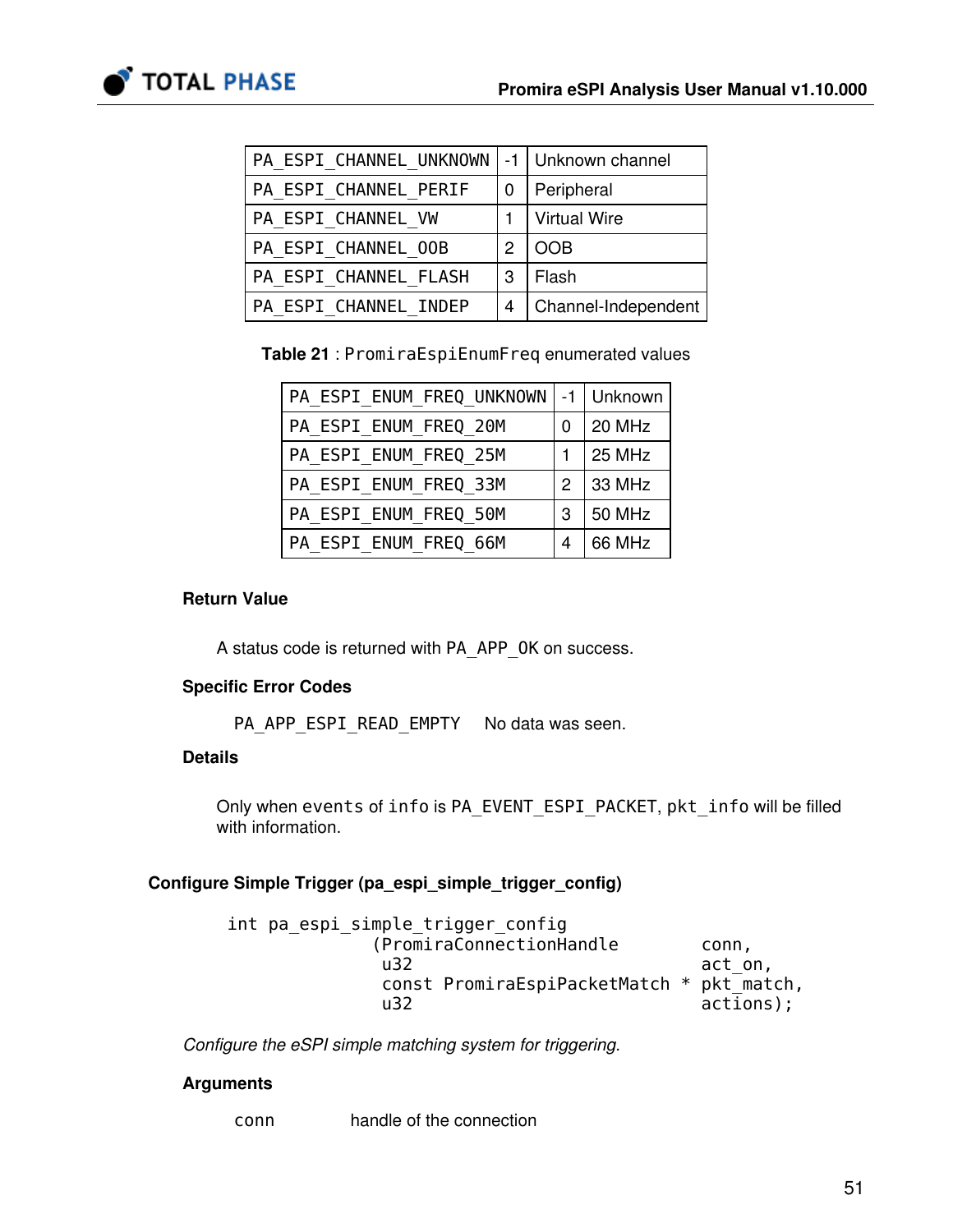

- act\_on bitmask for trigger conditions described in Table [22](#page-51-0)
- pkt\_match trigger conditions for packet described in Table [23](#page-51-1)
- actions bitmask for actions when conditions meet, described in Table [25](#page-51-2) Table 22 : bitmask for act\_on

<span id="page-51-0"></span>

| PA ESPI ACT ON DIG IN MASK   | 0x00000fff | Do actions on any given<br>digital inputs          |
|------------------------------|------------|----------------------------------------------------|
| PA ESPI ACT ON ALERT         | 0x00010000 | Do actions on alert                                |
| PA ESPI ACT ON RESET         | 0x00040000 | Do actions on reset                                |
| PA ESPI ACT ON SLAVE BITMASK | 0xf0000000 | Do actions on any events<br>from specified slaves. |

### Table 23 : PromiraEspiPacketMatch structure

<span id="page-51-1"></span>

|                | ch match bitmask   Bitmask for channels type described in Table 24 |
|----------------|--------------------------------------------------------------------|
| cmd match type | Command match type described in Table 12                           |
| cmd match val  | Command match value                                                |

#### Table 24 : bitmask for ch\_mask

<span id="page-51-3"></span>

|                           | PA ESPI CHANNEL MATCH PERIF   0x00000001   Act on any packet from peripheral channel  |
|---------------------------|---------------------------------------------------------------------------------------|
| PA ESPI CHANNEL MATCH VW  | 0x00000002   Act on any packet from virtual wire channel                              |
| PA ESPI CHANNEL MATCH OOB | 0x00000004   Act on any packet from OOB channel                                       |
|                           | PA ESPI CHANNEL MATCH FLASH   0x00000008   Act on any packet from flash channel       |
|                           | PA ESPI CHANNEL MATCH PERIF   0x00000010   Act on any packet from independent channel |

#### Table 25 : bitmask for actions

<span id="page-51-2"></span>

| PA ESPI ACTION DIG OUT MASK   0x00000fff   Activate digital output |                                    |  |
|--------------------------------------------------------------------|------------------------------------|--|
| PA ESPI ACTION TRIGGER                                             | $\vert$ 0x80000000 $\vert$ Trigger |  |

#### Return Value

A status code is returned with PA\_APP\_OK on success.

#### Specific Error Codes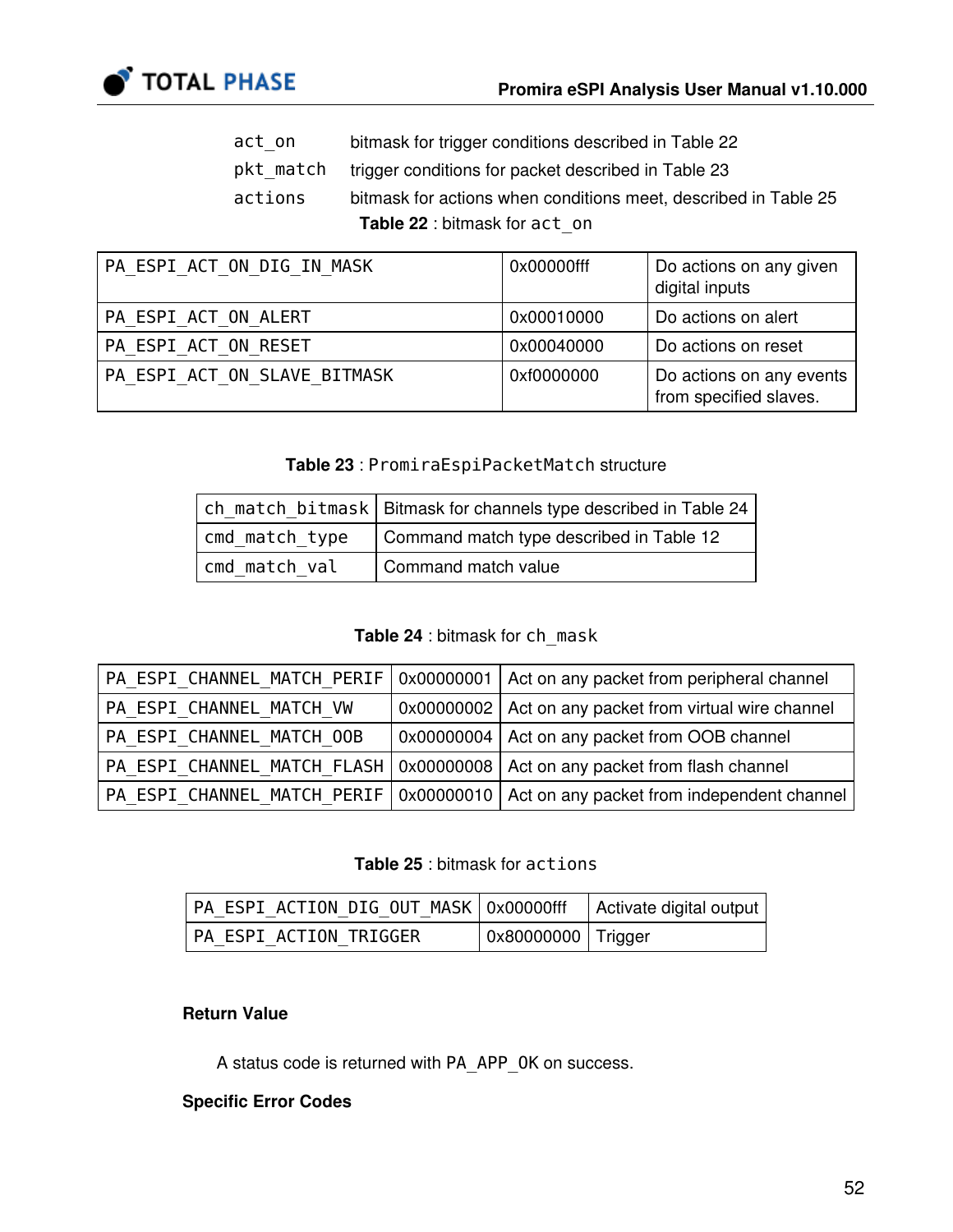

None.

#### Details

This function is to trigger or activate digital outputs on the specific conditions

Digital output will not activate on digital input.

### Configure Hardware Filter (pa\_espi\_hw\_filter\_config)

| int pa espi hw filter config               |           |
|--------------------------------------------|-----------|
| (PromiraConnectionHandle)                  | .conn     |
| u08                                        | slave id, |
| const PromiraEspiPacketMatch * pkt match); |           |

Configure the eSPI hardware filter.

#### Arguments

| conn      | handle of the connection                        |
|-----------|-------------------------------------------------|
| slave id  | select slave number to apply filter settings    |
| pkt match | match conditions for packets to be filtered out |
|           | described in Table 23                           |

#### Return Value

A status code is returned with PA\_APP\_OK on success.

#### Specific Error Codes

None.

#### **Details**

This function is to filter out packets that match specific conditions

#### Read eSPI statistics (pa\_espi\_stats\_read)

| int pa espi stats read (PromiraConnectionHandle conn, |           |
|-------------------------------------------------------|-----------|
| u08                                                   | slave id, |
| PromiraEspiStats *                                    | stats);   |

Read eSPI hardware statistics from the analyzer.

#### Arguments

conn handle of the connection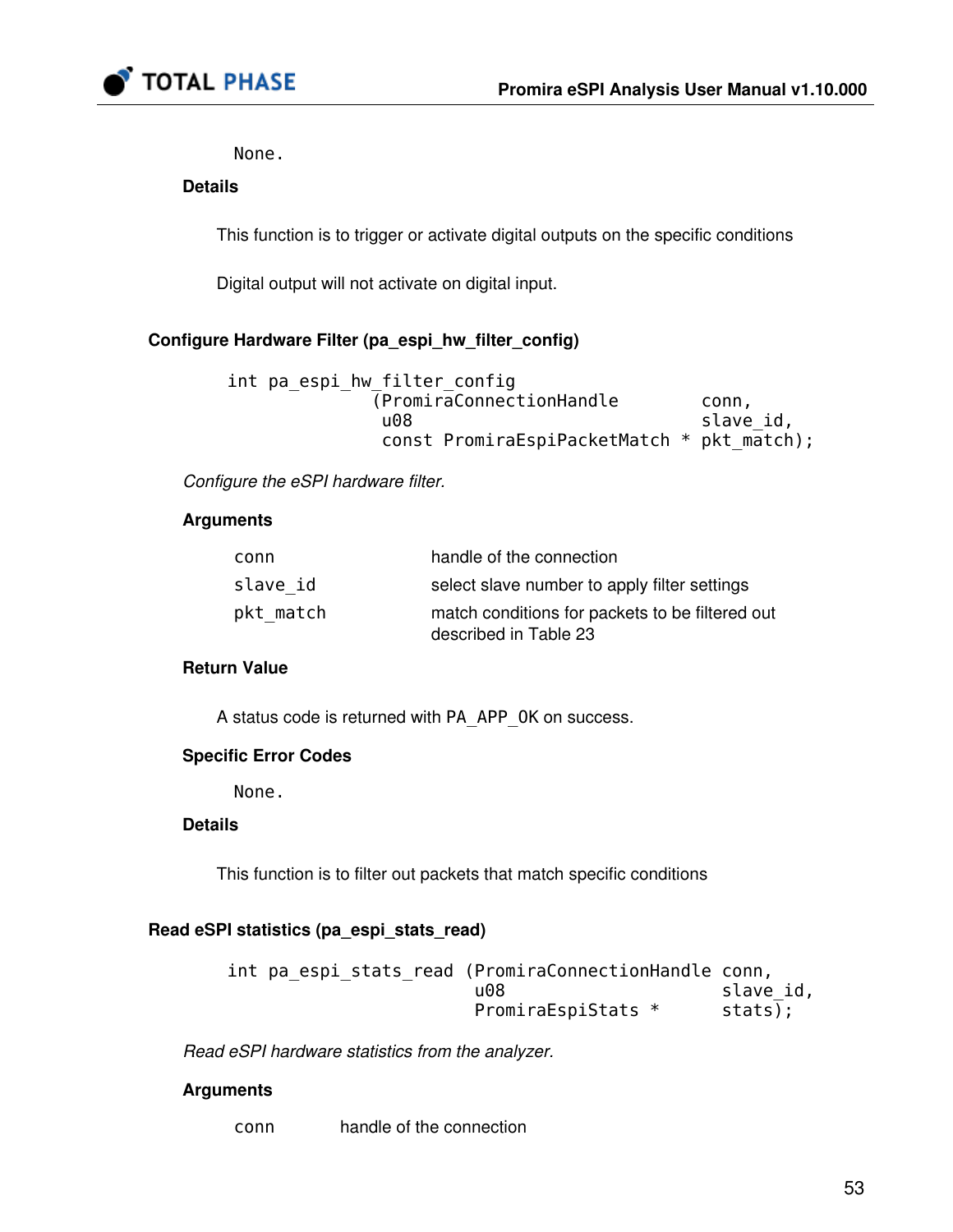

| slave id | select slave number for statistics |  |
|----------|------------------------------------|--|
|----------|------------------------------------|--|

stats statistical counters based on espi events as described in Table [26](#page-53-0)

#### Return Value

A status code is returned with PA\_APP\_OK on success.

#### Specific Error Codes

None.

### Details

Read ESPI hardware statistics

| struct PromiraEspiStats { |               |
|---------------------------|---------------|
| u32                       | ch_perif      |
| u32                       | ch vw         |
| u32                       | ch oob        |
| u32                       | ch flash      |
| u32                       | get cfg       |
| u32                       | set cfg       |
| u32                       | get sts       |
| u32                       | pltf reset    |
| u32                       | alert         |
| u32                       | reset         |
| u32                       | cmd crc       |
| u32                       | resp crc      |
| u32                       | fltr_out_pkts |
| u32                       | fltr out cmds |
| };                        |               |
|                           |               |



<span id="page-53-0"></span>

| ch perif | A count of all peripheral channel packets seen on the<br>bus   |
|----------|----------------------------------------------------------------|
| ch vw    | A count of all virtual wire channel packets seen on the<br>bus |
| ch oob   | A count of all OOB channel packets seen on the bus             |
| ch flash | A count of all flash channel packets seen on the bus           |
| get cfg  | A count of all GET CONFIGURATION packets seen on<br>the bus    |
| set_cfg  | A count of all SET CONFIGURATION packets seen on<br>the bus    |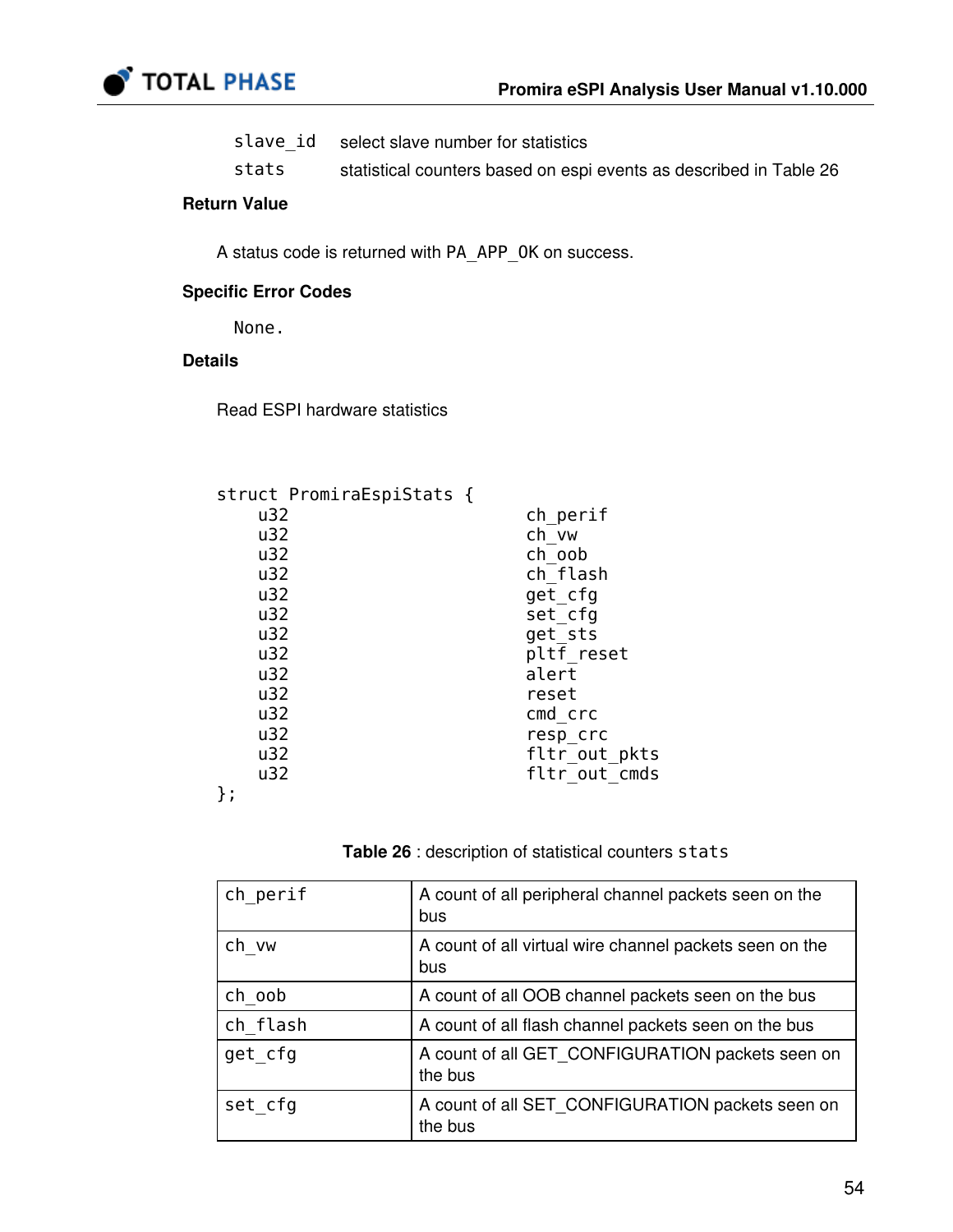

| get sts       | A count of all GET STATUS packets seen on the bus                                                           |
|---------------|-------------------------------------------------------------------------------------------------------------|
| pltf reset    | A count of platform reset commands (inband reset) seen<br>on the bus                                        |
| alert         | A count of alert events seen on bus                                                                         |
| reset         | A count of reset events seen on bus                                                                         |
| cmd crc       | A count of all packets with command crc error seen on<br>the bus                                            |
| resp crc      | A count of all packets with response crc error seen on<br>the bus                                           |
| fltr out pkts | A count of all packets that were filtered out (based on<br>HW filter configuration)                         |
| fltr out cmds | A count of all packets with a specific command that were<br>filtered out (based on HW filter configuration) |
|               |                                                                                                             |

#### Configure Advanced Trigger (pa\_espi\_adv\_trig\_config)

```
 int pa_espi_adv_trig_config
          (PromiraConnectionHandle conn,
          u08 salve_id,
           const PromiraEspiAdvancedTrig1 * pkt_adv_trig1_level1,
           const PromiraEspiAdvancedTrig1 * pkt_adv_trig1_level2,
           const PromiraEspiAdvancedTrig1 * pkt_adv_trig1_level3, 
           const PromiraEspiAdvancedTrig1 * pkt_adv_trig1_level4, 
          const PromiraEspiAdvancedTrig2 * pkt_adv_trig2,
          const PromiraEspiAdvancedTrigError * pkt_adv_trig_error);
```
Configure the eSPI advanced triggering system.

#### Arguments

| conn                 | handle of the connection                                  |
|----------------------|-----------------------------------------------------------|
| slave id             | slave number: 0 for first slave, 1 for<br>second slave    |
| pkt_adv_trig1_level1 | Advanced trigger match conditions<br>for option 1, level1 |
| pkt adv trig1 level2 | Advanced trigger match conditions<br>for option 1, level2 |
| pkt adv trigl level3 | Advanced trigger match conditions<br>for option 1, level3 |
| pkt adv trigl level4 | Advanced trigger match conditions<br>for option 1, level4 |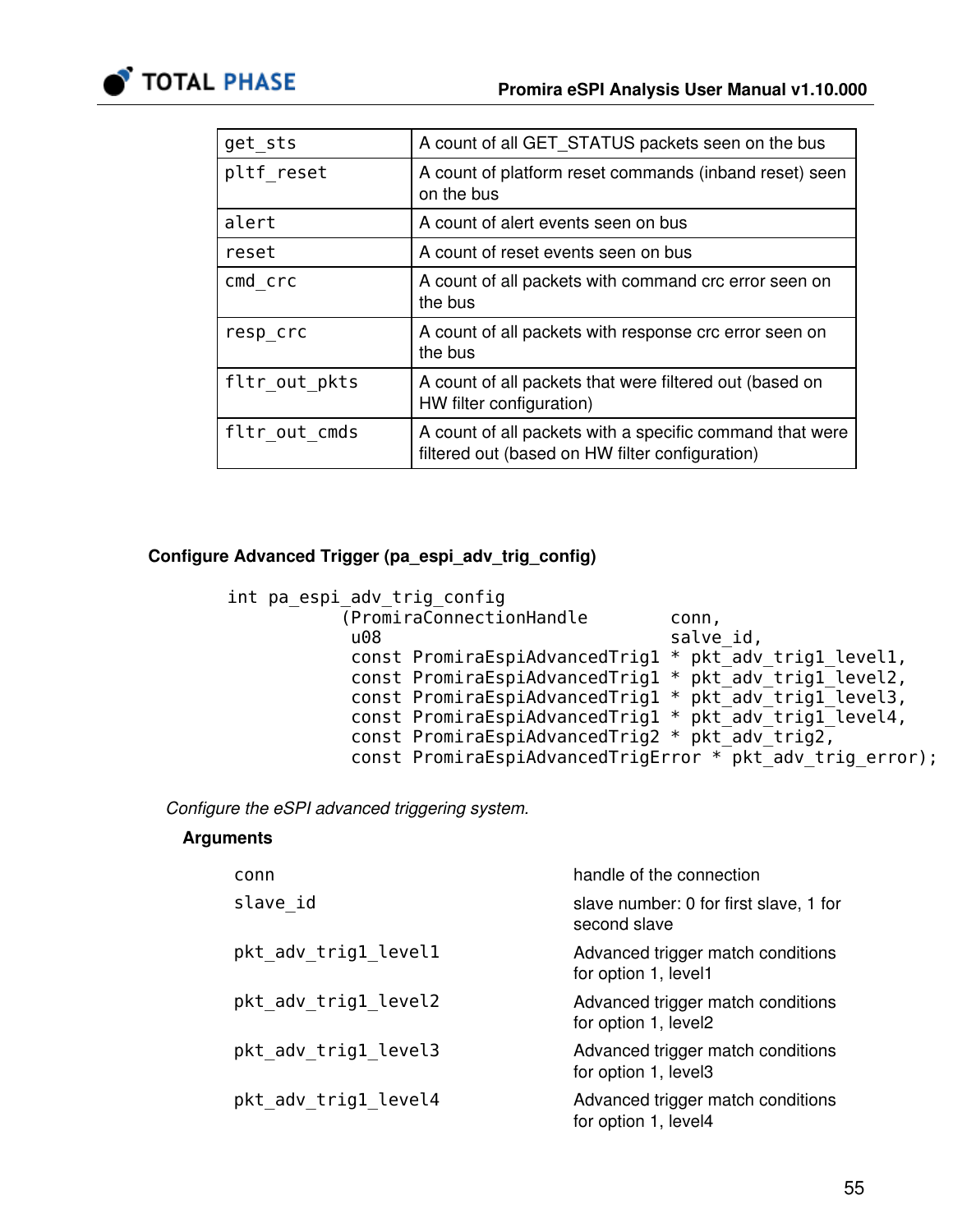

pkt\_adv\_trig2 Advanced trigger conditions for option 2 pkt\_adv\_trig\_error Advanced trigger conditions for trigger on error

#### Return Value

A status code is returned with PA\_APP\_OK on success.

#### Specific Error Codes

None.

#### Details

This function is to trigger and/or activate digital outputs on complex packet matching

Digital output will not activate on digital input.

|     | struct PromiraEspiAdvancedTrigBytes16{ |
|-----|----------------------------------------|
| u08 | byte0                                  |
| u08 | byte1                                  |
| u08 | byte2                                  |
| u08 | byte3                                  |
| u08 | byte4                                  |
| u08 | byte5                                  |
| u08 | byte6                                  |
| u08 | byte7                                  |
| u08 | byte8                                  |
| u08 | byte9                                  |
| u08 | byteA                                  |
| u08 | byteB                                  |
| u08 | byteC                                  |
| u08 | byteD                                  |
| u08 | byteE                                  |
| u08 | byteF                                  |
| . ר |                                        |

};

struct PromiraEspiAdvancedTrigBytes2{ u08 byte0<br>u08 byte1 byte1 };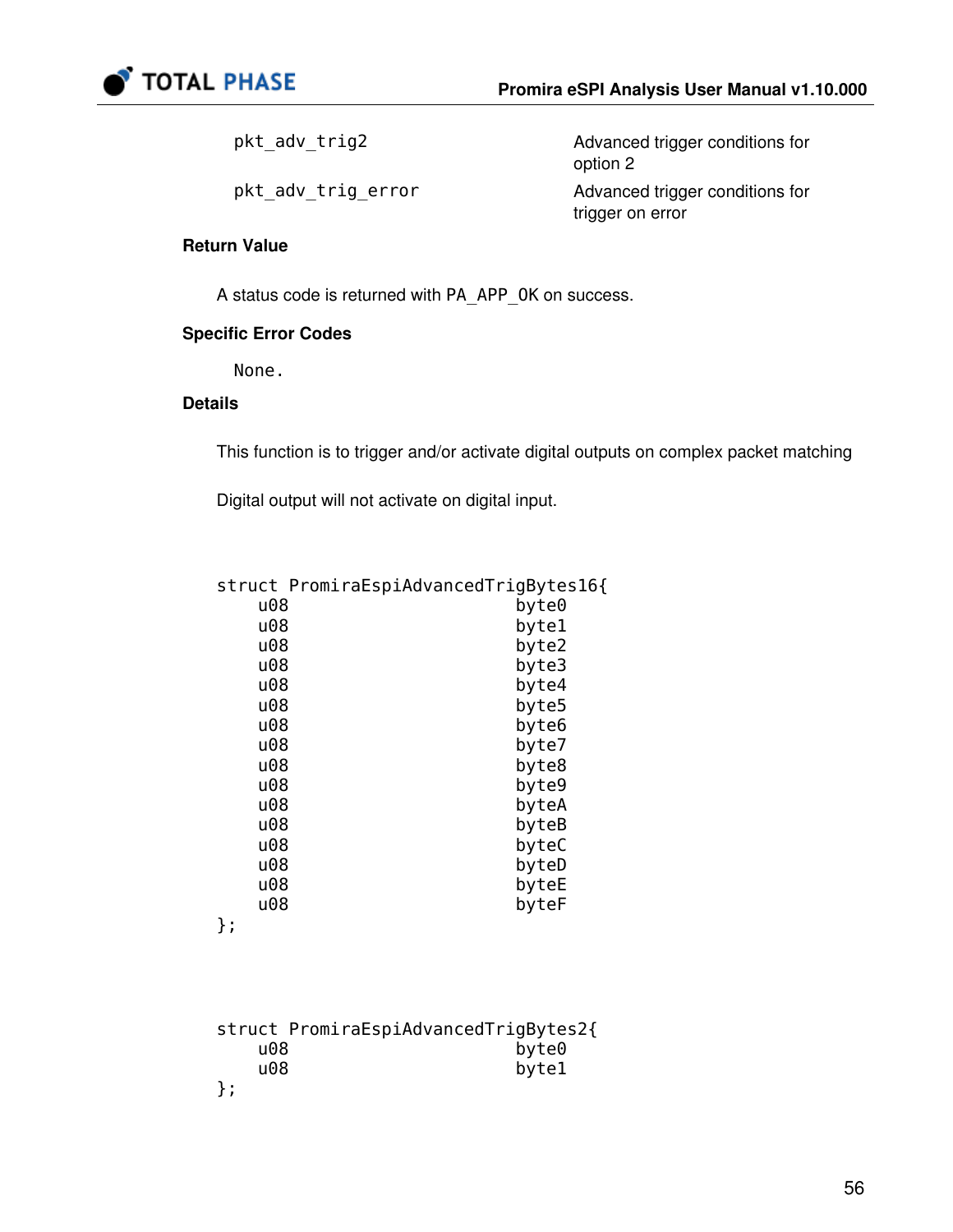

|    | struct PromiraEspiAdvancedTrig1 { |                      |
|----|-----------------------------------|----------------------|
|    | u08                               | cmd byte             |
|    | u08                               | $cmd_cyc$            |
|    | u08                               | $cmd$ $tag$          |
|    | u16                               | $cmd$ len            |
|    | u64                               | cmd addr             |
|    | PromiraEspiAdvancedTrigBytes16    | cmd data             |
|    | PromiraEspiAdvancedTrigBytes16    | cmd data mask        |
|    | u08                               | rsp_byte             |
|    | u08                               | rsp_cyc              |
|    | u08                               | rsp_tag              |
|    | u16                               | rsp_len              |
|    | u64                               | rsp_addr             |
|    | PromiraEspiAdvancedTrigBytes16    | rsp_data             |
|    | PromiraEspiAdvancedTrigBytes16    | rsp_data_mask        |
|    | PromiraEspiAdvancedTrigBytes2     | sts_byte             |
|    | PromiraEspiAdvancedTrigBytes2     | sts_mask             |
|    | u08                               | trg_pin              |
|    | u08                               | trg_pin_polarity     |
|    | u08                               | trg_pin_direction    |
|    | u08                               | cmd_byte_enable      |
|    | u08                               | cmd_cyc_enable       |
|    | u08                               | cmd_tag_enable       |
|    | u08                               | cmd len enable       |
|    | u08                               | cmd_addr_enable      |
|    | u08                               | cmd_data_enable      |
|    | u08                               | rsp byte enable      |
|    | u08                               | rsp_cyc_enable       |
|    | u08                               | rsp_tag_enable       |
|    | u08                               | rsp_len_enable       |
|    | u08                               | rsp addr enable      |
|    | u08                               | rsp data enable      |
|    | u08                               | sts_byte_enable      |
|    | u08                               | trg_pin_enable       |
|    | u08                               | lvl select enable    |
|    | u08                               | lvl select immediate |
| }; |                                   |                      |
|    |                                   |                      |

Table 27 : PromiraEspiAdvancedTrig1 field descriptions

| cmd byte | Command value                    |
|----------|----------------------------------|
| cmd_cyc  | Command header cycle type value  |
| cmd tag  | Command header tag value         |
| cmd len  | Command header espi length value |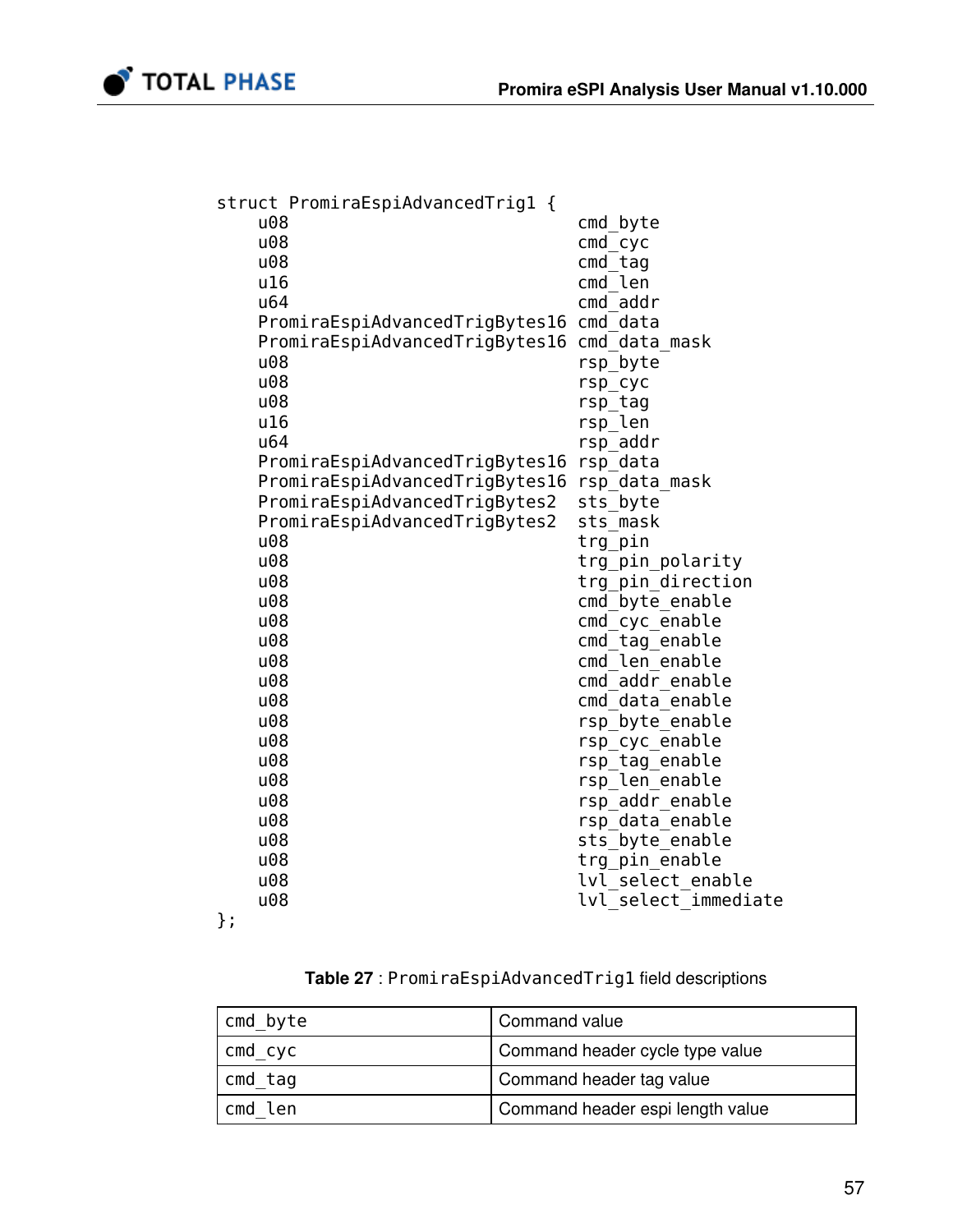

| cmd addr          | Command header address value                                                |
|-------------------|-----------------------------------------------------------------------------|
| cmd data          | Command phase data                                                          |
| cmd data mask     | Command phase bitwise enables for data<br>match                             |
| rsp byte          | Response value                                                              |
| rsp_cyc           | Response header cycle type value                                            |
| rsp_tag           | Response header tag value                                                   |
| rsp len           | Response header espi length value                                           |
| rsp addr          | Response header address value                                               |
| rsp data          | Response phase data                                                         |
| rsp data mask     | Response phase bitwise enables for data<br>match                            |
| sts_byte          | Status field                                                                |
| sts mask          | Bitwise enables for status match                                            |
| trg_pin           | Select a digital pin number $(0 - 10)$ to be<br>driven on a condition match |
| trg_pin_polarity  | Polarity of the digital pin                                                 |
| trg_pin_direction | Direction of the digital pin                                                |
| cmd_byte_enable   | Enable match on a command                                                   |
| cmd_cyc_enable    | Enable match on cycle type in command<br>header                             |
| cmd_tag_enable    | Enable match on tag in command header                                       |
| cmd_len_enable    | Enable match on espi length in command<br>header                            |
| cmd_addr_enable   | Enable match on address in command<br>header                                |
| cmd_data_enable   | Enable match on data in command phase                                       |
| rsp_byte_enable   | Enable match on a response                                                  |
| rsp cyc enable    | Enable match on cycle type in response<br>header                            |
| rsp_tag_enable    | Enable match on tag in response header                                      |
| rsp_len_enable    | Enable match on espi length in response<br>header                           |
| rsp_addr_enable   | Enable match on address in response header                                  |
| rsp data enable   | Enable match on data in response phase                                      |
| sts_byte_enable   | Enable match on status in response phase                                    |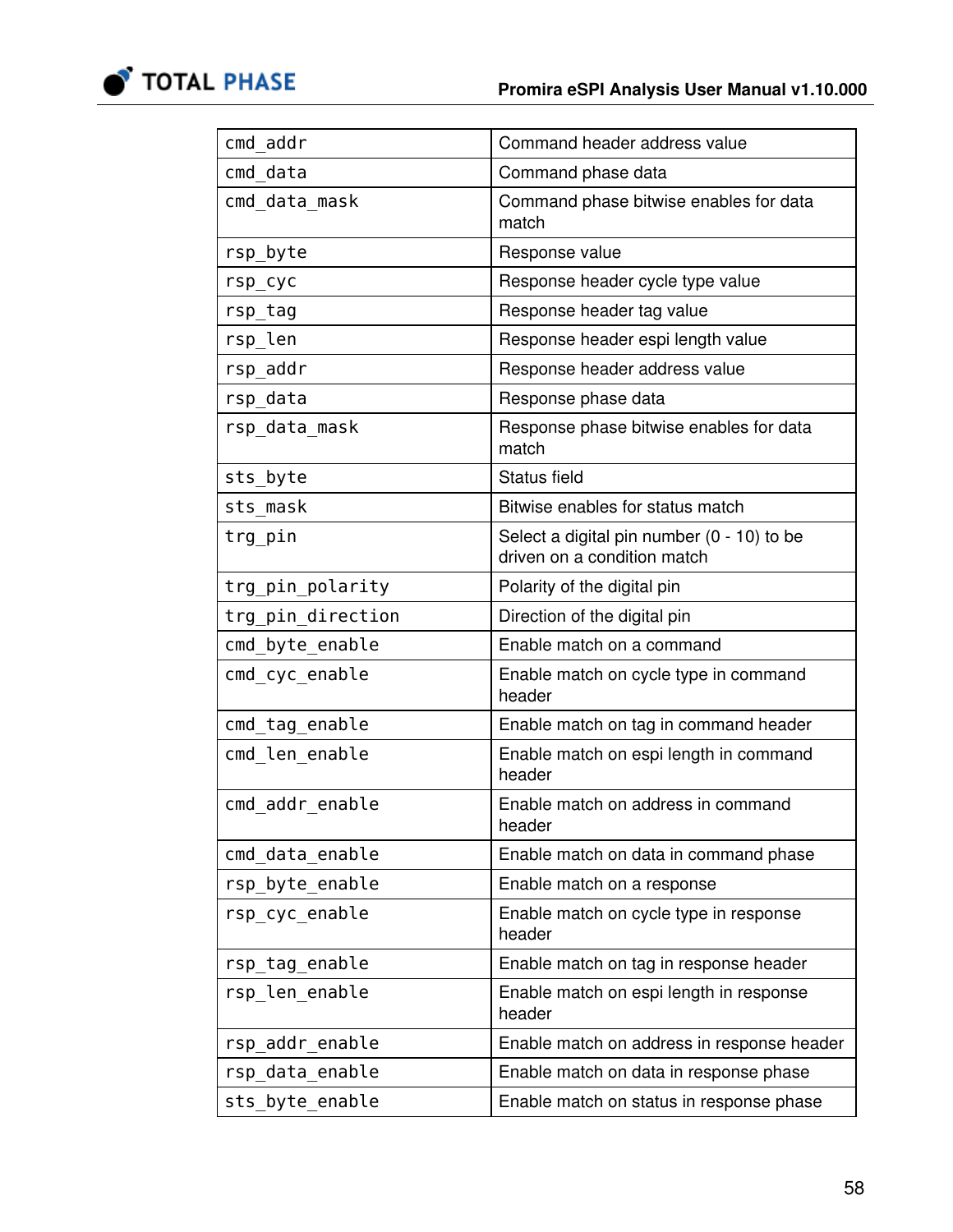

| trg pin enable       | Enable a digital pin for trigger                                                                                                                      |
|----------------------|-------------------------------------------------------------------------------------------------------------------------------------------------------|
| lvl select enable    | Enable this level for matching                                                                                                                        |
| lvl select immediate | Set in cases where the packet that matches<br>this conditions should immediately follow the<br>packet that matched the previous level's<br>conditions |

| struct PromiraEspiAdvancedTrig2 { |                         |
|-----------------------------------|-------------------------|
| u08                               | cmd byte2               |
| u08                               | cmd cyc2                |
| u08                               | $cmd$ $tag2$            |
| u16                               | cmd_len2                |
| u64                               | cmd addr2               |
| PromiraEspiAdvancedTrigBytes16    | cmd data2               |
| PromiraEspiAdvancedTrigBytes16    | cmd_data_mask2          |
| u <sub>08</sub>                   | trg_pin_req             |
| u08                               | trg_pin_req_polarity    |
| u08                               | trg_pin_req_direction   |
| u08                               | trg pin cmpl0           |
| u08                               | trg pin cmpl0 polarity  |
| u08                               | trg_pin_cmpl0_direction |
| u08                               | trg_pin_cmpl1           |
| u08                               | trg_pin_cmpl1_polarity  |
| u08                               | trg_pin_cmpl1_direction |
| u08                               | trg pin cmpl2           |
| u08                               | trg_pin_cmpl2_polarity  |
| u <sub>08</sub>                   | trg pin cmpl2 direction |
| u08                               | cmd_byte2_enable        |
| u08                               | cmd_cyc2_enable         |
| u08                               | cmd_tag2_enable         |
| u08                               | cmd len2 enable         |
| u08                               | cmd_addr2_enable        |
| u08                               | cmd_data2_enable        |
| u <sub>08</sub>                   | succ_cmpl_enable        |
| u08                               | unsucc cmpl enable      |
| u08                               | trg_pin_req_enable      |
| u08                               | trg_pin_cmpl0_enable    |
| u08                               | trg_pin_cmpl1_enable    |
| u <sub>08</sub>                   | trg pin cmpl2 enable    |
| };                                |                         |

Table 28 : PromiraEspiAdvancedTrig2 field descriptions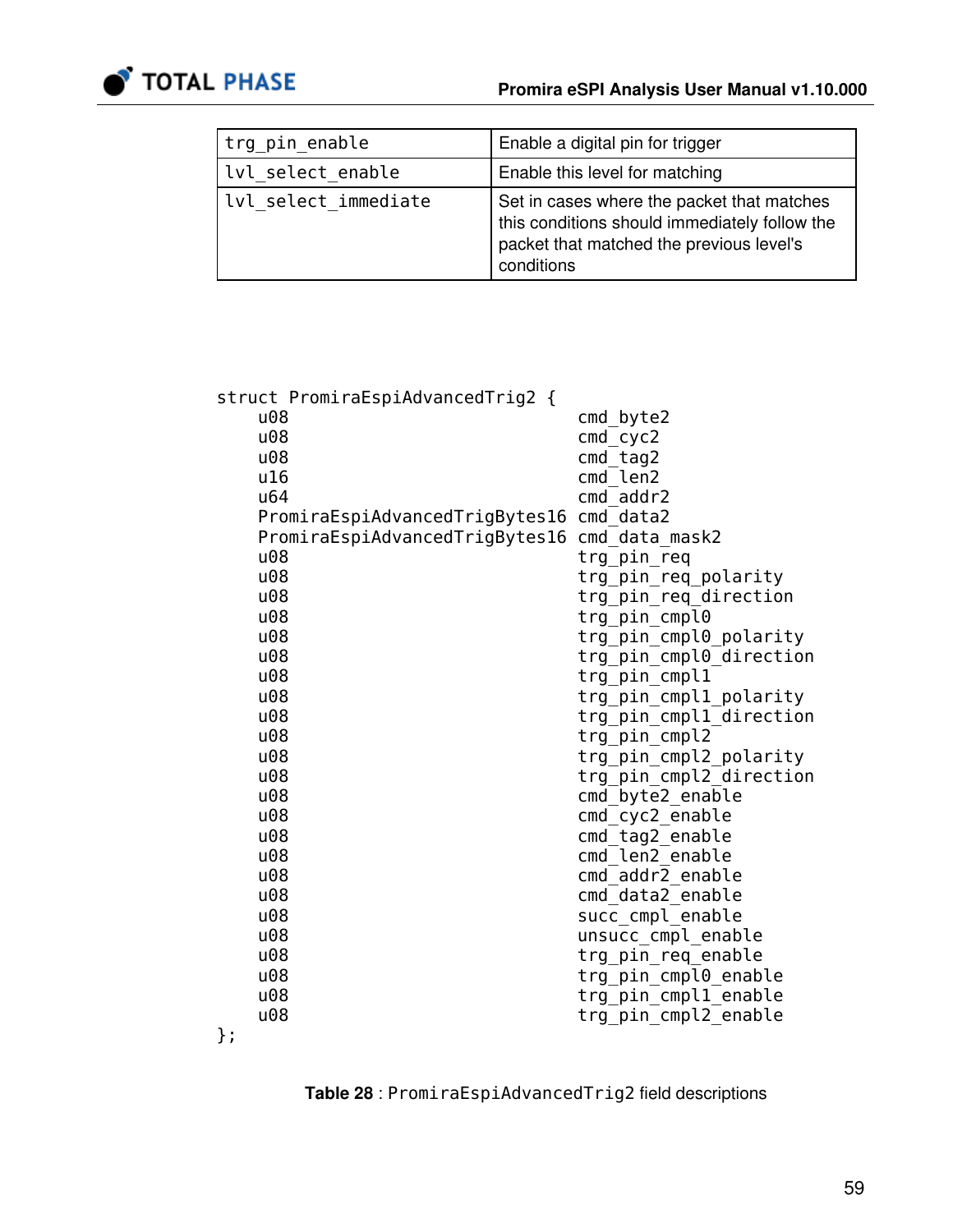

| cmd byte2               | Non-posted request command value                                                                                                                                       |
|-------------------------|------------------------------------------------------------------------------------------------------------------------------------------------------------------------|
| $cmd_cyc2$              | Non-posted request cycle type value                                                                                                                                    |
| cmd tag2                | Non-posted request tag value                                                                                                                                           |
| cmd len2                | Non-posted request espi length                                                                                                                                         |
| cmd addr2               | Non-posted request address                                                                                                                                             |
| cmd data2               | Non-posted request completion data                                                                                                                                     |
| cmd data mask2          | Non-posted request completion bitwise<br>enables for data match                                                                                                        |
| trg_pin_req             | Select a digital pin number (0 - 10) to be<br>driven on a request packet condition<br>match                                                                            |
| trg_pin_req_polarity    | Polarity of the digital pin                                                                                                                                            |
| trg_pin_req_direction   | Direction of the digital pin                                                                                                                                           |
| trg_pin_cmpl0           | Select a digital pin number (0 - 10) to be<br>driven on a 'first' completion packet match<br>(if the request has a completion type<br>'FIRST')                         |
| trg_pin_cmpl0_polarity  | Polarity of the digital pin                                                                                                                                            |
| trg_pin_cmpl0_direction | Direction of the digital pin                                                                                                                                           |
| trg_pin_cmpl1           | Select a digital pin number (0 - 10) to be<br>driven on the first 'middle' completion<br>packet match (if the request has a<br>completion type 'MIDDLE')               |
| trg_pin_cmpl1_polarity  | Polarity of the digital pin                                                                                                                                            |
| trg_pin_cmpl1_direction | Direction of the digital pin                                                                                                                                           |
| trg pin cmpl2           | Select a digital pin number (0 - 10) to be<br>driven on a 'last' or 'only' completion<br>packet condition match (the the request<br>has a completion type 'LAST/ONLY') |
| trg_pin_cmpl2_polarity  | Polarity of the digital pin                                                                                                                                            |
| trg_pin_cmpl2_direction | Direction of the digital pin                                                                                                                                           |
| cmd byte2 enable        | Enable match on request command                                                                                                                                        |
| cmd_cyc2_enable         | Enable match on request cycle type                                                                                                                                     |
| cmd tag2 enable         | Enable match on request tag value                                                                                                                                      |
| cmd len2 enable         | Enable match on request length value                                                                                                                                   |
| cmd addr2 enable        | Enable match on request address value                                                                                                                                  |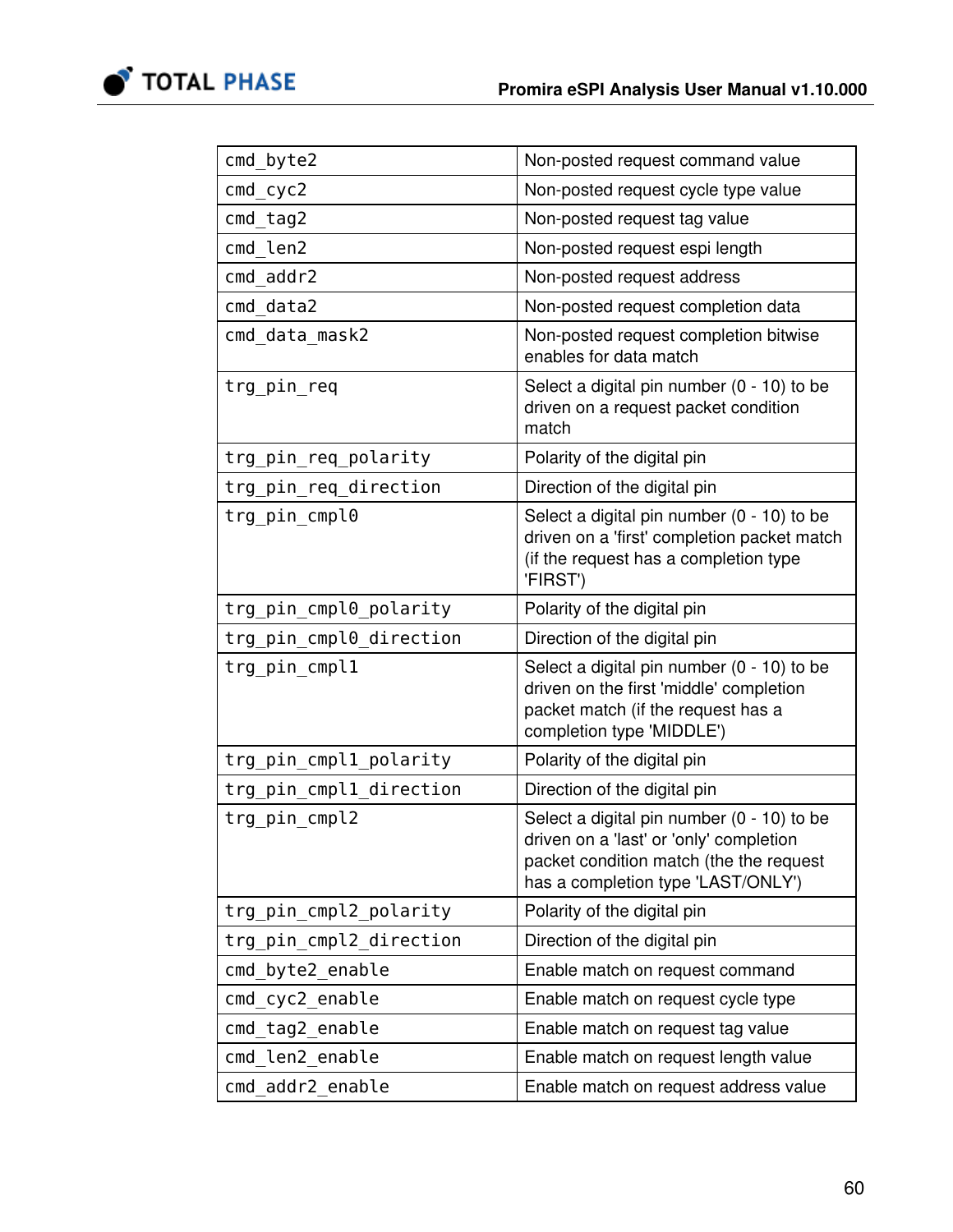

| cmd data2 enable     | Enable match on request completion data<br>pattern                   |
|----------------------|----------------------------------------------------------------------|
| succ cmpl enable     | Enable match on successful completion                                |
| unsucc cmpl enable   | Enable match n ran unsuccessful<br>condition                         |
| trg pin req enable   | Enable a digital pin for trigger on request                          |
| trg_pin_cmpl0_enable | Enable a digital pin for trigger on 'first'<br>completion            |
| trg pin_cmpl1_enable | Enable a digital pin for trigger on the first<br>'middle' completion |
| trg pin cmpl2 enable | Enable a digital pin for trigger on 'last' or<br>'only' completion   |

|     | struct PromiraEspiAdvancedTrigError { |
|-----|---------------------------------------|
| u08 | err code                              |
| u08 | err code enable                       |
| };  |                                       |

Table 29 : PromiraEspiAdvancedTrigError field descriptions

| err code | Error code value for match                              |
|----------|---------------------------------------------------------|
|          | err_code_enable   Enable match on packet error status ' |

# 6.7 Error Codes

<span id="page-60-0"></span>

| <b>Literal Name</b>            | Value   pa_app_status_string() return value |
|--------------------------------|---------------------------------------------|
| PA APP OK                      | $0$   ok                                    |
| PA APP UNABLE TO LOAD LIBRARY  | -1   unable to load library                 |
| PA APP UNABLE TO LOAD DRIVER   | -2 unable to load USB driver                |
| PA APP UNABLE TO LOAD FUNCTION | -3   unable to load binding function        |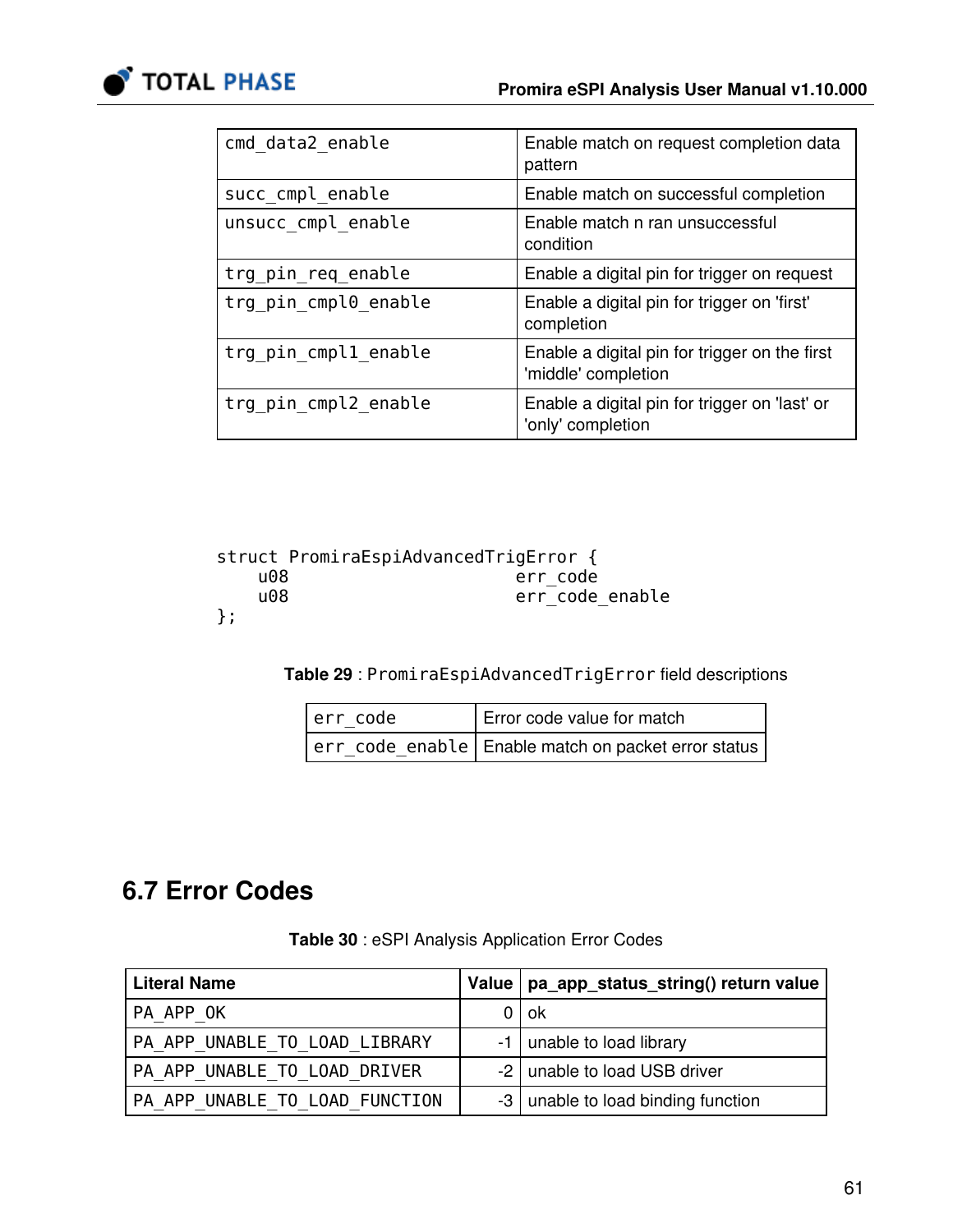

| PA_APP_INCOMPATIBLE_LIBRARY     | $-4$  | incompatible library version   |
|---------------------------------|-------|--------------------------------|
| PA APP INCOMPATIBLE DEVICE      | $-5$  | incompatible device version    |
| PA_APP_COMMUNICATION_ERROR      | -6    | communication error            |
| PA APP UNABLE TO OPEN           | $-7$  | unable to open device          |
| PA_APP_UNABLE_TO_CLOSE          | -8    | unable to close device         |
| PA_APP_INVALID_HANDLE           | -9    | invalid device handle          |
| PA_APP_CONFIG_ERROR             | $-10$ | configuration error            |
| PA_APP_MEMORY_ALLOC_ERROR       | $-11$ | unable to allocate memory      |
| PA_APP_UNABLE_TO_INIT_SUBSYSTEM | $-12$ | unable to initialize subsystem |
| PA_APP_INVALID_LICENSE          | $-13$ | invalid license                |
| PA_APP_UNKNOWN_PROTOCOL         | $-14$ | unknown promira protocol       |
| PA_APP_STILL_ACTIVE             | $-15$ | promira still active           |
| PA_APP_INACTIVE                 | $-16$ | promira inactive               |
| PA_APP_FUNCTION_NOT_AVAILABLE   | $-17$ | promira function not available |
| PA_APP_READ_EMPTY               | $-18$ | nothing to read                |
| PA_APP_TIMEOUT                  | $-31$ | timeout to collect a response  |
| PA_APP_CONNECTION_LOST          | $-32$ | connection lost                |
| PA_APP_QUEUE_FULL               | $-50$ | queue is full                  |
| PA APP UNKNOWN CMD              | -83   | unknown command sent           |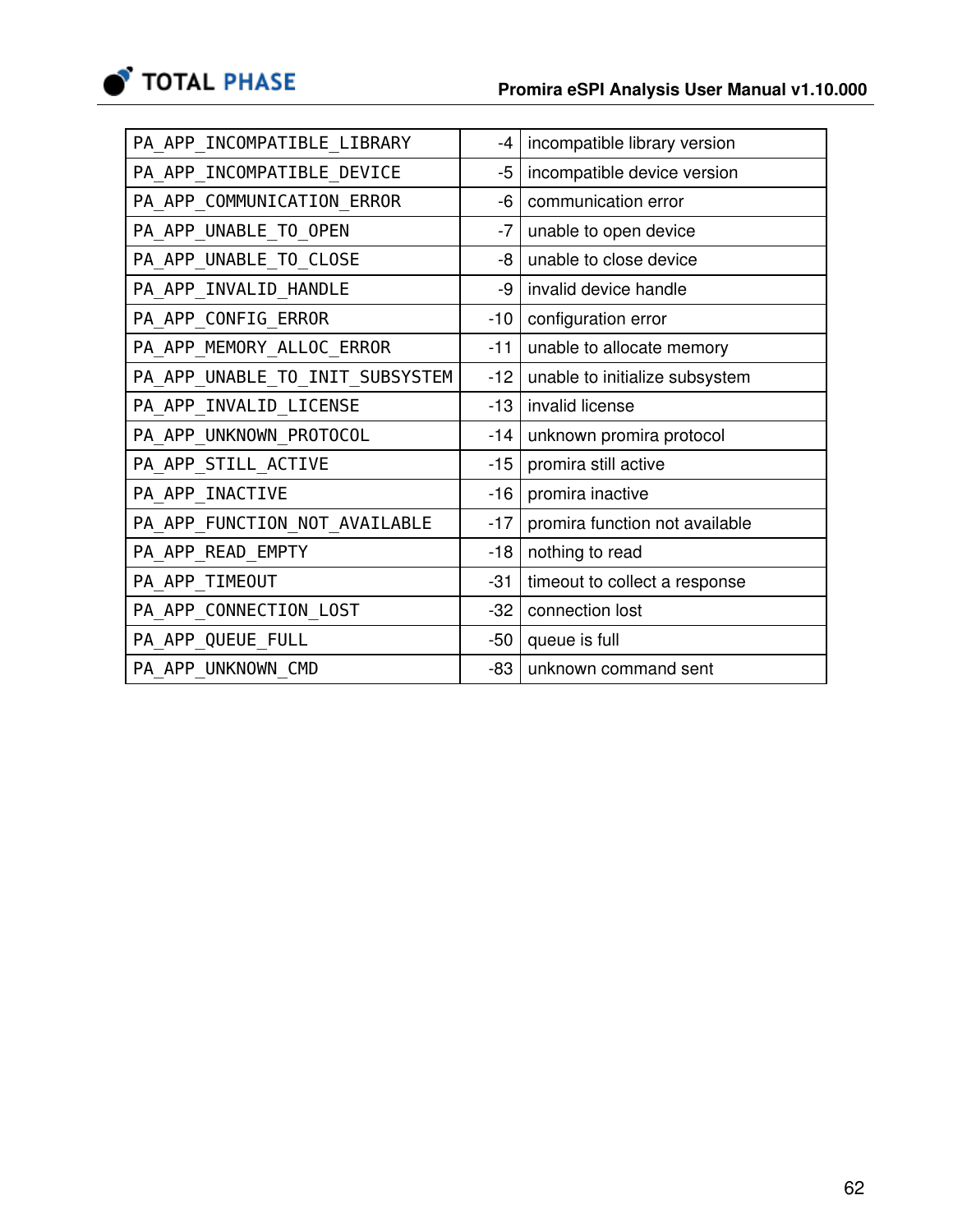

# 7 Electrical Specifications

# 7.1 DC Characteristics

| Symbol   | <b>Parameter</b>                                                    | <b>Conditions</b><br>and Notes | Min    | Max | Units |
|----------|---------------------------------------------------------------------|--------------------------------|--------|-----|-------|
| $V_{10}$ | Input voltage (1, 3, 9, 14, 15, 17, 19,<br>20, 26, 31, 32, 33 pins) |                                | $-0.5$ | 5.5 |       |
| $V_{10}$ | Input voltage (5, 7, 8, 11, 13, 21, 23,<br>25, 27, 29 pins)         |                                | $-0.5$ | 4.6 |       |

#### Table 31 : Absolute Maximum Rating

#### Table 32 : Operating Conditions

| <b>Symbol</b>     | <b>Parameter</b>                     | <b>Conditions</b><br>and Notes | Min    | <b>Max</b> | <b>Units</b> |
|-------------------|--------------------------------------|--------------------------------|--------|------------|--------------|
| a                 | <b>Ambient Operating Temperature</b> |                                | 10(50) | 35 (95)    | C(F)         |
| <sup>I</sup> Core | <b>Core Current Consumption</b>      |                                |        | 500        | mA           |

Note:

(1) The core current consumption includes the current consumption for the entire internal Promira platform. Typical current consumption example at 5 V with 66 MHz single eSPI master read operation is 340 mA using USB connection. Add 70 mA for operation with gigabit Ethernet connection.

|  | <b>Table 33</b> : DC Characteristics (1) |  |
|--|------------------------------------------|--|
|--|------------------------------------------|--|

| Symbol          | <b>Parameter</b>                    | <b>Conditions</b><br>and Notes | Min    | <b>Max</b> | <b>Units</b> |
|-----------------|-------------------------------------|--------------------------------|--------|------------|--------------|
| $V_{VTGT}$      | Target power voltage (4 and 6 pins) |                                | 3.3    | 5.0        |              |
| V <sub>VO</sub> | IO power voltage (22 and 24 pins)   |                                | 1.8    | 1.8        |              |
| $V_{IL}$        | Input low voltage (1, 3 pins)       |                                | $-0.5$ | 0.45       |              |
| $V_{\vert H}$   | Input high voltage (1, 3 pins)      |                                | 1.26   | 5.5        |              |
| $V_{OL}$        | Output low voltage (1, 3 pins)      |                                |        | 0.2        |              |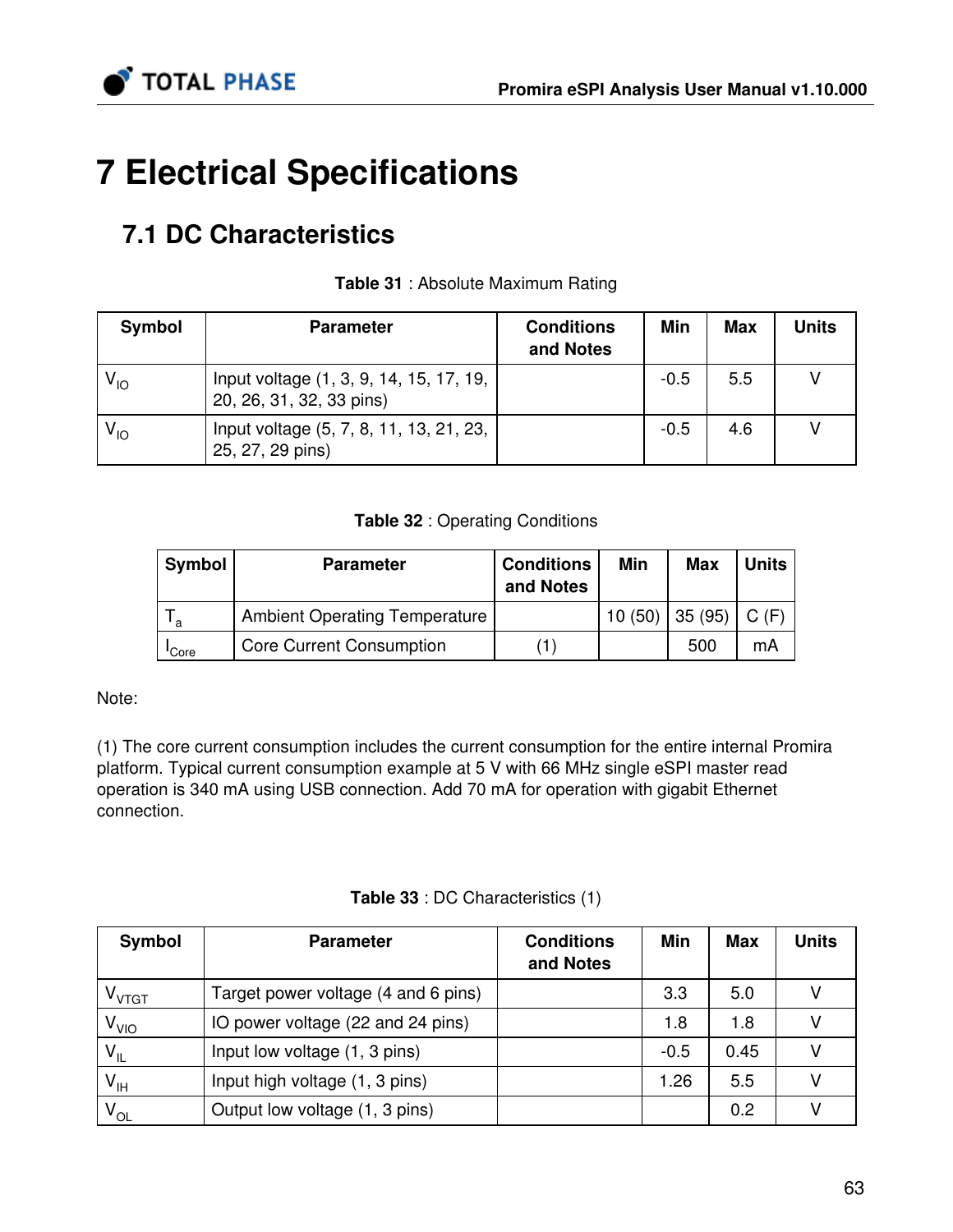

| $V_{O\underline{H}}$            | Output high voltage (1, 3 pins)                                     | (1)   |                |      | $\vee$ |
|---------------------------------|---------------------------------------------------------------------|-------|----------------|------|--------|
| $V_{IL}$                        | Input low voltage (5, 7, 8, 11, 13, 21,<br>23, 25, 27, 29 pins)     |       |                | 0.63 | $\vee$ |
| $V_{IH}$                        | Input high voltage (5, 7, 8, 11, 13,<br>21, 23, 25, 27, 29 pins)    |       | 1.17           |      | $\vee$ |
| $V_{OL}$                        | Output low voltage (5, 7, 8, 11, 13,<br>21, 23, 25, 27, 29 pins)    |       |                | 0.5  | $\vee$ |
| $V_{OH}$                        | Output high voltage (5, 7, 8, 11, 13,<br>21, 23, 25, 27, 29 pins)   |       | 1.25           |      | $\vee$ |
| $V_{IL}$                        | Input low voltage (9, 14, 15, 17, 19,<br>20, 26, 31, 32, 33 pins)   |       | 0.18           |      | $\vee$ |
| $V_{\text{IH}}$                 | Input high voltage (9, 14, 15, 17, 19,<br>20, 26, 31, 32, 33 pins)  |       | 1.62           |      | $\vee$ |
| $V_{OL}$                        | Output low voltage (9, 14, 15, 17,<br>19, 20, 26, 31, 32, 33 pins)  |       |                | 0.18 | $\vee$ |
| $V_{OH}$                        | Output high voltage (9, 14, 15, 17,<br>19, 20, 26, 31, 32, 33 pins) |       | 1.62           |      | $\vee$ |
| $I_{VTG\underline{\mathsf{T}}}$ | Target power current (4 and 6 pins)                                 | (2)   |                | 50   | mA     |
| $I_{VIO}$                       | IO power current (22 and 24 pins)                                   | (2)   |                | 50   | mA     |
| $\mathsf{I}_{\mathsf{I}}$       | Input/output current (eSPI pins)                                    |       |                | 10   | mA     |
| $I_{L}$                         | Input/output leakage current (eSPI<br>pins)                         |       |                | 100  | uA     |
| $C_{\text{IN}}$                 | Input/output capacitance (eSPI pins)                                | 1 MHz | $\overline{2}$ | 12   | pF     |

Notes:

(1) Outputs are open collector, and therefor they are set by their pull-ups values and pull-ups voltage rail.

(2) Option 1: Two pins have 50 mA each. Option 2: One pin has 100 mA, and one pin has 0 mA, etc. Total current consumption on both pins should not exceed 100 mA.

| Pin       | Symbol | <b>Description</b>                 | <b>Conditions &amp;</b><br><b>Notes</b> | <b>Max</b><br>all<br>pins | Units |
|-----------|--------|------------------------------------|-----------------------------------------|---------------------------|-------|
| <b>NA</b> | 'Core  | <b>Core Current</b><br>Consumption | 1,                                      | 500                       | mA    |

Table 34 : Current Consumption Calculation Example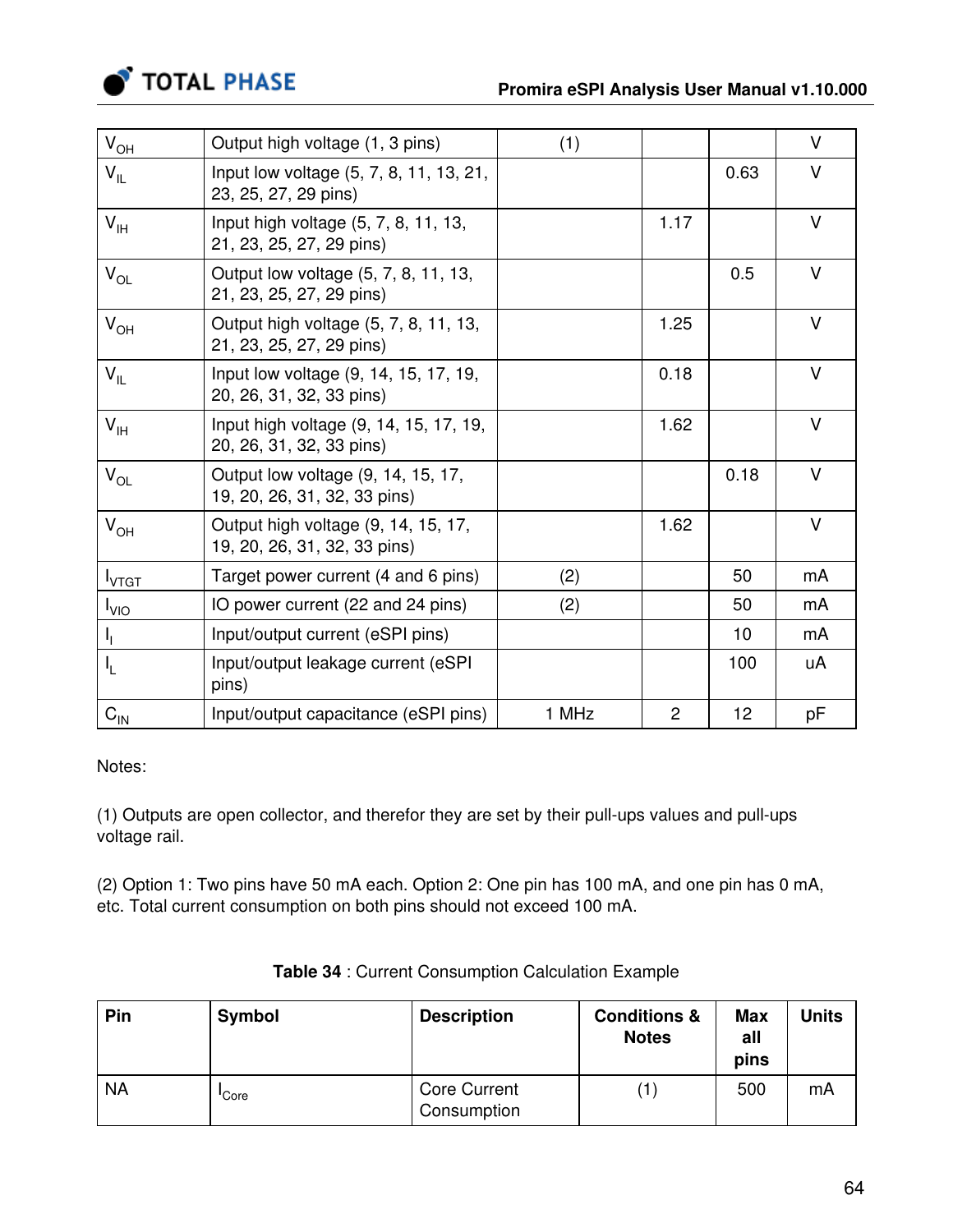

| 4, 6                                                           | $\bm{{\mathsf{V}}}_{\textsf{TGT}}$                                            | <b>Target Power</b>                  | (2) | 100 | mA |
|----------------------------------------------------------------|-------------------------------------------------------------------------------|--------------------------------------|-----|-----|----|
| 22, 24                                                         | $V_{10}$                                                                      | <b>IOPower</b>                       | (2) | 100 | mA |
| 15, 31, 17,<br>19, 21, 23,<br>20, 25, 27,<br>29, 33, 26,<br>32 | Reset[0:1], DIO[0:10]                                                         | eSPI Reset and<br>Digital IO Signals | (3) | 60  | mA |
|                                                                | <b>Total Current</b><br><b>Consumption For</b><br>Promira Core and<br>Outputs |                                      | (4) | 760 | mA |

Notes:

(1) The core current consumption includes the current consumption for the entire internal Promira platform, but does not include the output signals current consumption.

(2) Option 1: Two pins have 50 mA each. Option 2: One pin has 100 mA, and one pin has 0 mA. Etc. Total current consumption on both pins should not exceed 100 mA.

(3) Option 1: Six pins have 10 mA each. Option 2: One pin has 60 mA, and the other pins have 0 mA. Etc. Total current consumption on all pins should not exceed 60 mA.

(4) If the total current consumption for the Promira platform core and outputs is over 500 mA, then a USB 3.0 port and USB 2.0 cable or Total Phase external AC adapter should be used. A USB 3.0 port supplies up to 900 mA. A USB 2.0 port supplies up to 500 mA. Total Phase external AC adapter supplies up to 1.2 A. In this example the total current consumption for the Promira platform core and outputs is 760 mA, therefor USB 3.0 port and USB 2.0 cable or Total Phase external AC adapter should be used.

# 7.2 Signal Ratings

## 7.2.1 Logic high Levels

All input / outputs signal levels are nominally 1.8V (+/-10%) logic high.

## 7.2.2 ESD protection

The Promira Serial Platform has built-in electrostatic discharge protection to prevent damage to the unit from high voltage static electricity.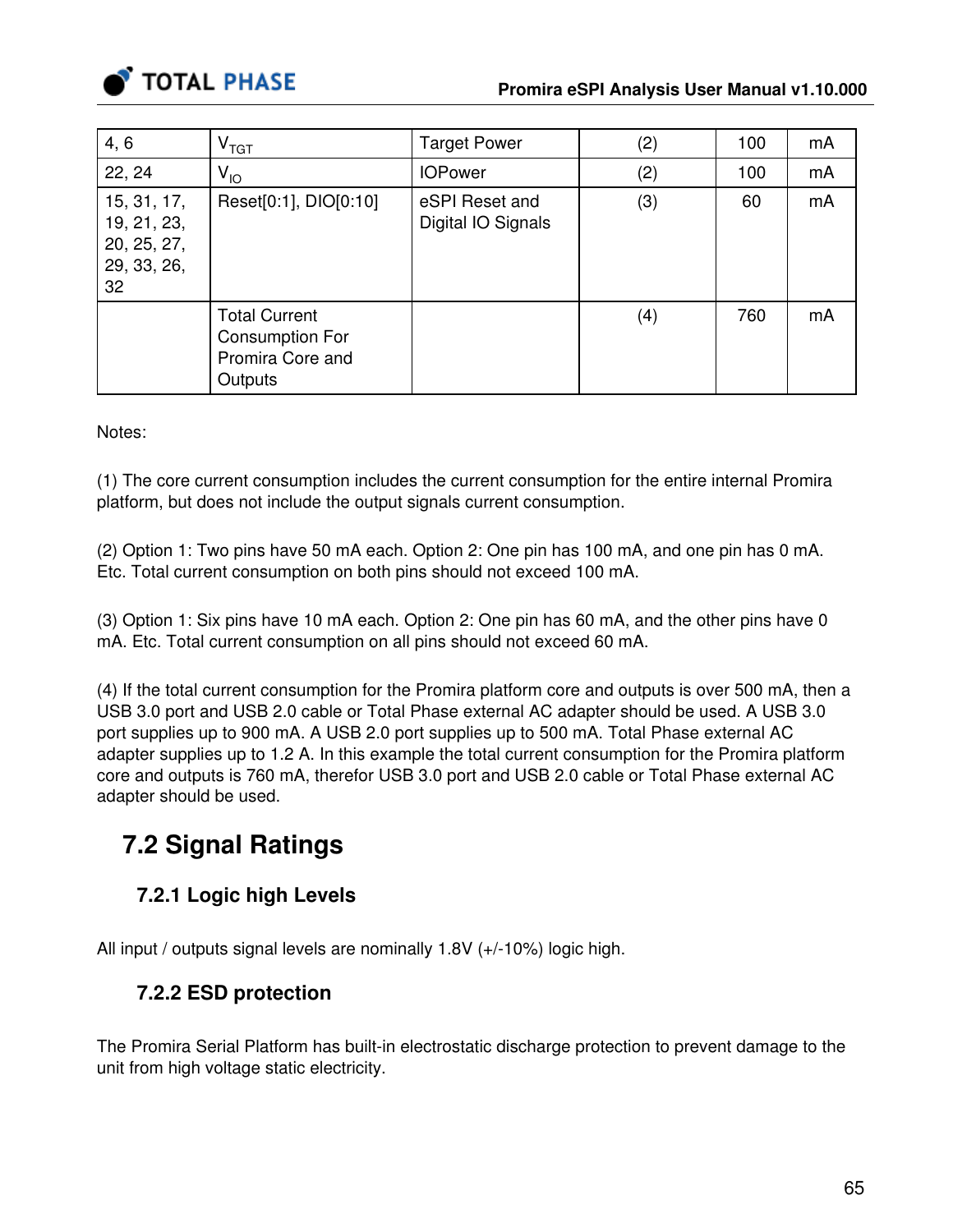

# 8 Legal / Contact

# 8.1 Disclaimer

All of the software and documentation provided in this manual, is copyright Total Phase, Inc. ("Total Phase"). License is granted to the user to freely use and distribute the software and documentation in complete and unaltered form, provided that the purpose is to use or evaluate Total Phase products. Distribution rights do not include public posting or mirroring on Internet websites. Only a link to the Total Phase download area can be provided on such public websites.

Total Phase shall in no event be liable to any party for direct, indirect, special, general, incidental, or consequential damages arising from the use of its site, the software or documentation downloaded from its site, or any derivative works thereof, even if Total Phase or distributors have been advised of the possibility of such damage. The software, its documentation, and any derivative works is provided on an "as-is" basis, and thus comes with absolutely no warranty, either express or implied. This disclaimer includes, but is not limited to, implied warranties of merchantability, fitness for any particular purpose, and non-infringement. Total Phase and distributors have no obligation to provide maintenance, support, or updates.

Information in this document is subject to change without notice and should not be construed as a commitment by Total Phase. While the information contained herein is believed to be accurate, Total Phase assumes no responsibility for any errors and/or omissions that may appear in this document.

# 8.2 Life Support Equipment Policy

Total Phase products are not authorized for use in life support devices or systems. Life support devices or systems include, but are not limited to, surgical implants, medical systems, and other safety-critical systems in which failure of a Total Phase product could cause personal injury or loss of life. Should a Total Phase product be used in such an unauthorized manner, Buyer agrees to indemnify and hold harmless Total Phase, its officers, employees, affiliates, and distributors from any and all claims arising from such use, even if such claim alleges that Total Phase was negligent in the design or manufacture of its product.

# 8.3 Contact Information

Total Phase can be found on the Internet at <http://www.totalphase.com/>. If you have support-related questions, please go to the Total Phase support page at<http://www.totalphase.com/support/>. For sales inquiries, please contact [sales@totalphase.com.](mailto:sales@totalphase.com)